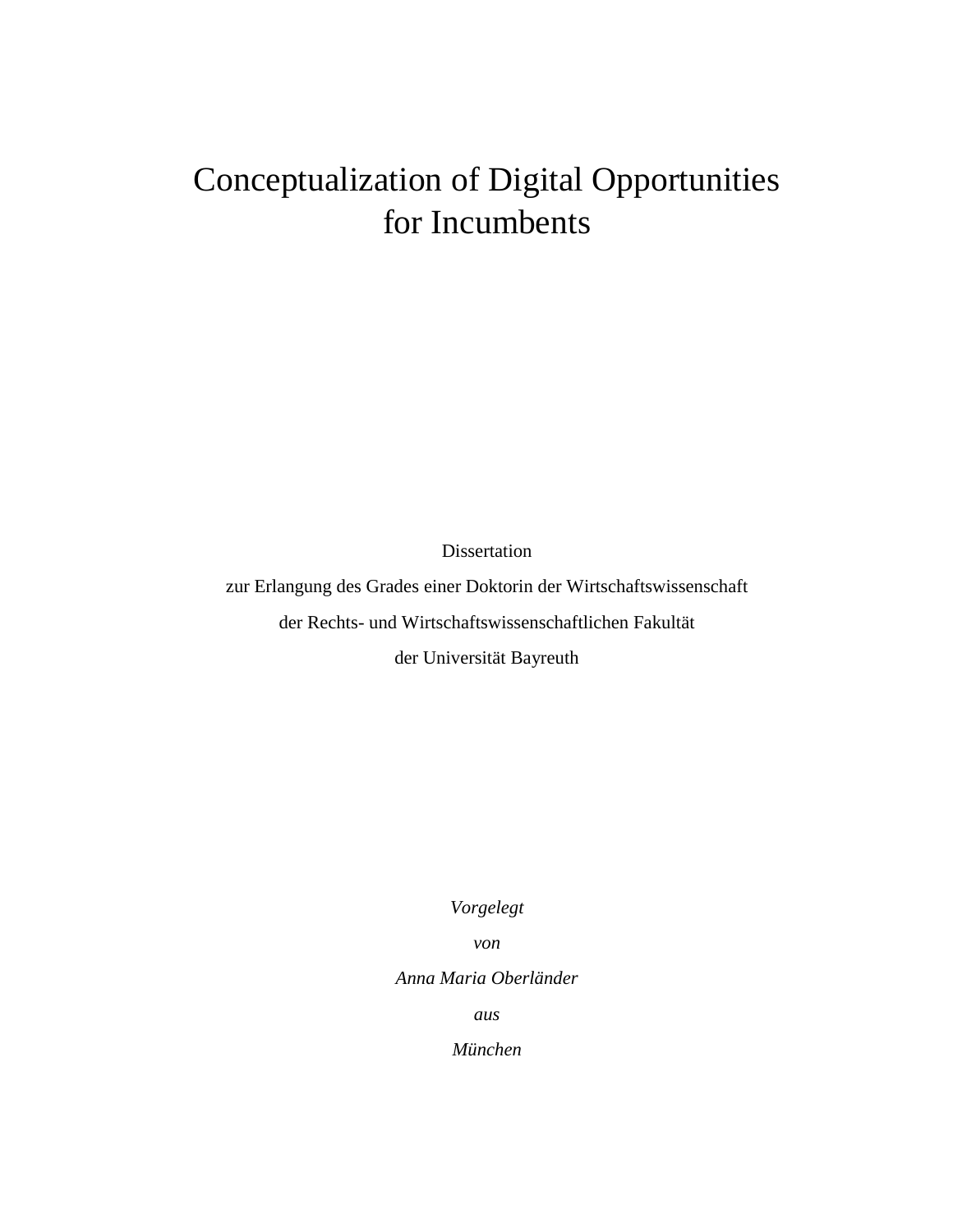*Dekan: Prof. Dr. Jörg Gundel Tag der mündlichen Prüfung: 5. Februar 2020* 

*Erstberichterstatter: Prof. Dr. Maximilian Röglinger Zweitberichterstatter: Prof. Dr. Michael Rosemann*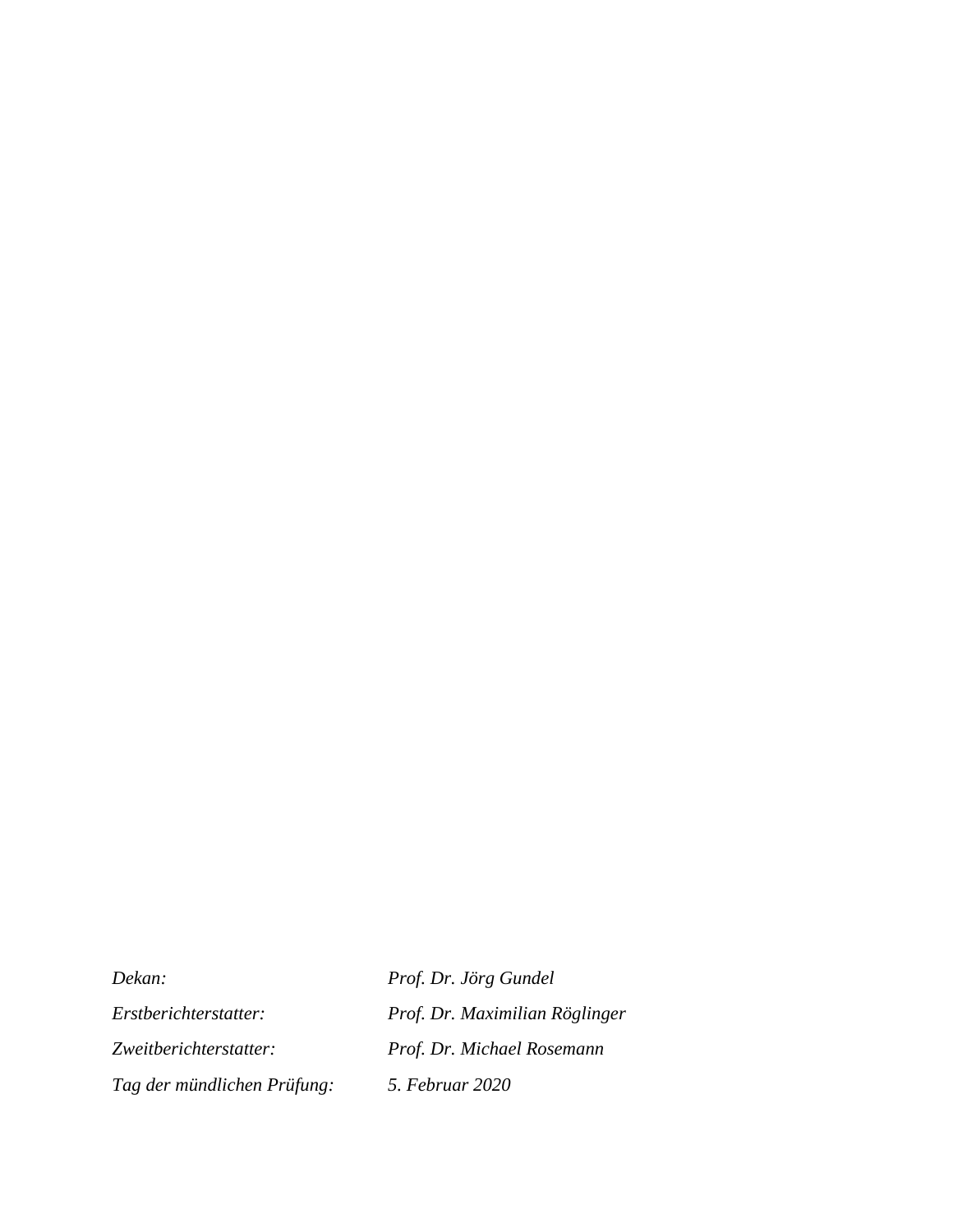*'If opportunity doesn't knock, build a door.'* (Milton Berle)

Für meine Familie, allen voran Christoph, Doris und Günther. Spezieller Dank an meine Mentoren Max und Michael.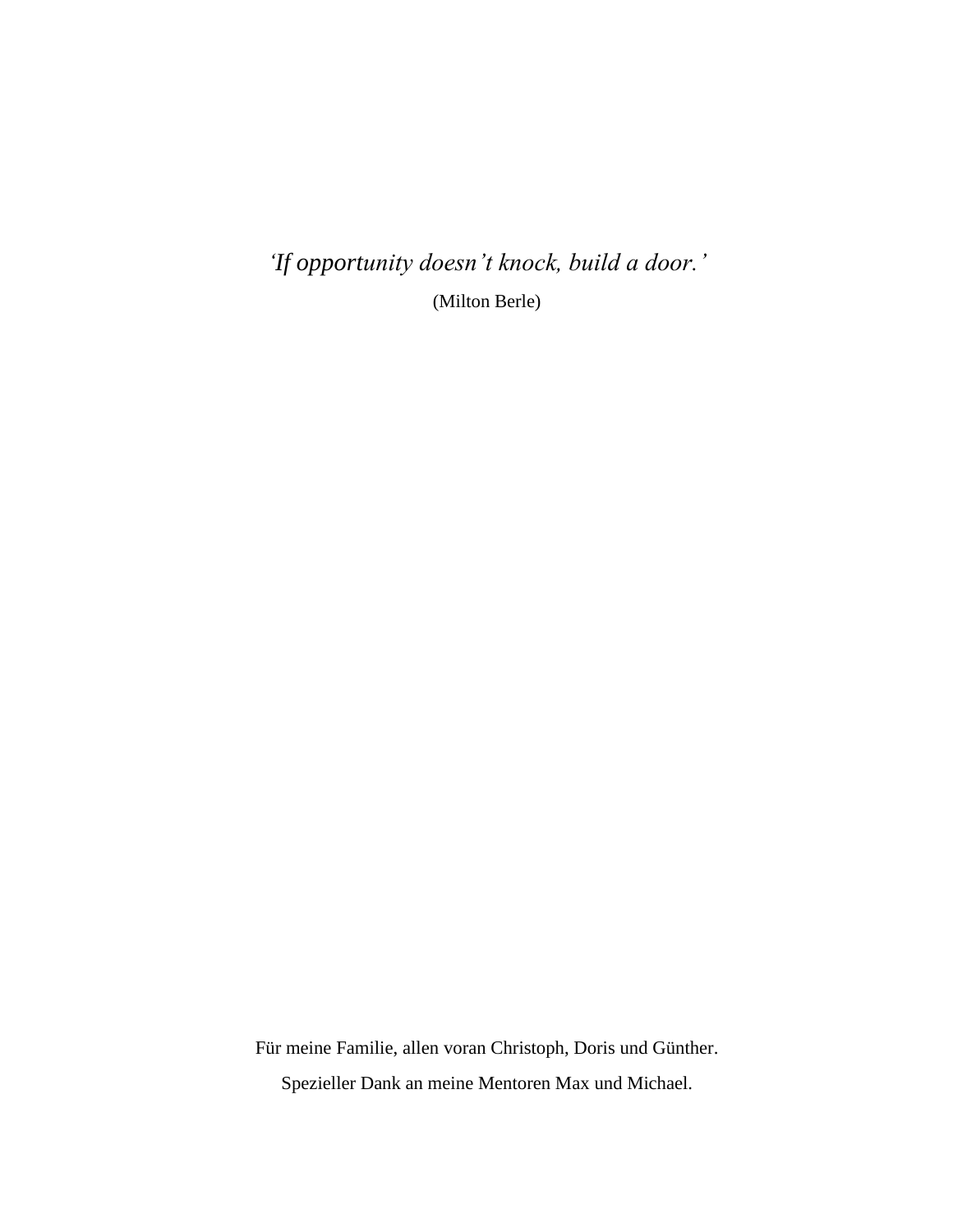# **Abstract**

Digital technologies are driving socio-technical change on an individual, organizational, and societal level. Examples include changes to the nature of products – an ever-increasing number of which are connected to the Internet of Things (IoT) – and the sharing of digital data across industry boundaries, enabling companies to deliver an increasingly diverse range of services and develop new business models. However, incumbents often struggle to identify and leverage digital opportunities – i.e., action possibilities leading to new products, services, or business models – and current literature fails to provide the necessary guidance. To address this need, the central question in this thesis relates to the identification and leveraging of digital opportunities for incumbents, in general, and digital opportunities enabled by the IoT, in particular. In addition, the thesis involves a method deep-dive on taxonomy design, a method that supports the understanding of novel phenomena such as digital opportunities.

In taking a generalized view of digital opportunities for incumbents, the thesis offers two conceptual perspectives that help to structure and clarify the solution space for identifying and leveraging such opportunities. Research article #1 presents a novel design theory comprising a taxonomy of digital opportunities for incumbents and related heuristic mechanisms for opportunity-led ideation. Building on and extending the resource-based view of the firm as justificatory knowledge, the thesis contributes to descriptive and prescriptive knowledge on digital innovation. Research article #2 complements this theory-focused approach by providing empirical evidence from an exploratory case study of an Australian utility provider, which proactively developed a strong opportunity focus despite operating in a low-competition and regulated environment. As a result, two facets of opportunity exploration are distinguished (i.e., core and new business opportunities) that require diverging capabilities.

This thesis goes on to present detailed perspectives on the structure and value of digital opportunities enabled by the IoT. Research article #3 proposes a taxonomy of business-to-thing (B2T) interaction patterns which accounts for smart things that transform the relationship a firm has with its products and customers. Drawing on weak and strong sociomateriality theory as justificatory knowledge, the B2T interaction patterns provide support to academics and practitioners making theory-led design decisions related to IoT-enabled opportunities. As the commercialization of IoT-solutions remains a critical barrier to market success, research article #4 develops and evaluates a model for assessing the customer value of IoT-solutions, which needs to be understood as a crucial pre-requisite for effective monetization. The model consists of a framework and corresponding value levers that support practical applicability, emphasizing the need to include both the frontstage and backstage value of processes and products and services. Research article #5 also takes an economic perspective, in this case with an internal focus, presenting a model that supports algorithm selection for predictive maintenance by full-service providers in industrial contexts.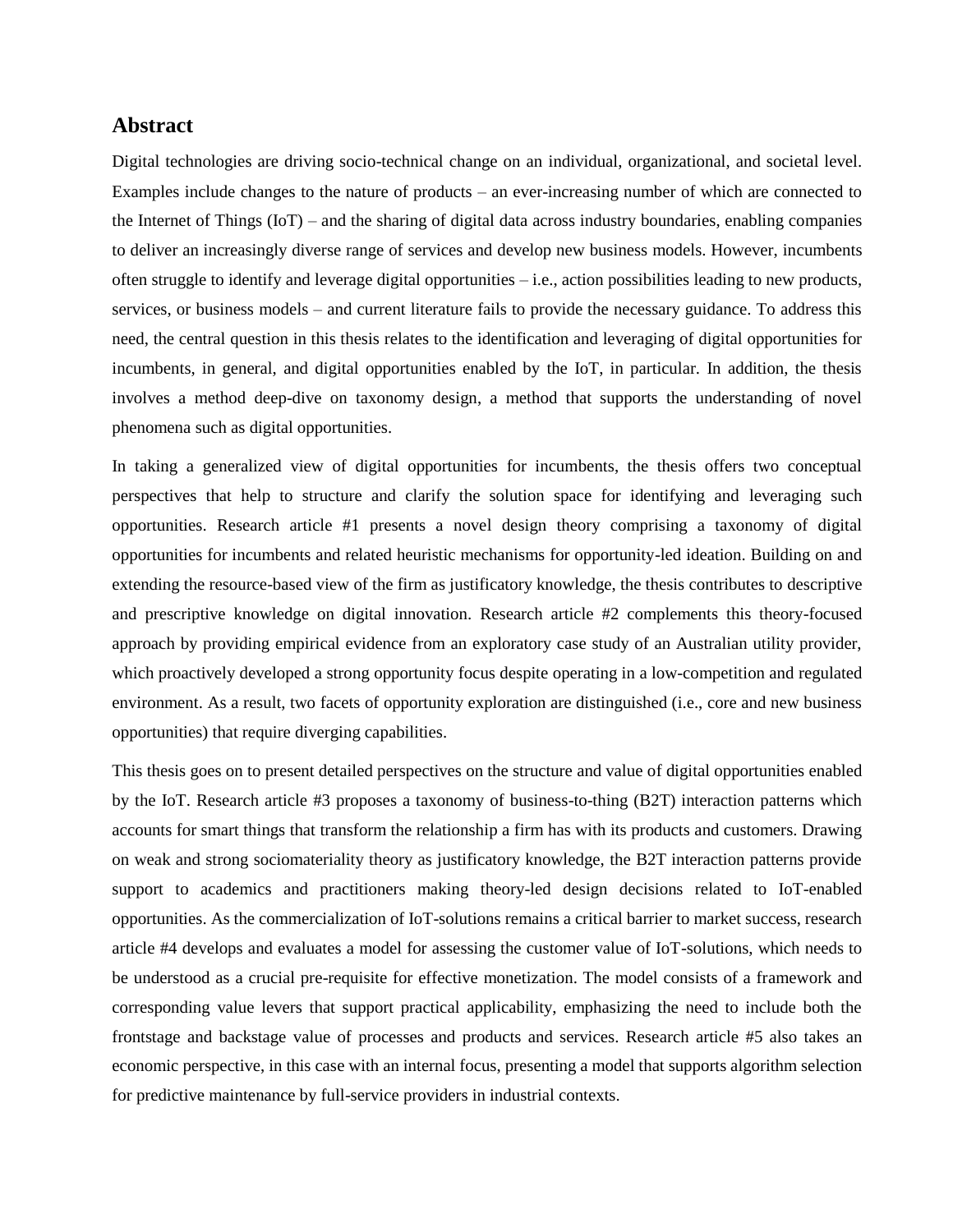Fast-changing environments require support for analysing and understanding novel phenomena, such as digital opportunities. Hence, this thesis concludes by contributing a close examination of taxonomy design, a method that aims at conceptualizing phenomena based on the classification of objects. After identifying and analysing taxonomy articles from leading IS journals, research article #6 finds that the taxonomy design process often lacks transparency and that taxonomies are hardly evaluated. To address these shortcomings, an outlook to the article's prescriptive extension is provided in the form of an extended taxonomy design process that specifically covers the evaluation phase and that is complemented by corresponding taxonomy design recommendations.

In summary, this thesis contributes a conceptualization of digital opportunities for incumbents relying on a broad portfolio of qualitative and quantitative research methods (i.e., taxonomies, explorative case study research, Design Science Research, and data analytics) and different forms of empirical evidence (i.e., primary and secondary data sources). Further, this thesis builds upon and extends relevant theory, such as the resourcebased view of the firm, organizational ambidexterity, dynamic capabilities, and sociomateriality.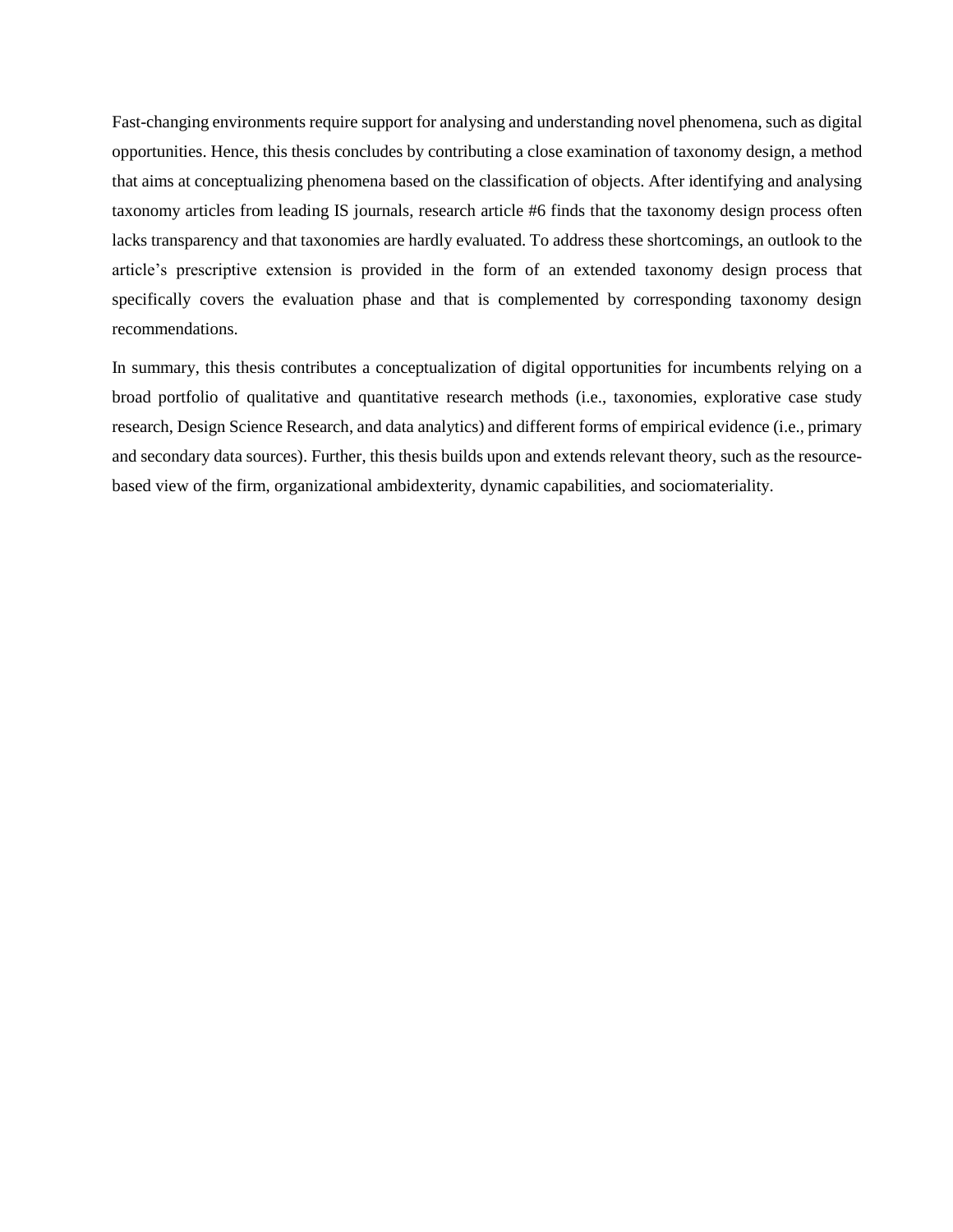# **Table of Contents**

| I.           |                                                                            |  |
|--------------|----------------------------------------------------------------------------|--|
| П.           |                                                                            |  |
| $\mathbf{1}$ |                                                                            |  |
| 2            |                                                                            |  |
| 3            |                                                                            |  |
|              |                                                                            |  |
| $\mathbf{1}$ |                                                                            |  |
| 2.           |                                                                            |  |
|              |                                                                            |  |
| V.           |                                                                            |  |
| 1            |                                                                            |  |
| 2            |                                                                            |  |
| 3            | Research Article #1: Digital Opportunities for Incumbents -                |  |
| 4            | Research Article #2: Dynamic Capabilities for Opportunity Exploration:     |  |
| 5            | Research Article #3: Conceptualizing Business-to-Thing Interactions –      |  |
| 6            | Research Article #4: Assessing the Value of Internet of Things Solutions – |  |
| 7            | Research Article #5: How to Select Algorithms for Predictive Maintenance:  |  |
| 8            | Research Article #6: Taxonomy Research in Information Systems:             |  |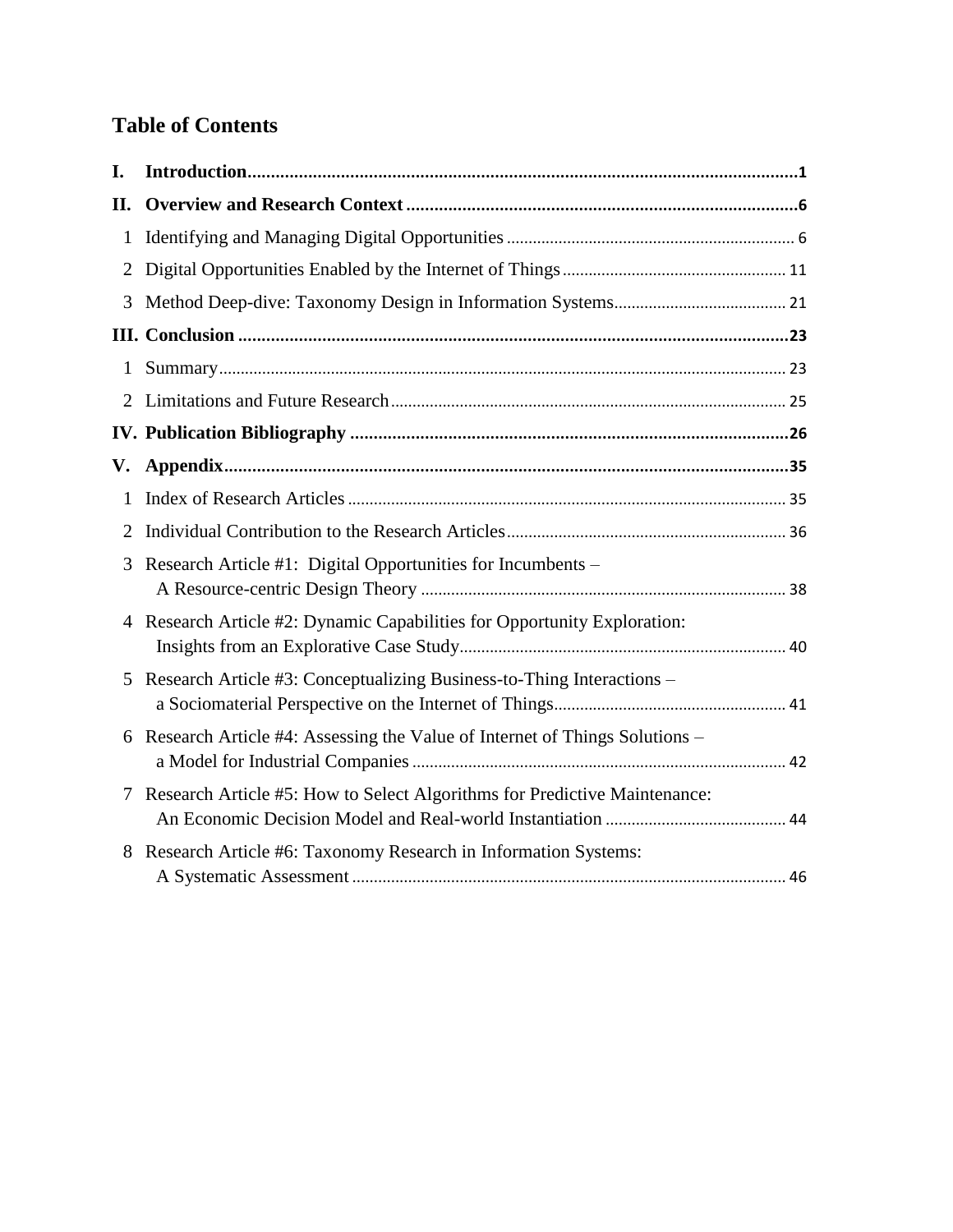# <span id="page-6-0"></span>**I. Introduction<sup>1</sup>**

 $\overline{a}$ 

New technologies provide novel opportunities. Fundamental examples include the invention of the wheel, which not only eased transportation (Dixit et al., 2017): The spinning wheel also revolutionized textile manufacturing and the water wheel transformed food production (Friedel, 2007). Much later and less obviously, the elevator brought profound changes to housing – and to the construction business – in modern nations. It seems hard to imagine, but before elevators enabled the development of skyscrapers and made penthouses popular, top floors merely functioned as attics, to be used for housing staff or as storage space. The arrival of elevators provided construction and housing companies with opportunities that would change the skylines of the world's major cities (Samsung C&T, 2018).

Although technological change has always been part of human life, today these changes are occurring at unprecedented speed and on an unprecedented scale, creating an opportunity-rich environment for society and business alike. Social media technologies – such as Instagram, for example – required less than six months to reach 50 million users, whereas radio took almost 40 years to achieve the same number (Gimpel et al., 2018). Ongoing digitalization affects all industries and requires companies to actively identify and leverage digital opportunities in order to sustain competitive advantage (Ciriello et al., 2018; Fang et al., 2018; Fichman et al., 2014). Today, however, two decades after digital technologies first unleashed the wave of digitalization, a sobering observation can be made: Many incumbents are still struggling or even failing to ride the digital wave. *Blockbuster, Kodak* and *Sears*, are just a few prominent examples of companies who have succumbed in the wake of change (Birkinshaw et al., 2016; Lucas and Goh, 2009; Wade, 2018), and the experience of incumbents in the digital economy is often compared to that of surfers caught between 'the fear of sharks and the thrill of big-wave surfing' (Dawson et al., 2016, p. 1).

Digitalization is described as the socio-technical phenomena driven by the emergence and adoption of digital technologies at an individual, organizational, and societal level (Berger et al., 2018; Legner et al., 2017). Although often used interchangeably, 'digitalization' should be distinguished from the term 'digitization' which is defined as 'the technical process of converting analogue signals into a digital form' (Legner et al., 2017, p. 301). Digital technologies involve the context-specific use of digital resources (e.g., IT infrastructure, sensors, actuators) to create, extract, analyze, and communicate information (Zuppo, 2012). Examples include relatively established technologies, such as Mobile and Cloud Computing, as well as emergent technologies, such as Social Media and the Internet of Things (IoT) (Gartner, 2018, 2015). Digital technologies have three characteristic aspects (Yoo et al., 2010): (1) *re-programmability,* as a device's operational logic is isolated

<sup>&</sup>lt;sup>1</sup> This section partly comprises content from the thesis' research articles. To improve the readability of the text, I omit the standard labelling of these citations.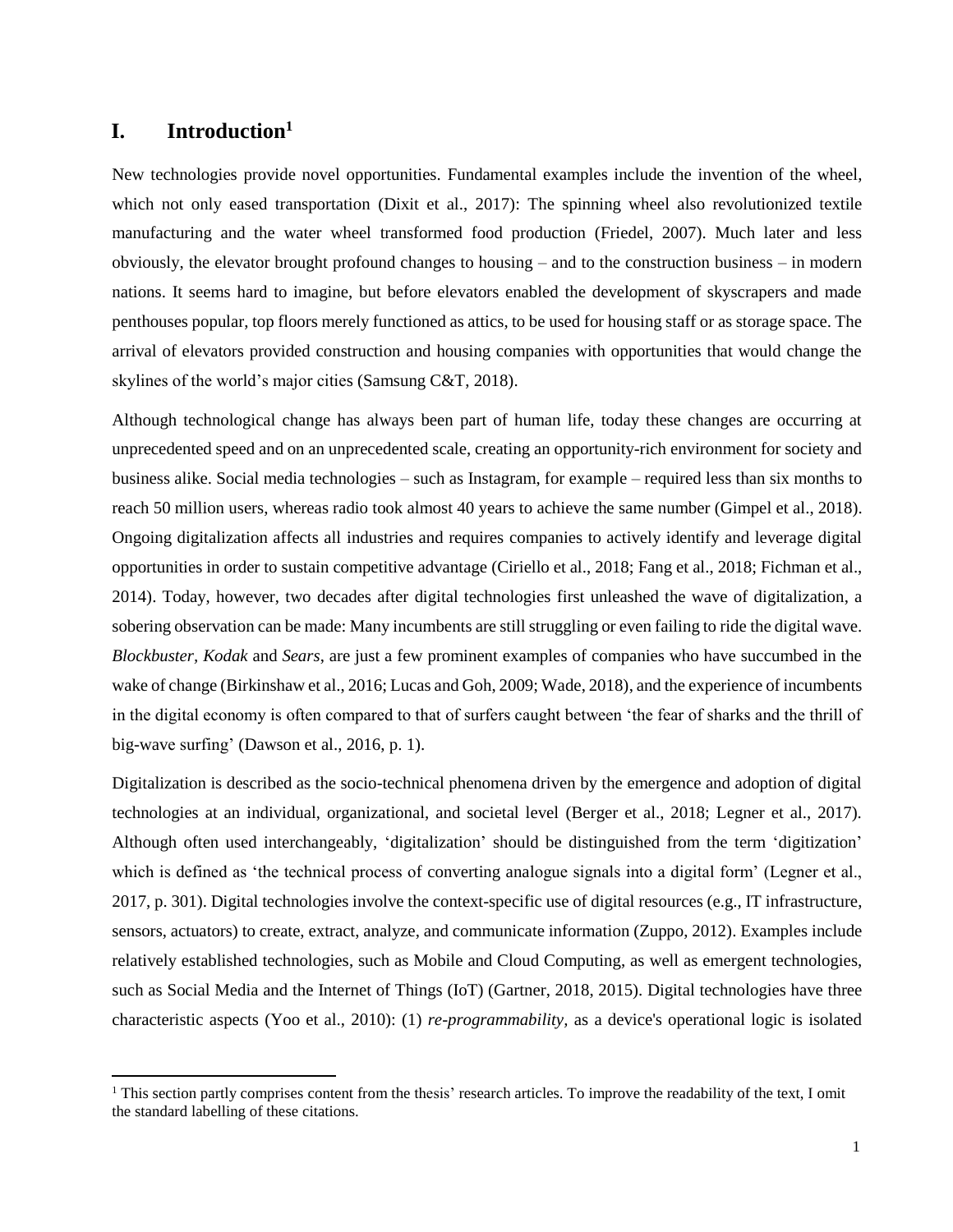from its physical embodiment; (2) *data homogenization,* as analogue signals are converted into binary numbers for dynamic information storage, transmission and processing; and (3) *self-referential nature,* because digital technology is dependent on the use of digital technologies, which, in turn, has positive network effects. Such technologies can be classified and assessed according to four layers: the *device, network, contents*, and *service* layers (Benkler, 2006; Yoo et al., 2010). Building on these layers, Berger et al. (2018) propose seven archetypes of digital technologies grouped into three clusters, i.e., platform and connectivity technologies; actor-based products and sensor-based data collection technologies; analytical insight generation, analytical interaction, and augmented interaction technologies (Berger et al., 2018).

The digitalization of products, services, and business models is often understood as the third wave of IT-driven transformations. The first wave mainly involved the automation of individual activities (e.g., bill paying), while the second wave, influenced by the Internet, enabled the integration and coordination of individual activities across the supply chain (e.g., workflow management). These first two waves focused on internal productivity gains, and changes to the products themselves were minimal (Porter and Heppelmann, 2014). Today, however, the third wave of digitalization is not only changing the nature of products by equipping them with sensors, actuators, and connectivity. Digital data from these products can also be 'combined easily with other digital data to deliver diverse services, which dissolves product and industry boundaries' (Yoo et al., 2010, p. 726). As a result, digital technologies allow for novel opportunities at the customer interface, which incumbents must identify and leverage (Vial, 2019).

The question of how new opportunities can be identified and 'translated into digital innovation initiatives' (Kohli and Melville, 2018, p. 206) relates to the initiation phase of the digital innovation process. This initiation is followed by development, implementation, and exploitation phases (Kohli and Melville, 2018). Digital innovation relates to the creation of new products, services, or business models that result from the use of digital technology as either a means or an end. The outcomes are not necessarily digital (Ciriello et al., 2018; Nambisan et al., 2017; Vega and Chiasson, 2019). Specifically, the initiation phase of the digital innovation process requires a strong focus on opportunity and is critical to innovation success (Kohli and Melville, 2018).

Whereas the term 'opportunity' has been used and investigated by various research communities (e.g., innovation, strategic management, marketing), entrepreneurship research was most influential in defining the term (Ardichvili et al., 2003; Shane and Venkataraman, 2000). Key concepts differentiate between 'thirdperson' and 'first-person' opportunities and the 'discovery view' and the 'creation view'. Whereas a 'thirdperson' opportunity represents a generic opportunity, a 'first-person' opportunity relates to a specific actor hinging on its context and characteristics (McMullen and Shepherd, 2006). And whereas the 'discovery view' approaches opportunities as objective phenomena – analogous to mountains waiting to be discovered and climbed (Eckhardt and Shane, 2003; Shane and Venkataraman, 2000) – the 'creation view' assumes that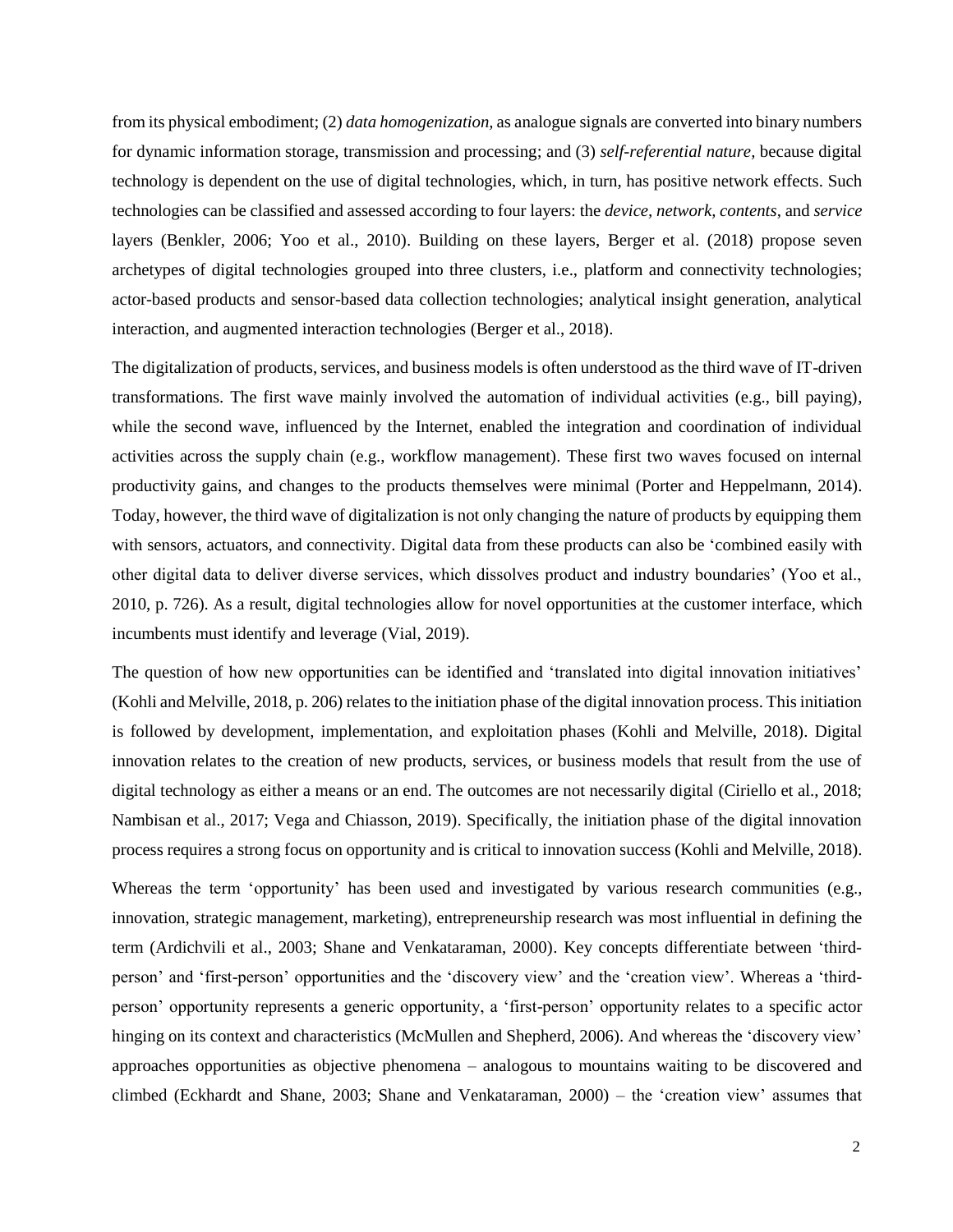opportunities are created rather than discovered. They refer to 'mountain building' rather than 'mountain climbing'. As a consequence, the materialization of the opportunity (i.e., the mountain) depends on the actions taken by the actor (e.g., piling up earth) (Alvarez et al., 2012; Alvarez and Barney, 2007). In this thesis, digital opportunities are defined as 'first-person possibilities for action enabled by digital technologies which may lead to the introduction of innovative products, services, or business models' (research article #3, p. 43).

Specifically, the IoT enables a new class of digital opportunities resulting from the 'increased feasibility of embedding digital sensors and processors in a wide range of everyday items and then connecting them up into an Internet of Things' (Fichman et al., 2014, p. 338). As a consequence, continuous connections between companies and their customers emerge, as contextual data about the condition and usage of smart products and services can now be accessed and leveraged (Siggelkow and Terwiesch, 2019). Typical examples include remote monitoring and proactive services, as offered by Oral B's connected toothbrush, Whirlpool's proactive replenishment of supplies, and Kaeser's Sigma Air operator model, which charges customers per cubic meter compressed air, rather than selling machines. Furthermore, smart products can be leveraged as platforms from which to offer or broker new services in two- or multi-sided markets (Stummer et al., 2018; Svahn et al., 2017). For example, LG connects a fridge to Amazon's Alexa for integrated grocery shopping, and Volvo leverages its customers' cars for new 'roam delivery' services. Accordingly, in a study involving over 50 organizations, Gimpel et al. (2018) found that smart products and services are understood to offer specifically relevant opportunities to enrich value propositions.

Research shows that a strong focus on opportunities drives growth more effectively than does an approach guided by necessity (Verheul and van Mil, 2011) and that innovation performance is positively correlated with financial performance (Cohen et al., 2019). At the same time, the digital innovation literature in the Information Systems (IS) discipline has been criticized for its lack of focus on opportunities, and the initiation phase of the digital innovation process remains 'understudied and poorly understood' (Kohli and Melville, 2018, p. 204). Unlike well-defined problem-response strategies (e.g., Lean Management), little is known about how opportunities can be identified and leveraged in an organizational context. Existing opportunity research, mainly conducted in the context of entrepreneurship, does not address incumbents, and their resource-rich environments are rarely acknowledged as potential strategic differentiators related to digital opportunities (Alvarez and Barney, 2013; Becker et al., 2015; Davidsson, 2016; Shane and Venkataraman, 2000). Therefore, the fundamental question of this thesis relates to the identification and leveraging of digital opportunities for incumbents (i.e., established organizations with a rich resource base).

This doctoral thesis is cumulative and consists of six research articles, which address the central research question by applying different conceptual and theoretical lenses, different forms of empirical evidence, qualitative and quantitative methods, and varying levels of granularity. In addition, a close investigation of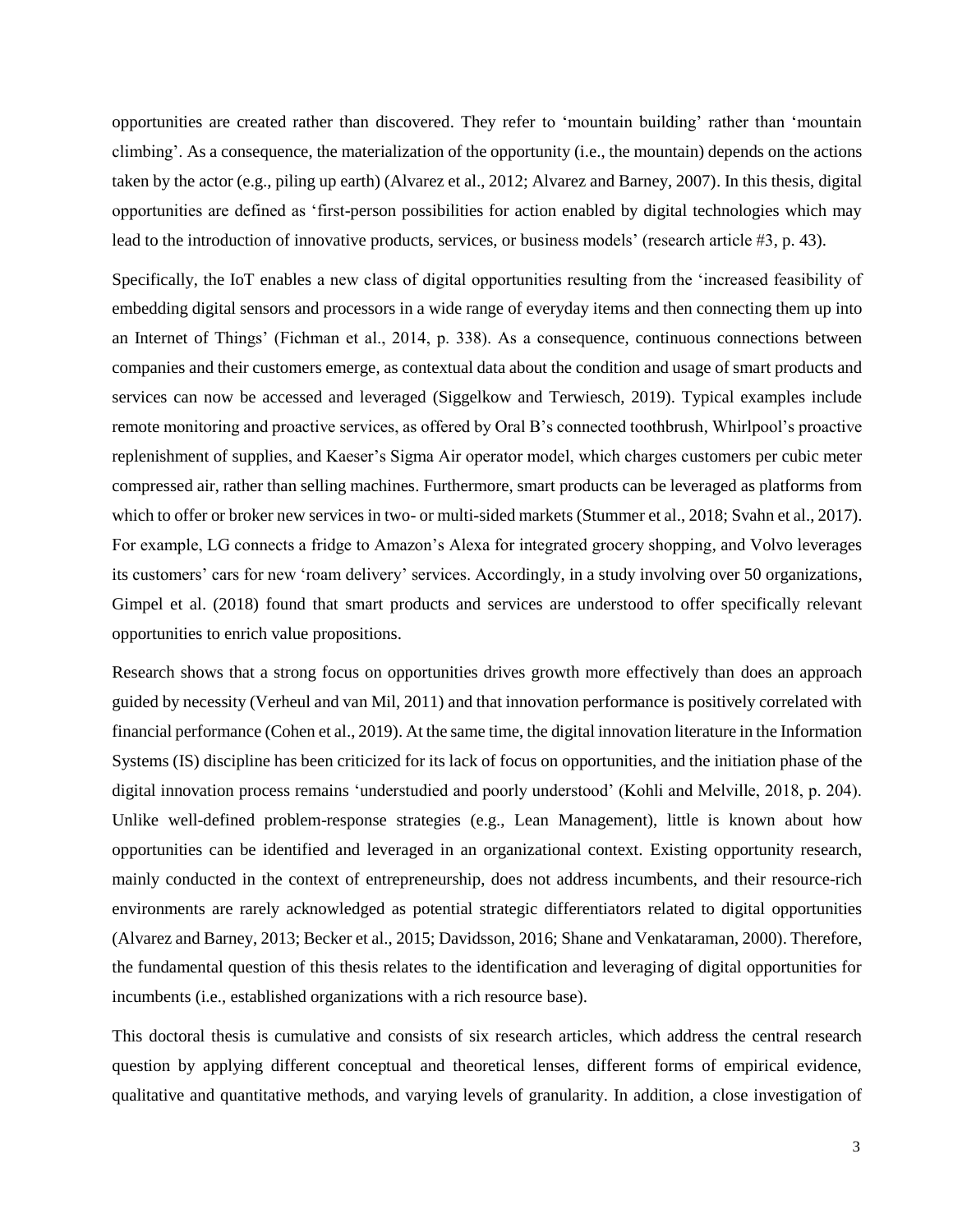taxonomy design – a method to support the understanding of novel phenomena such as digital opportunities – is provided. As a result, the research articles in this thesis are assigned to one of three topics, as outlined in Figure 1: *Identifying and Managing Digital Opportunities, Digital Opportunities Enabled by the Internet of Things,* and *Method Deep-dive: Taxonomy Design in IS.* Providing novel perspectives on digital opportunities for incumbents, this thesis is relevant for research scholars and practitioners alike.



#### **Figure 1 Assignment of the Research Articles to the Topics Structuring this Doctoral Thesis**

As incumbents struggle to identify and leverage digital opportunities, and as the literature lacks corresponding theoretical understanding, this thesis firstly provides two conceptual perspectives on opportunities for incumbents (i.e., taxonomy and case-study based framework), which support the overarching identification of digital opportunities and conceptualize opportunity management practices (Section II.1 – including research articles #1 and #2). Thereby, article #1 details the overarching structure of the thesis, as exemplified by the hexagon in Figure 1. This hexagon illustrates six classes of digital opportunities for incumbents, with two of the six classes mainly enabled by the IoT (middle layer). Accordingly, this is followed by detailed perspectives on digital opportunities enabled by the IoT, such as a study presenting novel business-to-thing (B2T) interactions (Section II.1 – including research article #3). Further, to complement the predominantly technological and management-focused perspectives on IoT-solutions, two additional economic perspectives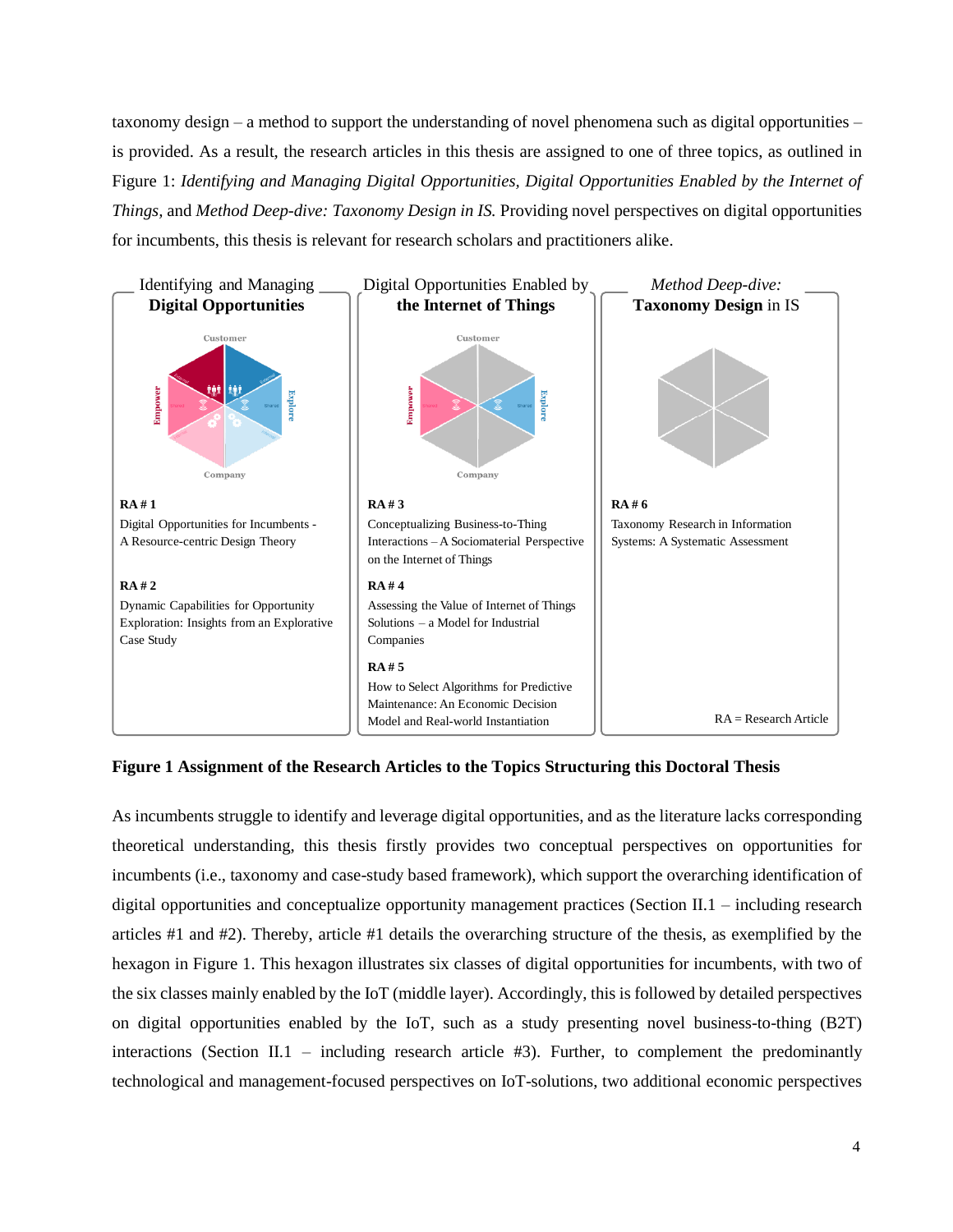are provided: A model for assessing the customer value of IoT-solutions, which lays the ground for effective monetization, and an economic perspective on algorithm selection for predictive maintenance facilitated by Industrial IoT-solutions (Section II.2 – including research articles  $#4$  and  $#5$ ). This thesis ends with an overarching method contribution that builds on insights from the taxonomy development method applied in two of the research articles (#1 and #3) and identifies shortcomings from 33 taxonomy articles from leading IS journals that were investigated in detail. As an outlook to the article's prescriptive extension, an extended taxonomy design process is announced that addresses the identified shortcomings and that is complemented by corresponding taxonomy design recommendations (Section II.3 – including research article #6).

Section III concludes this doctoral thesis with an outlook on future research. Section IV comprises the publication bibliography, and Section V includes additional information on all research articles (V.1), my individual contributions (V.2), and the research articles themselves (V.3 - 8).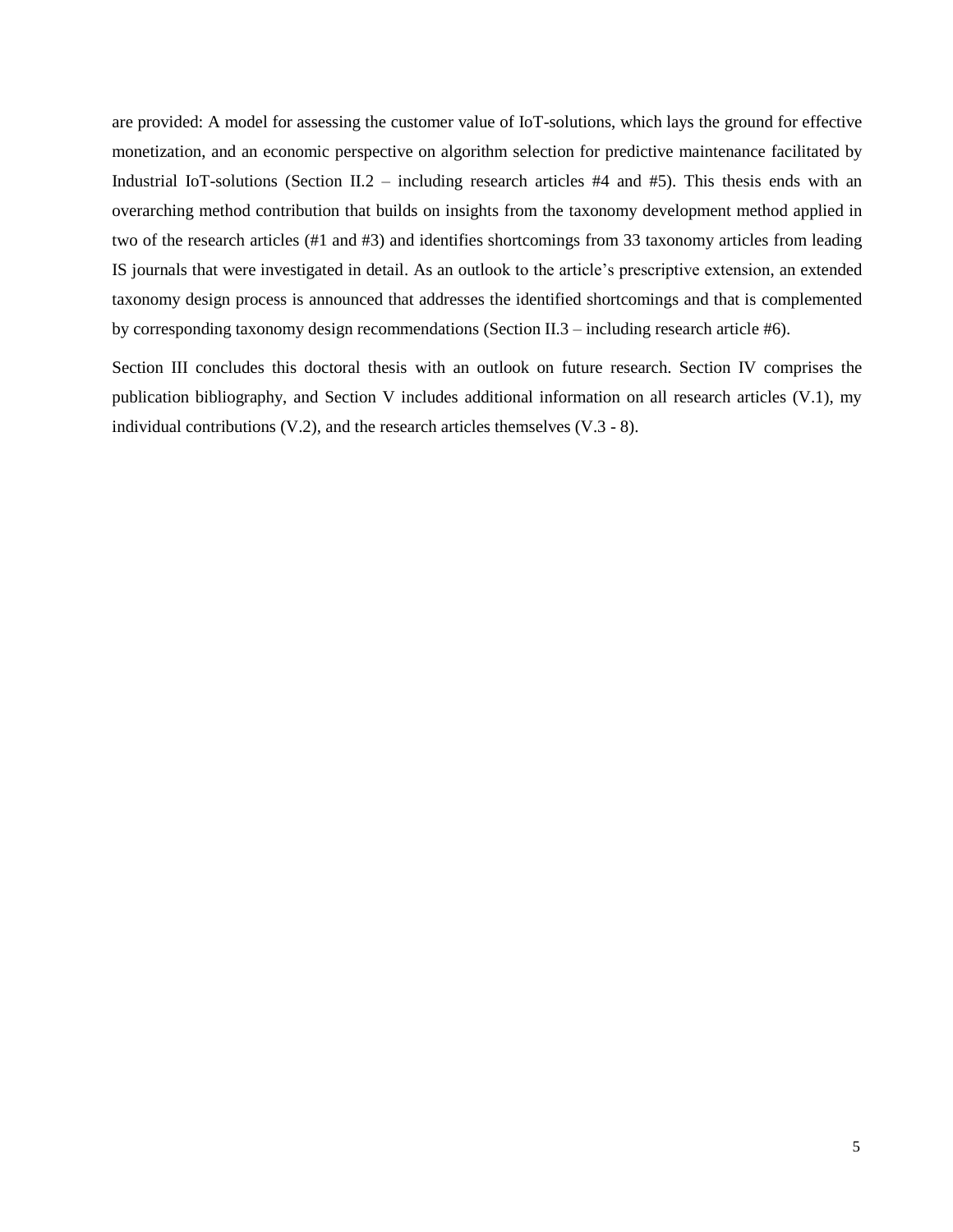# <span id="page-11-0"></span>**II. Overview and Research Context<sup>2</sup>**

 $\overline{a}$ 

## <span id="page-11-1"></span>**1 Identifying and Managing Digital Opportunities**

Academics and practitioners agree that, in order to maintain a competitive advantage and thrive in the digital economy, incumbents need to focus on digital opportunities and leverage new forms of discovering innovative ideas (Ciriello et al., 2018; Fang et al., 2018; Fichman et al., 2014). However, incumbents, in particular, are in danger of stagnating and missing opportunities over time (Chandler, 1990). Kevin Sneader, global managing partner of McKinsey & Company, calls this a 'more sails approach' (Sneader, 2019a, p. 1) referring to the commercial sailing industry, which (unsuccessfully) tried to fight off steam technology by improving their sailing capabilities. In other words, rather than attempting to capitalize on their opportunity-rich environments, incumbents often tend to focus on becoming better at what they are already good at (Crittenden et al., 2019; Sneader, 2019a).

Although the construct 'opportunities' is considered relevant in research and practice, it remains vague and conceptually under-specified (Davidsson, 2015). For example, the initiation phase of the digital innovation process – which requires a strong focus on opportunity – lacks clarity, and practices with which to identify and seize opportunities in the organizational context are perceived as an empirically elusive 'black box' (Becker et al., 2015; Dimov, 2011; Kohli and Melville, 2018). Among the few studies addressing the initiation phase of the digital innovation process, scholars mainly focus on niche aspects such as the influence of organizational knowledge (Carlo et al., 2012; Mishra and Agarwal, 2010) or the relevance of digital technologies in idea generation (Oldham and Da Silva, 2015).

In contrast to the IS discipline, which has been criticized for its lack of focus on the initiation phase of digital innovation and opportunities (Kohli and Melville, 2018), opportunity research represents a core research focus in the entrepreneurship domain, with a focus on individual entrepreneurs and the individual-opportunity nexus (Alvarez and Barney, 2013; Becker et al., 2015; Davidsson, 2016; Shane and Venkataraman, 2000). Naturally, entrepreneurship research does not address incumbents, least of all when it comes to utilizing their existing resources as potential strategic differentiators. The few articles that address digital opportunities for incumbents lack theoretical foundation, for example, Bughin and van Zeebroeck's (2017a) types of digital strategies, and Weill and Woerner's (2018) framework for defining digital business models. Hence, it remains unclear how incumbents can leverage the resources at their disposal in order to identify digital opportunities, and the current literature fails to provide theory-guided and empirically validated opportunity management practices. To address this need, research articles #1 and #2 provide two conceptual perspectives on

<sup>&</sup>lt;sup>2</sup> This section partly comprises content from the thesis' research articles. To improve the readability of the text, I omit the standard labelling of these citations.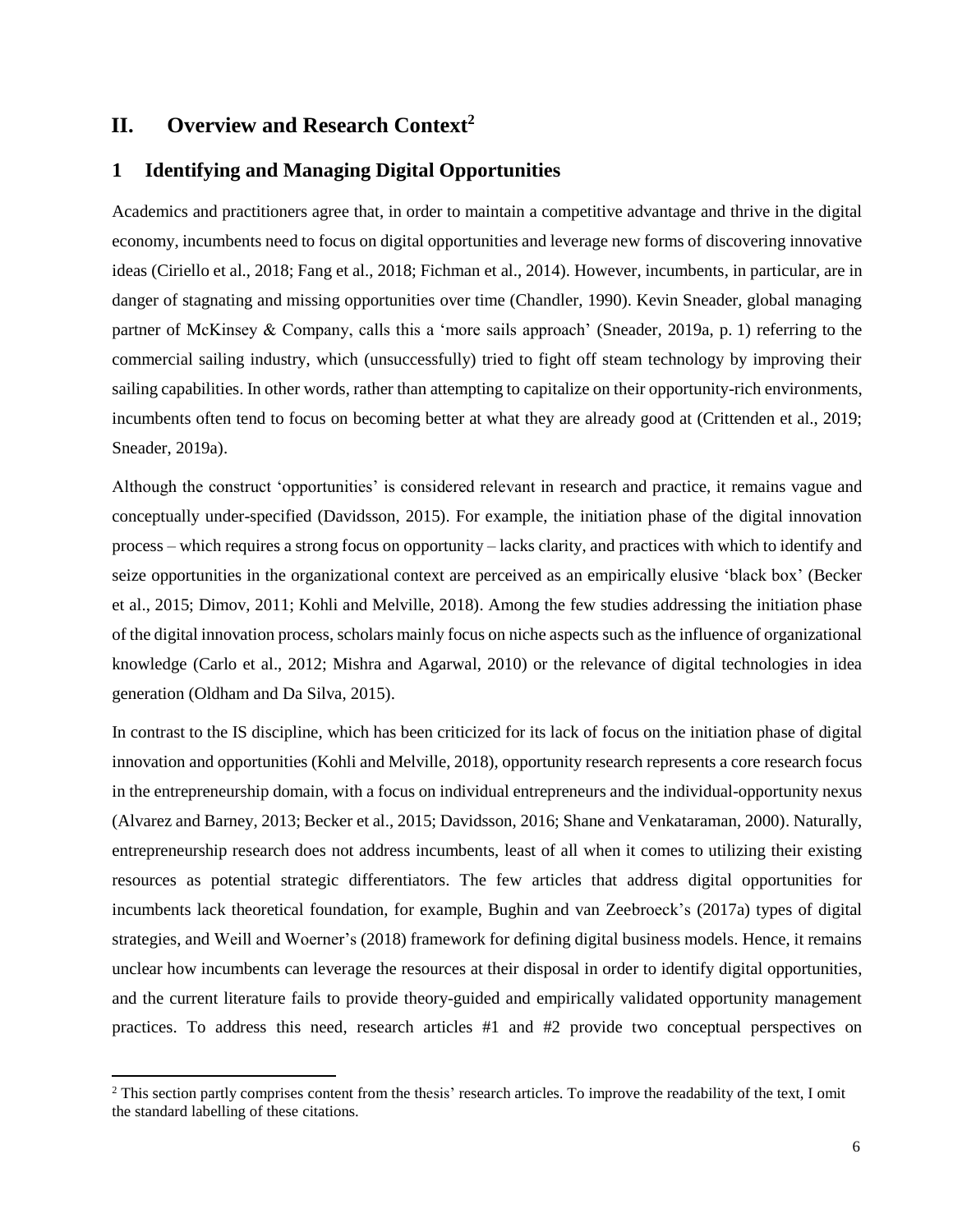opportunities for incumbents, which support the overarching identification of digital opportunities and structure opportunity management practices.

Research article #1 addresses Nambisan et al.'s (2017) question 'what theories can inform on the creation/discovery of such [digital] opportunities?' (p. 227) by developing and evaluating a *nascent design theory* in line with the Design Science Research (DSR) paradigm (Gregor, 2006; Gregor and Hevner, 2013; Hevner et al. 2004). Specifically, this nascent design theory comprises a taxonomy of digital opportunities (Figure 2) and related heuristic mechanisms for opportunity-led ideation (Figure 3).



**Figure 2 Taxonomy of Digital Opportunities: Opportunity Classes** 

The taxonomy distinguishes six digital opportunity classes building on two dimensions: (1) the incumbent's *value proposition* and (2) the *resources at the disposal of incumbents* in the digital economy. In the first dimension, the characteristics refer to the incumbent's *empowerment of existing value propositions* or their *exploration of new value propositions*. In the second dimension, the characteristics refer to the *internal, shared,*  and *external* resources at the incumbent's disposal (for details refer to Table 1). Thereby, the taxonomy builds on and extends the resource-based view of the firm (RBV) as justificatory knowledge (Grant, 1991; Lavie, 2006; Priem, 2007), which is subject to change in the digital economy.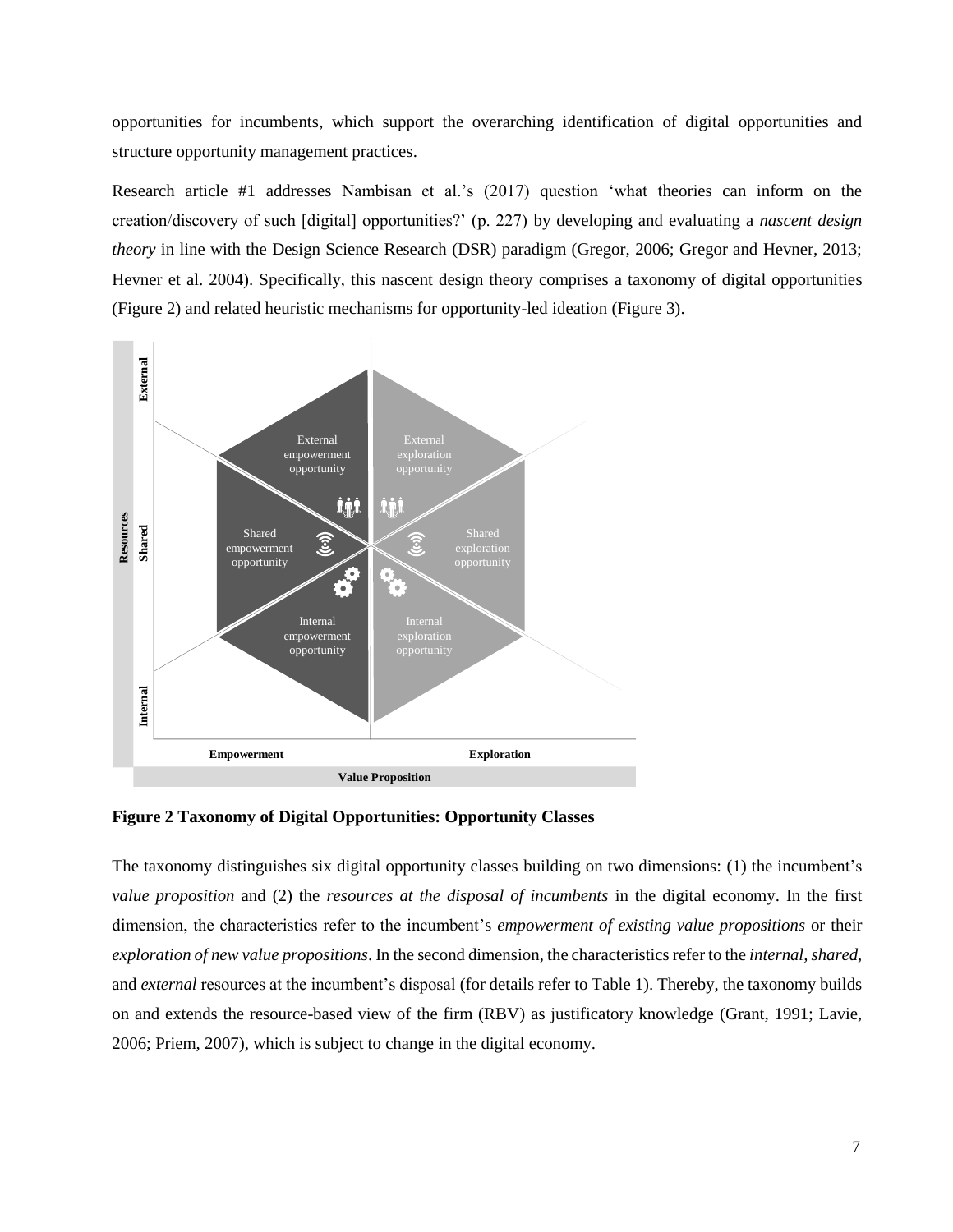#### **Table 1 Taxonomy of Digital Opportunities: Dimensions and Characteristics**

| <b>Dimensions</b>  | <b>Characteristics</b> | <b>Description</b>                                                                                                                                                                                                                                                                                                                                                                                                                                                 |  |
|--------------------|------------------------|--------------------------------------------------------------------------------------------------------------------------------------------------------------------------------------------------------------------------------------------------------------------------------------------------------------------------------------------------------------------------------------------------------------------------------------------------------------------|--|
| Value              | Empowerment            | Digital opportunity focus is on <i>empowering</i> the existing value proposition (within<br>traditional industry boundaries)<br><i>Examples:</i> Improvement of existing products, services, or business models by delivering<br>value faster, cheaper, more comfortably, or more sustainably                                                                                                                                                                      |  |
| <b>Proposition</b> | Exploration            | Digital opportunity focus is on <i>exploring</i> a new value proposition (within or beyond<br>٠<br>traditional industry boundaries)<br><i>Examples:</i> New products, services, or business models, perceived as new by the<br>incumbent organization, not objectively new as measured by the lapse of time                                                                                                                                                        |  |
|                    | Internal               | A company's internal tangible and intangible assets, and operational and dynamic<br>capabilities<br>Through digital technologies, such as artificial intelligence, robotics, or distributed ledger,<br>incumbents gain new abilities to understand, utilize, and control internal resources<br><i>Examples:</i> Property, patents, human capital, technology development, analytics abilities                                                                      |  |
| <b>Resources</b>   | Shared                 | A company's physical or virtual boundary objects, including agency, which allow for a<br>continuous connection with the customer<br>Through digital technologies such as the IoT or digital channels, <i>shared resources</i> are<br>owned and controlled by the customer while remaining remotely accessible and<br>addressable by the company<br>Examples: Connected car (physical), a digital bank account (virtual), or a personalized<br>mobile app (virtual) |  |
|                    | External               | A company's customers and related communities, including their assets and capabilities<br>Through digital technologies such as platforms, <i>external resources</i> can be leveraged and<br>proactively contribute to an incumbent's business model<br><i>Examples:</i> Customers taking over social media advertising or mutual customer service                                                                                                                  |  |

In addition to the taxonomy of digital opportunities, 30 heuristic mechanisms (i.e., 5 per opportunity class) are provided. These serve as 'cognitive shortcuts' to opportunity-led ideation (Daly et al., 2012; Yilmaz et al., 2011). Both the taxonomy of digital opportunities and the heuristic mechanisms were evaluated via the classification of 150 real-world digital initiatives, an assessment of usefulness via the Q-sort method (Nahm et al., 2002; Oberländer et al., 2018), and via focus groups involving academics and practitioners (Gibson and Arnott, 2007). The overall contribution is a model with a prescriptive purpose targeted at incumbents, understood as a nascent design theory in line with Gregor (2006) and Gregor and Hevner (2013). This model contributes to the descriptive and prescriptive knowledge on digital innovation, providing novel perspectives on resources in the digital economy.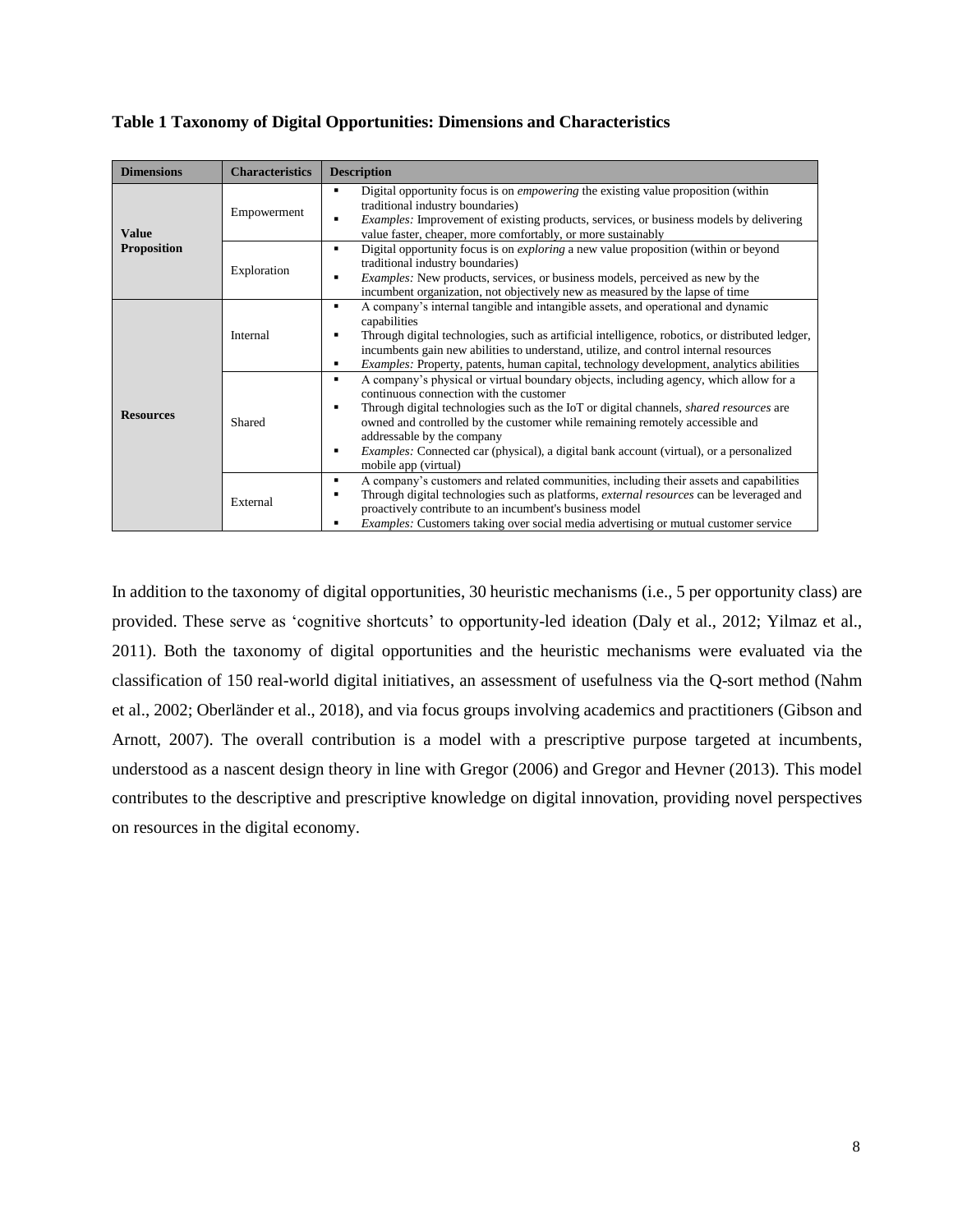

#### **Figure 3 Heuristic Mechanisms for Opportunity-led Ideation**

Complementing the theory-focused approach of research article #1, research article #2 provides insights on concrete opportunity management practices via an exploratory case study. *Queensland Urban Utilities* (QUU) is selected as a unique case, worth analyzing in depth (El Sawy and Bowles, 1997 Miles and Huberman, 1994). QUU is an Australian utility provider, which proactively changed into an ambidextrous organization with a strong opportunity focus despite operating in a low-competition, regulated public sector environment. Public sector organizations usually operate on a commercial basis providing various private goods and services for sale, are publicly owned, and are considered as 'self-financing commercial enterprises' (Lane, 2005, p.19). Exploratory case-study research was found to be appropriate in this context in order to examine and reflect QUU's opportunity management, which represented an emerging phenomenon and, therefore, required further investigation in a real-world context (Benbasat et al., 1987; Gephart, 2004; Yin, 2009).

The resulting findings provide a three-fold contribution: Firstly, a conceptual framework (Figure 4) to structure opportunity management practices is introduced, building upon organizational ambidexterity (OA) (March, 1991; Tushman and O'Reilly, 1996) and dynamic capabilities (DC) (Teece et al., 1997; Teece, 2007; Wade and Hulland, 2004) as theoretical lenses. Thereby, two types of opportunity exploration are found (i.e., core and new business opportunities) which require divergent sensing and seizing capabilities. Specifically, QUU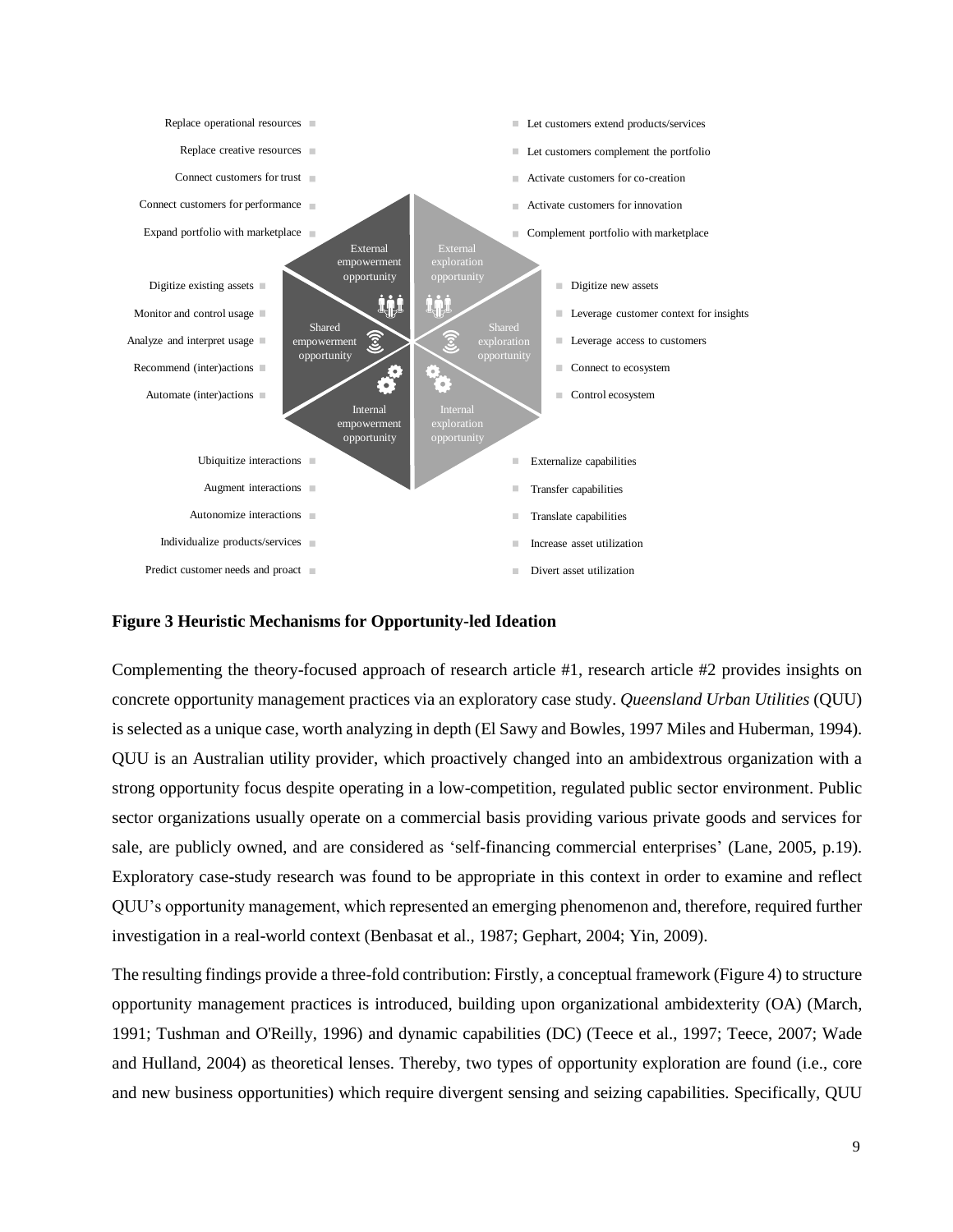adopted a dual opportunity focus, driven by regulatory boundaries and organizational characteristics. This focus distinguishes two types of opportunities, which either aim to enhance the core business (i.e., core business opportunities) or create new revenue streams (i.e., new business opportunities). Correspondingly, QUU assigned two distinct exploration teams responsible for sensing and seizing the two different types of opportunities.



#### **Figure 4 Conceptual Framework including Two Facets of Opportunity Exploration**

Second, by building upon the conceptual framework, including two facets of opportunity exploration, 15 practice areas which span sensing, seizing, and transforming capabilities were inductively developed. These practice areas and their diverging foci for core and new business opportunities are highlighted in Figure 5. It is noteworthy that transforming capabilities relate to core and new business opportunities alike, as both types of opportunities demand overarching organizational transforming capabilities (e.g., transforming governance, culture, knowledge transfer). Third, for each practice area, corresponding actionable practices are determined, i.e., concrete management practices for operationalizing opportunity exploration. These actionable practices aim to detail the managerial understanding of opportunity exploration and support incumbents in developing concrete opportunity management practices (Harris et al., 2009).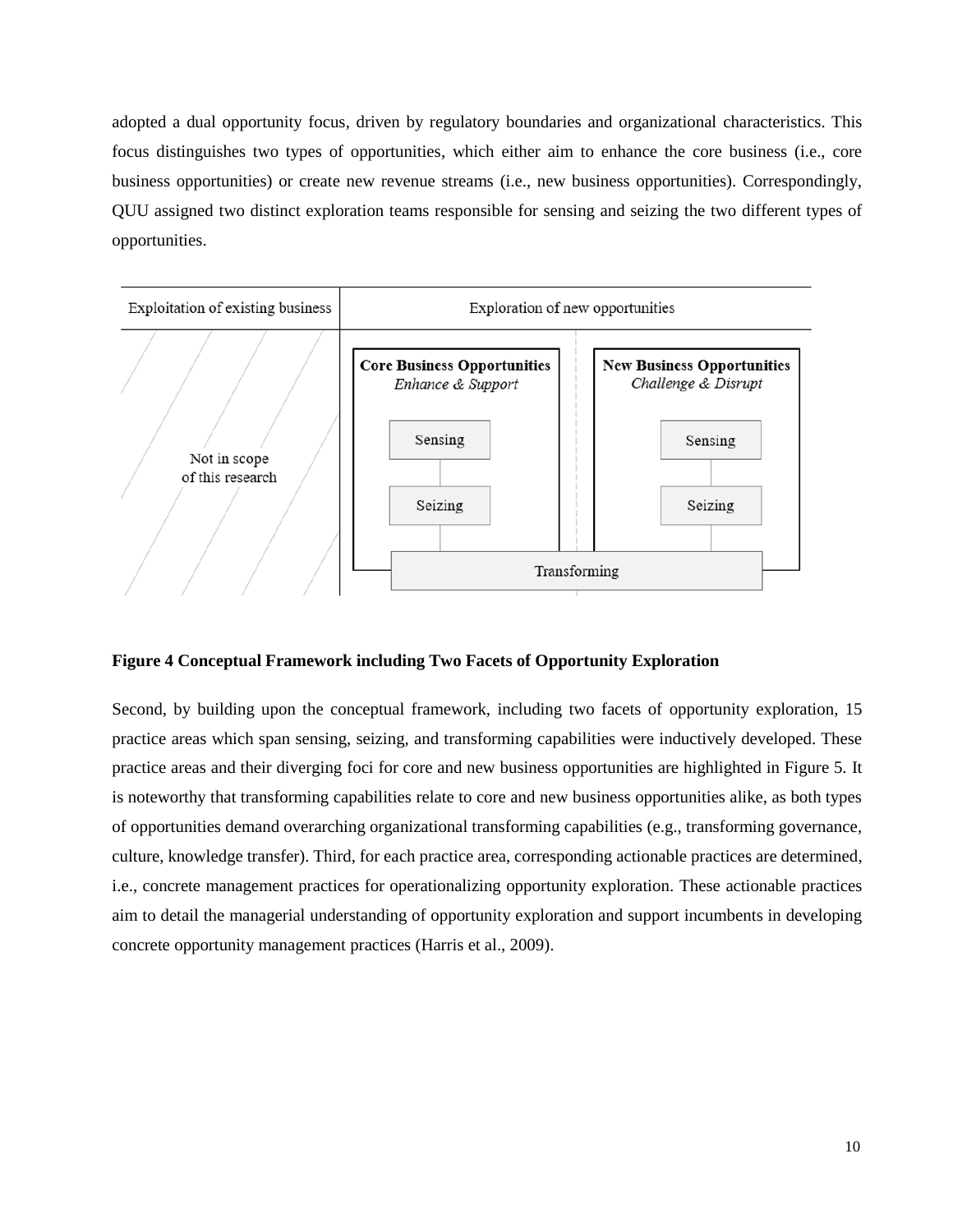| <b>Core Business Opportunity Focus</b> |                              | <b>Practice Area</b>                | <b>New Business Opportunity Focus</b>    |              |  |
|----------------------------------------|------------------------------|-------------------------------------|------------------------------------------|--------------|--|
| Sensing                                | Support business             | <b>Sensing Focus</b>                | Challenge business                       | Sensin<br>σÓ |  |
|                                        | All business units           | <b>Internal Opportunity Sources</b> | Selected business units                  |              |  |
|                                        | Research-related             | <b>External Opportunity Sources</b> | Market-related                           |              |  |
|                                        | Part-time owners             | <b>Opportunity Ownership</b>        | Full-time owners                         |              |  |
|                                        | Open access                  | <b>Opportunity Exchange</b>         | Exclusive access                         |              |  |
|                                        | Within the business          | <b>Decision Makers</b>              | Ring-fenced from the business            | Seizin<br>σÒ |  |
|                                        | Open discussion              | <b>Decision Process</b>             | Exclusive discussion                     |              |  |
| Seizing                                | Multi-dimensional KPIs       | Decision Criteria                   | Finance-related KPIs                     |              |  |
|                                        | Percentage of revenue        | Funding                             | Expansionary budget                      |              |  |
|                                        | Open for all employees       | <b>Implementation Team</b>          | Hand-selected members                    |              |  |
|                                        | <b>Practice Area</b>         |                                     | <b>Opportunity Focus</b>                 |              |  |
|                                        | <b>Transforming Strategy</b> | Opportunity focus                   |                                          |              |  |
|                                        | Governance                   | Decentralized structures            |                                          |              |  |
| Transforming                           | <b>Transforming Culture</b>  |                                     | Visionary managers as role models        |              |  |
|                                        | <b>Transforming Exchange</b> |                                     | Open discussions across hierarchy levels |              |  |
|                                        | Knowledge Transfer           | Exchange among opportunity players  |                                          | Transforming |  |

**Table 2 Overview of Opportunity Practice Areas and their Focus for Core and New Opportunities** 

In sum, research article #2 details the understanding of opportunity exploration capabilities and supports practitioners by providing actionable opportunity management practices. It is argued that these theoretical and practical contributions are relevant and transferable to both public and private sector organizations.

## <span id="page-16-0"></span>**2 Digital Opportunities Enabled by the Internet of Things**

The IoT integrates physical objects into the networked society. As the term has not been consistently defined, research article #3 proposes that the IoT should be understood as 'the connectivity of physical objects equipped with sensors and actuators to the Internet via data communication technology' (Oberländer et al, 2018, p. 488). This understanding builds on 16 different definitions available at the time. As one of the most disruptive current technologies, the IoT enables a new class of digital opportunities, turning physical objects from passive devices into smart things with their own agency. As a result, these smart things are able to act with increasing autonomy (Porter and Heppelmann 2015; Rosemann 2014; Yoo et al. 2012). Equipping products with sensors and actuators also establishes continuous connections to, and low-friction interactions between, companies and their customers, as remote emergency services in cars or the ubiquitous use of smart watches and smart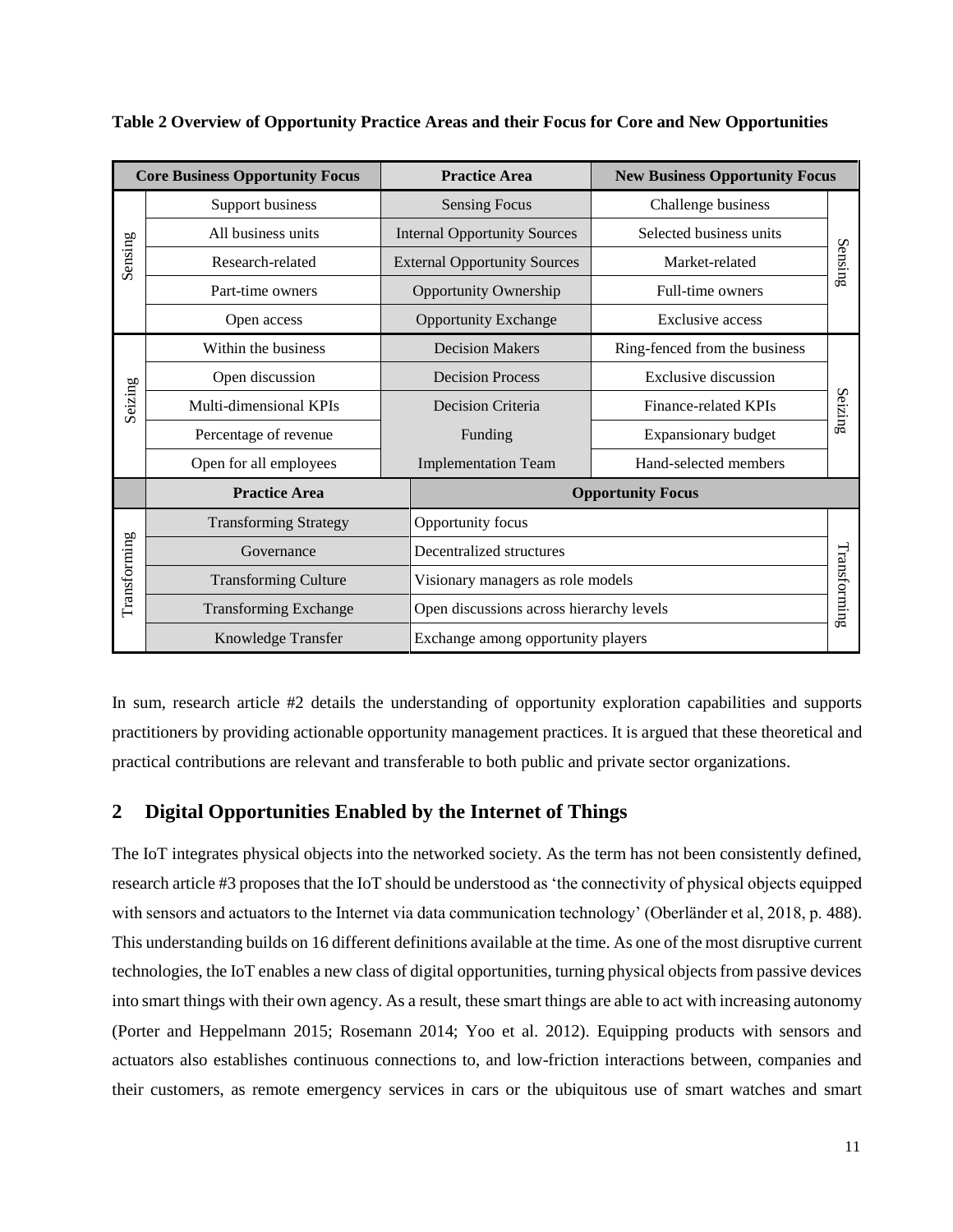speakers demonstrate (Beverungen et al., 2017; Porter and Heppelmann, 2014; Siggelkow and Terwiesch, 2019). Contextual data about the condition and usage of smart things can now be accessed and leveraged by companies. This not only enables the enhancement of existing products and services but also the development of new business models, such as product-as-a-service or product sharing (Porter and Heppelmann, 2015). In every case, the IoT holds huge economic potential. The global number of smart things is predicted to grow from less than 20 billion in 2016 to around 75 billion devices by 2025 (Columbus, 2016; statista, 2016). Reuters predicts an economic potential of up to USD one trillion per year following an annual growth rate of more than 20% (Reuters, 2019).

Smart things – which are IoT-equipped physical objects – represent the nucleus of the IoT, connecting the physical with the digital world (Borgia, 2014; Porter and Heppelmann, 2014). To clarify the transformative potential of smart things, Püschel et al. (2016) developed a multi-layer taxonomy grouping the characteristics of smart things into four layers and ten dimensions. The *thing layer, interaction layer, data layer,* and *service layer* thereby account for established IoT technology stacks, as proposed by Yoo et al. (2010) and Porter and Heppelmann (2015). At the *thing layer*, smart things are characterized by basic sensing capabilities (i.e., the ability to access object-related or environmental information) and acting capabilities (i.e., the ability to communicate or interact with the environment). The *interaction layer* describes the transition from the smart thing's physical representation to the digital layers, with interactions specified in terms of direction, multiplicity, and partners. The *data layer* distinguishes among data sources (e.g., internal status, context) and data usage (e.g., transactional, analytical). Finally, the *service layer* relates to a smart thing's offline functionality as well as its purpose, which specifies where and how the smart thing creates value for its users (e.g., additional digital services, integration into an ecosystem). Huber et al. (2020) build on this groundwork to develop a domain-specific modelling language to capture IoT-enabled smart service systems.

Since the introduction of the term IoT, when RFID technology was first presented at the Massachusetts Institute of Technology in 1999, research has focused on technological aspects and engineering challenges (Atzori et al., 2010; Kortuem et al., 2010). Complementing this technology-focused perspective, some of the more recent research attends to management-focused work in the business-to-business (B2B) and business-to-customer (B2C) contexts (Boos et al., 2013; Geerts and O'Leary, 2014; Porter and Heppelmann, 2015). In the B2C context, for example, Porter and Heppelmann (2014) and Rosemann (2014) were the first to provide high-level insights into IoT-related challenges and opportunities, highlighting new business models and an economy of shared things as emerging topics. After that, more specific IoT-related research questions were addressed by, for example, Balaji and Roy's (2017) study on the determinants of value co-creation for IoT-enabled retail technology, and Ayaz et al.'s (2019) conceptual trust model on behavioural factors affecting consumers' trust of the IoT. In the B2B context, research often relates to IoT-technology, termed the Industrial IoT (IIoT), which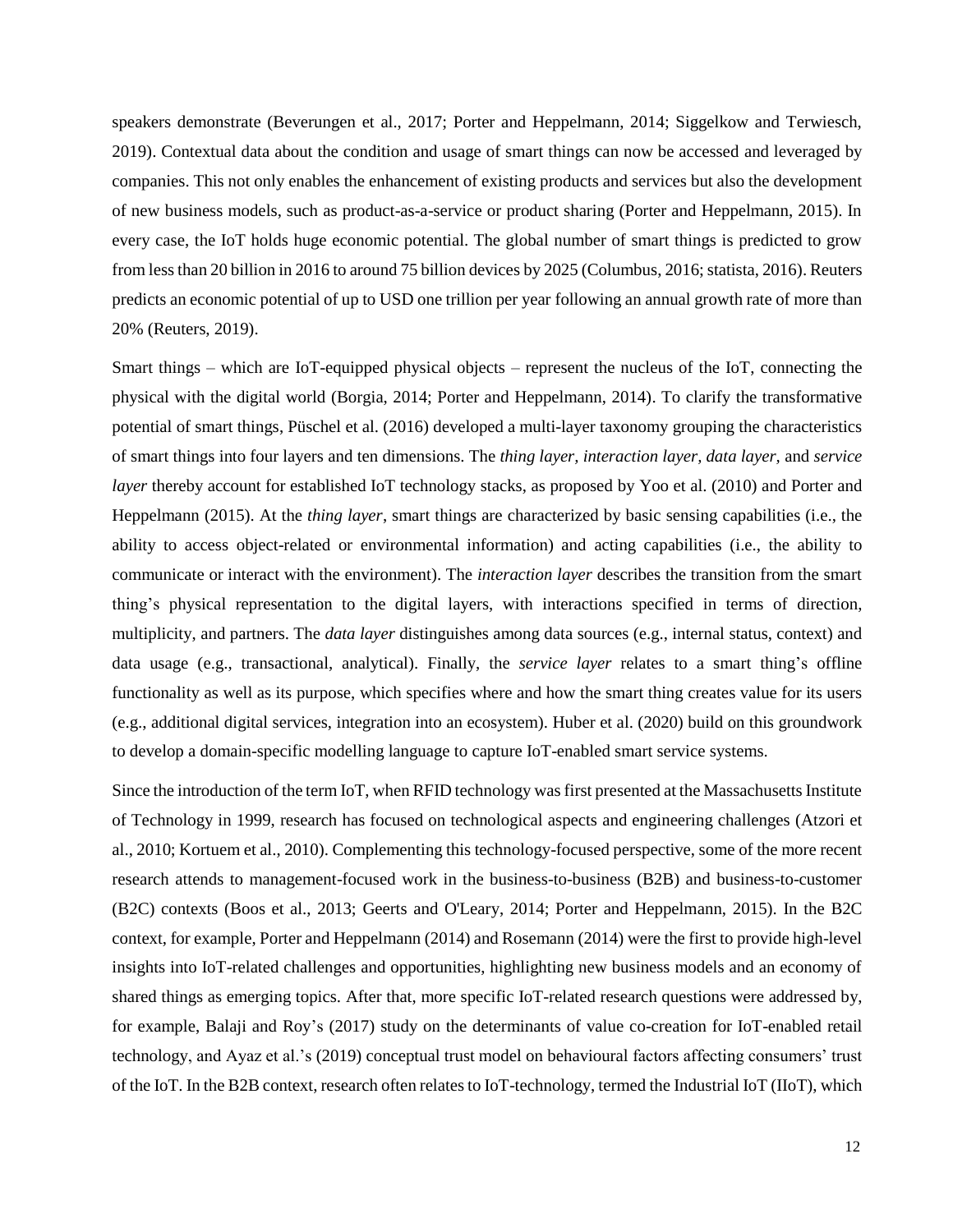links the basic pillars of digital manufacturing by connecting industrial assets (e.g., machines, control systems) with IS and business processes (Sisinni et al., 2018). The resultant increases in the availability of data hold great potential which has been examined in multiple studies related, for example, to process optimization, quality control, and maintenance strategies (Al Aani et al., 2019; Chen et al., 2019; ur Rehman et al., 2019; vom Brocke et al., 2018).

While the individual contributions made by these studies are undisputable, this thesis addresses two research gaps related to digital opportunities enabled by the IoT. Firstly, research article #3 argues that current IoT research fails to provide a structured perspective on IoT-enabled interactions between smart things, customers, and businesses. To address this need, research article #3 presents a taxonomy of business-to-thing (B2T) interactions, which supports sense-making and the theory-led design of digital opportunities enabled by the IoT. Research articles #4 and #5 subsequently argue that current IoT research also fails to provide economic perspectives on the IoT even though these are a prerequisite for monetization or algorithm-selection. Therefore, research article #4 presents a model for assessing the customer value of IoT-solutions which lays the ground for effective (value-based) monetization, and research article #5 develops an economic perspective on algorithm selection for predictive maintenance as facilitated by Industrial IoT-solutions. All three articles lay the ground for the theory-led design of digital opportunities for incumbents, including the value assessment of selected IoT-solutions.

First, as smart things become increasingly autonomous actors capable of transforming 'the relationship a firm has with its products and with its customers' (Porter & Heppelmann, 2015, p. 98), research article #3 proposes a taxonomy of B2T interaction patterns. Following the iterative taxonomy development method provided by Nickerson et al. (2013), the resulting taxonomy draws on sociomateriality theory as justificatory knowledge for studying the interactions among the actors involved in B2T interactions (i.e. things, customers, and businesses). Following strong sociomateriality (Orlikowski, 2007; Orlikowski and Scott, 2008), the taxonomy of B2T interactions conceptualizes smart things, customers, and businesses as sociomaterial actors that are neither exclusively social nor material but enacted through sociomaterial practice. At the same time, accounting for weak sociomateriality (Jones, 2014; Leonardi, 2013), these actors are viewed as separate and stable entities with a social or material core. The actors can, therefore, engage in interactions that are defined by two actors 'given in advance that come together and engage in some kind of exchange' (Suchman, 2007, p. 267). On the one hand, the core of a business is classified as social in that its managers and staff are human. Likewise, customers and their communication devices (e.g., smartphones or computers) are seen as sociomaterial actors with a social core. On the other hand, as physical objects with embedded technology, smart things are conceptualized as socio-material actors with a material core.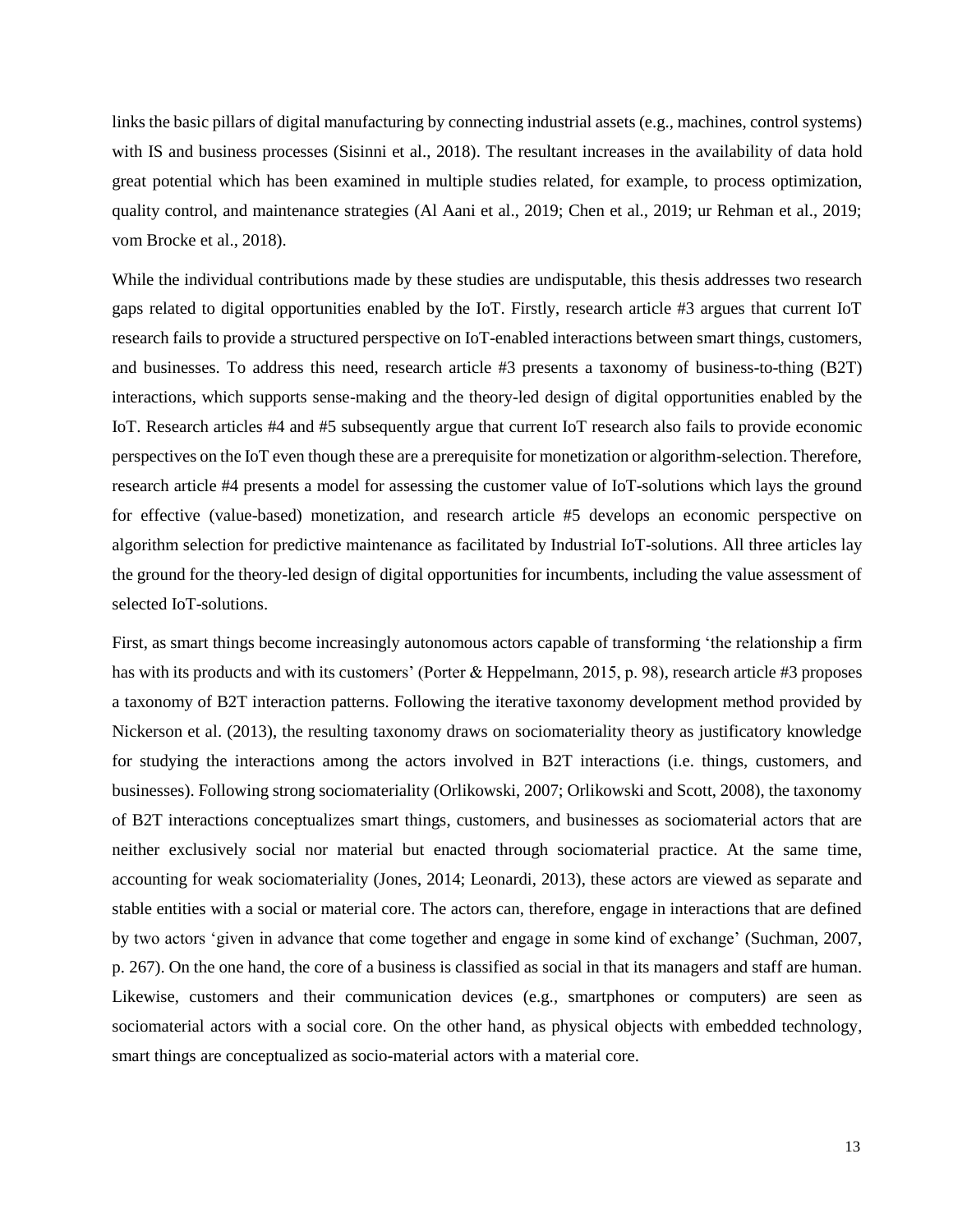Figure 5 illustrates interactions performed by sociomaterial actors as interaction patterns. Illustration 5a depicts a traditional B2C interaction between a business and a customer. For instance, a car, which is a thing (T), can be used by a customer (C) of a business (B) (e.g., a car manufacturer). As, traditionally, the car's ability to interact is limited, only the customer and the business can interact regarding topics such as maintenance. In contrast, the IoT enables the active participation of smart things. An example in the automotive context is Tesla's connected car, which automatically requests software updates (Porter & Heppelmann, 2014). The three actors and their sociomaterial entanglement are illustrated in Figure 5b, where actors with a social core are represented as circles and actors with a material core as boxes.



#### **Figure 5 Interaction Pattern involving Sociomaterial Actors with a Social and a Material Core**

In line with its meta-characteristic – which relates to *interactions between a smart thing, a business, and a customer as sociomaterial actors* – the taxonomy covers the following three dimensions: (1) interaction between a smart thing and a customer, (2) interaction between a smart thing and a business, and (3) interaction between a customer and a business. The mutually exclusive and exhaustive characteristics are 'yes' and 'no' for each dimension. The various combinations of dimensions and characteristics give rise to eight different patterns of interaction. We excluded one pattern which did not feature any interactions, and another which featured only interactions between a customer and a business (B2C) as neither of these patterns fell within the scope of this study. The six remaining B2T interaction patterns are illustrated in Table 3 wherein their key characteristics are noted.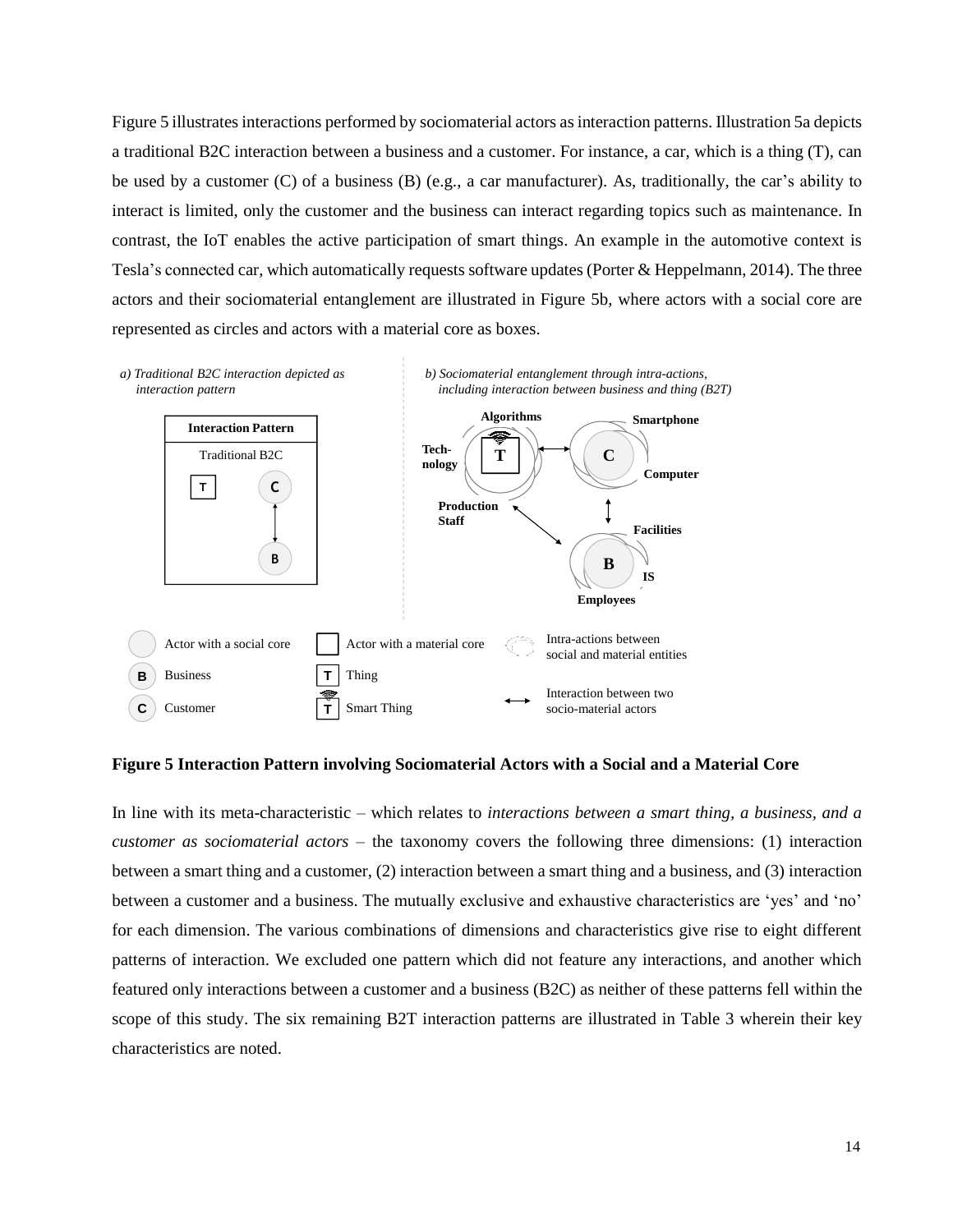| <b>Interaction Pattern</b>       | <b>Characteristics</b>                                                                                                                        | <b>Interaction Pattern</b>          | <b>Characteristics</b>                                                                                                                        |
|----------------------------------|-----------------------------------------------------------------------------------------------------------------------------------------------|-------------------------------------|-----------------------------------------------------------------------------------------------------------------------------------------------|
| C <sub>2</sub> T-Only<br>B       | Interaction solely<br>٠<br>between a smart<br>thing and a customer<br>No interaction with a<br>٠<br>business                                  | Business-Centred B2T<br>C<br>т<br>B | Business as the<br>п<br>central party and<br>gatekeeper<br>No direct interaction<br>$\blacksquare$<br>between a smart<br>thing and a customer |
| B2T-Only<br>C<br>т<br>B          | Interaction solely<br>٠<br>between a smart<br>thing and a business<br>No direct interaction<br>٠<br>with a customer                           | Thing-Centred B2T<br>т<br>В         | Smart thing as the<br>E<br>central party and<br>gatekeeper<br>No direct interaction<br>$\blacksquare$<br>between a customer<br>and a business |
| <b>Customer-Centred B2T</b><br>В | Customer as the<br>$\blacksquare$<br>central party and<br>gatekeeper<br>No direct interaction<br>٠<br>between a smart<br>thing and a business | All-In B2T<br>B                     | All three actors<br>$\blacksquare$<br>interact directly with<br>each other                                                                    |
| <b>Smart Thing</b>               | С<br>Customer                                                                                                                                 | <b>Business</b><br>B                | Interaction                                                                                                                                   |

**Table 3 Taxonomy of Business-to-Thing (B2T) Interaction Patterns**

We evaluated the taxonomy by using it to classify simple, real-life IoT-solutions (i.e., involving not more than one T, one C, one B) and by assessing its reliability and validity using the Q-sort method. We also used the taxonomy to analyze complex IoT-solutions, such as *Nest, RelayRides*, and *Uber*. This demonstrated that B2T interaction patterns can be composed and combined with traditional interactions (e.g. B2C and B2B) and other IoT-enabled interactions such as customer-to-customer (C2C) and thing-to-thing (T2T) interactions. To demonstrate how the B2T interaction patterns support the analysis of complex, real-life IoT-solutions, the example of *Nest* is depicted in Figure 6, which builds on a *Thing-Centred B2T* interaction pattern, multiple *T2T interactions*, and a *B2B interaction.*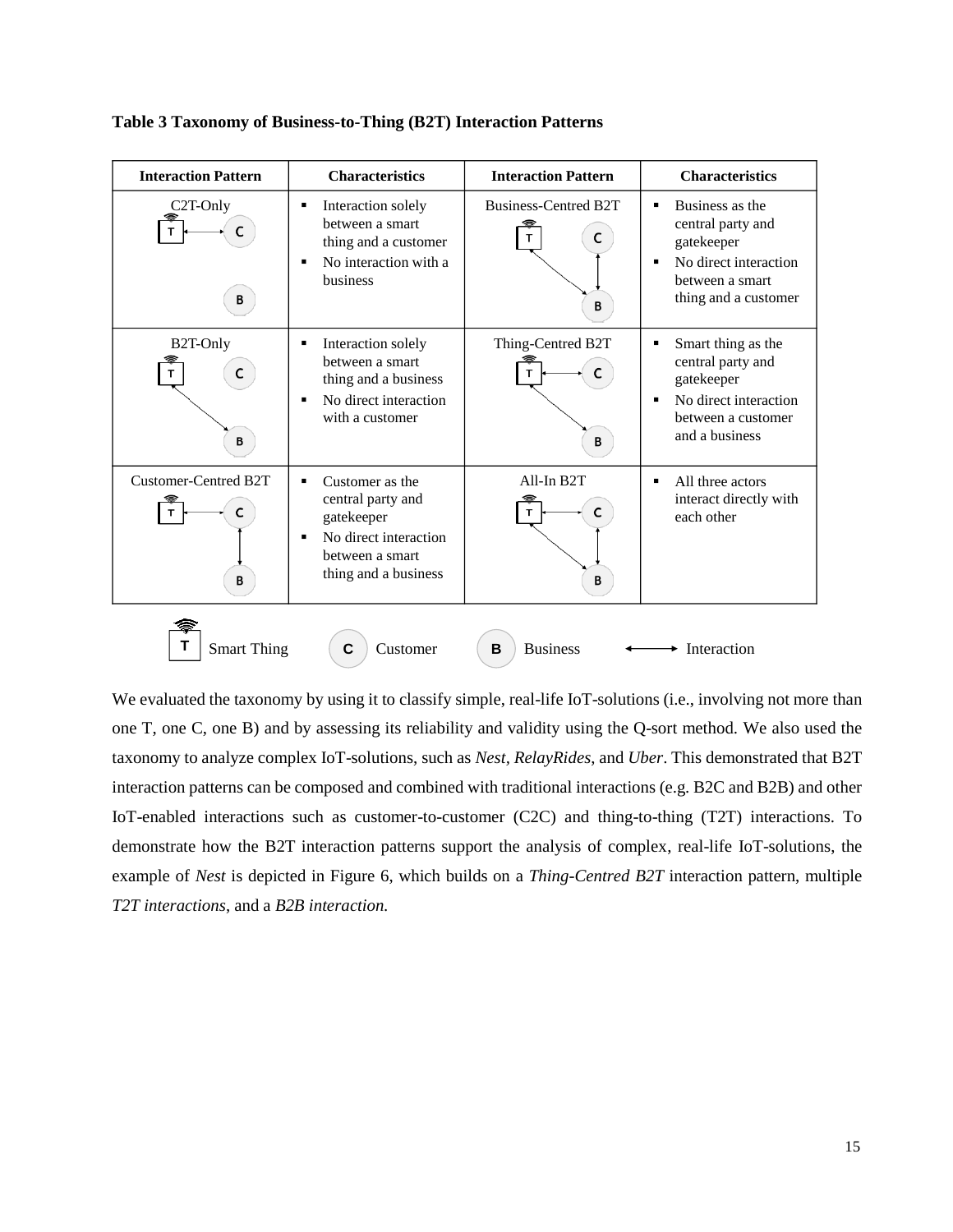

#### **Figure 6 Analysis of Nest's 'Rush Hour Rewards' applying the Taxonomy of B2T Interactions**

The steps involved in the *Nest* example are as follows:

(1) The energy provider  $(B_E)$  notifies the Nest thermostat  $(T_N)$  of the anticipated peak hours (i.e., rush hours) for the following day.

(2) The Nest thermostat informs the customer (C) of the anticipated peak hours for the following day. The customer can cancel the rush hour service if desired.

(3) If the customer accepts the rush hour service, the energy provider reduces and adjusts the thermostat's activities during these rush hours.

(4) The thermostat requests that other energy-intensive smart things (T, e.g. 'Whirlpool' washing machine, 'Charge Point' charging devices) postpone or adjust their consumption.

(5) The amount of energy saved is recorded and rewarded monetarily. Corresponding payments are processed via a bank  $(B_B)$ , based on information previously provided by the customer.

In sum, this analysis demonstrates how the proposed B2T interaction patterns introduce a novel catalytic idea that helps structure the design space enabled by the IoT. Further, the patterns aim to support academics and practitioners making design decisions related to IoT-enabled services and business models. Thus, the taxonomy of B2T interaction patterns provides a foundation for sense-making and theory-led design of digital opportunities enabled by the IoT.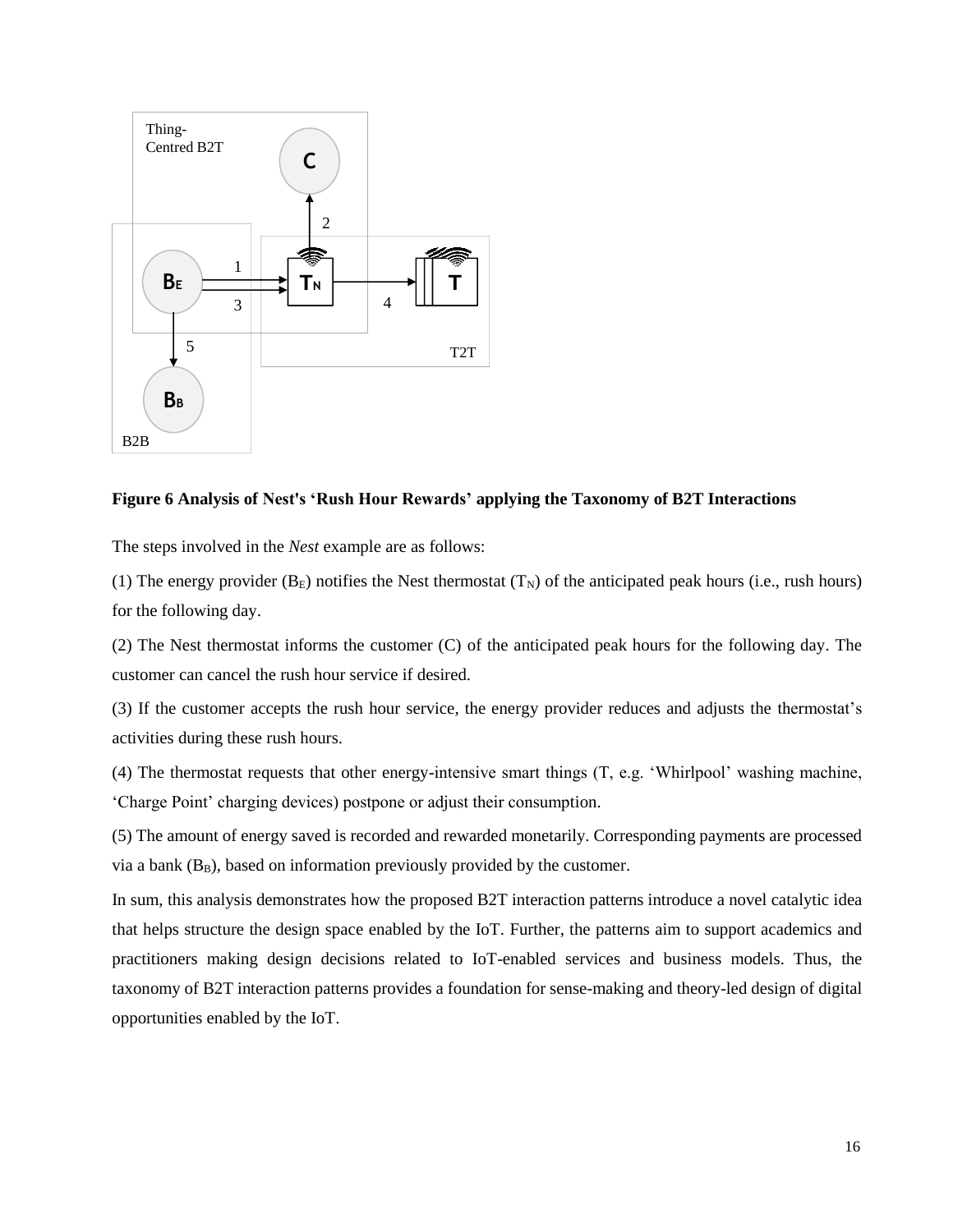Whereas the taxonomy of B2T interaction patterns supports the analysis and design of IoT-enabled interactions, commercialization, in general, and effective monetization, in particular, remain critical barriers to market success (Bilgeri and Wortmann, 2017; Fantana et al., 2013). Despite the significant economic potential, the actual revenues generated from IoT-solutions remain below predicted levels (Gartner, 2014; Odusote et al., 2016) and a recent benchmarking study highlights that two-thirds of the participating companies were unable to generate significant revenues from the use of smart services, even though more than 70% of these companies had invested in such services (Friedli et al., 2019).

The challenges of monetizing IoT-solutions stem from constitutive characteristics that differ from those of traditional products. This is particularly the case in the industrial context. IoT-solutions are associated with high and recurrent development costs but near-zero costs for replication, distribution, and individual use (Fichman et al., 2014). Furthermore, value creation via IoT-solutions relies on a combination of physical products and digital services involving multiple stakeholders generating various direct and indirect benefits (Del Giudice, 2016; Sheth, 2016). The traditional cost-plus-pricing (i.e., production costs plus margin) which industrial companies usually apply disregards monetization potential as the actual value generated for the customer – and for associated stakeholders – is neglected. Therefore, IoT-solutions demand a different monetization logic: one which accounts for the constitutive characteristics of such solutions, not only as physical products but also as digital services. Research article #4 thus argues that IoT-solutions demand valuebased monetization, which, in turn, requires a sound conceptual understanding of the customer value generated by IoT-solutions (Kindström, 2010).

Among extant work on the monetization of IoT-solutions, Wortmann et al. (2017) provide a high-level overview of revenue models, Lee and Lee (2015) develop a real-options approach for the value assessment of IoT investments, and Fähnle et al. (2018) consider the internal value generated in the case of an industrial company. Although the IS community has a notable track-record in examining the business value of IT (Kohli and Grover, 2008; Melville et al., 2004; Otim et al., 2012; Sun et al., 2016), a structured perspective on the value creation IoT-solutions is missing. Against this backdrop, research article #4 develops and evaluates a model that consists of a framework for assessing the value of IoT-solutions and of corresponding value levers that support practical applicability. Figure 7 illustrates the framework for assessing the value of IoT-solutions, including an overview of the value categories which need to be considered for the respective stakeholders. The framework considers three stakeholders in an archetypical B2B2C value chain: the business supplier (BS) serving the business customer (BC) who serves the (end-) consumer (C). Even though the study focuses on the industrial context, the scope is purposely extended towards the C to capture all of the value categories that directly or indirectly contribute to the BC's value perspective. This setup is intentionally generic and can easily be extended, e.g., by incorporating additional BCs and their Cs.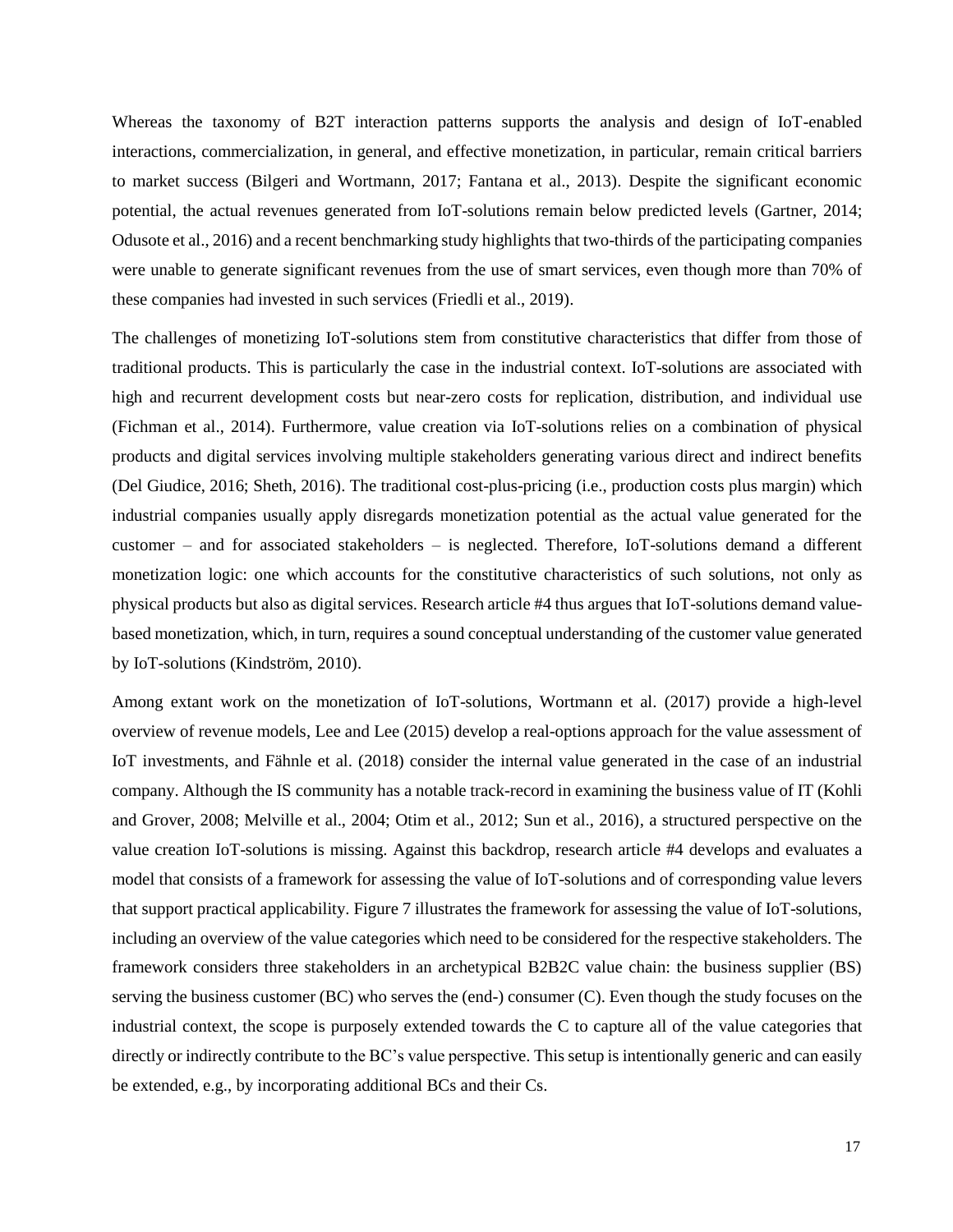

**Figure 7 Framework for assessing the customer value of IoT-solutions**

The framework emphasizes the need to include the *frontstage* as well as *backstage value* of *processes*, and *products and services* building upon relevant work on the IoT as justificatory knowledge (Fleisch et al., 2015; Nicolescu et al., 2018; Oberländer et al., 2018). The differentiation of frontstage and backstage value relates to Beverungen et al.'s (2017) conceptualization of smart things as boundary-spanning objects which enable dual value creation. The user, on the one hand, benefits from the frontstage usage of the product by creating and capturing value-in-use, e.g., through monitoring, optimization, remote control, and autonomous adaption. The provider, on the other hand, benefits from backstage analytics such as remote monitoring and diagnostics, data aggregation, data analytics, or decision-making (Beverungen et al., 2017). Thus, the solution provider can generate future value by developing new and improved offerings based on continuous customer connections and knowledge drawn from backstage analytics (Siggelkow and Terwiesch, 2019). This, in turn, positively affects the value of future processes or products and services.

For a first operationalization and to support practical applicability, the article further investigates how IoTsolutions affect the customer value in the framework's value categories by providing concrete value levers derived from a structured literature review. Specifically, three value lever trees are presented which can be used to determine the C's and BC's frontstage value and the BC's backstage value. Thereby, the primary goals were to guide practitioners in assessing the value of IoT-solutions, to prove the applicability of the framework, to classify specific value levers which feature in the literature, and to reflect on corresponding state-of-the-art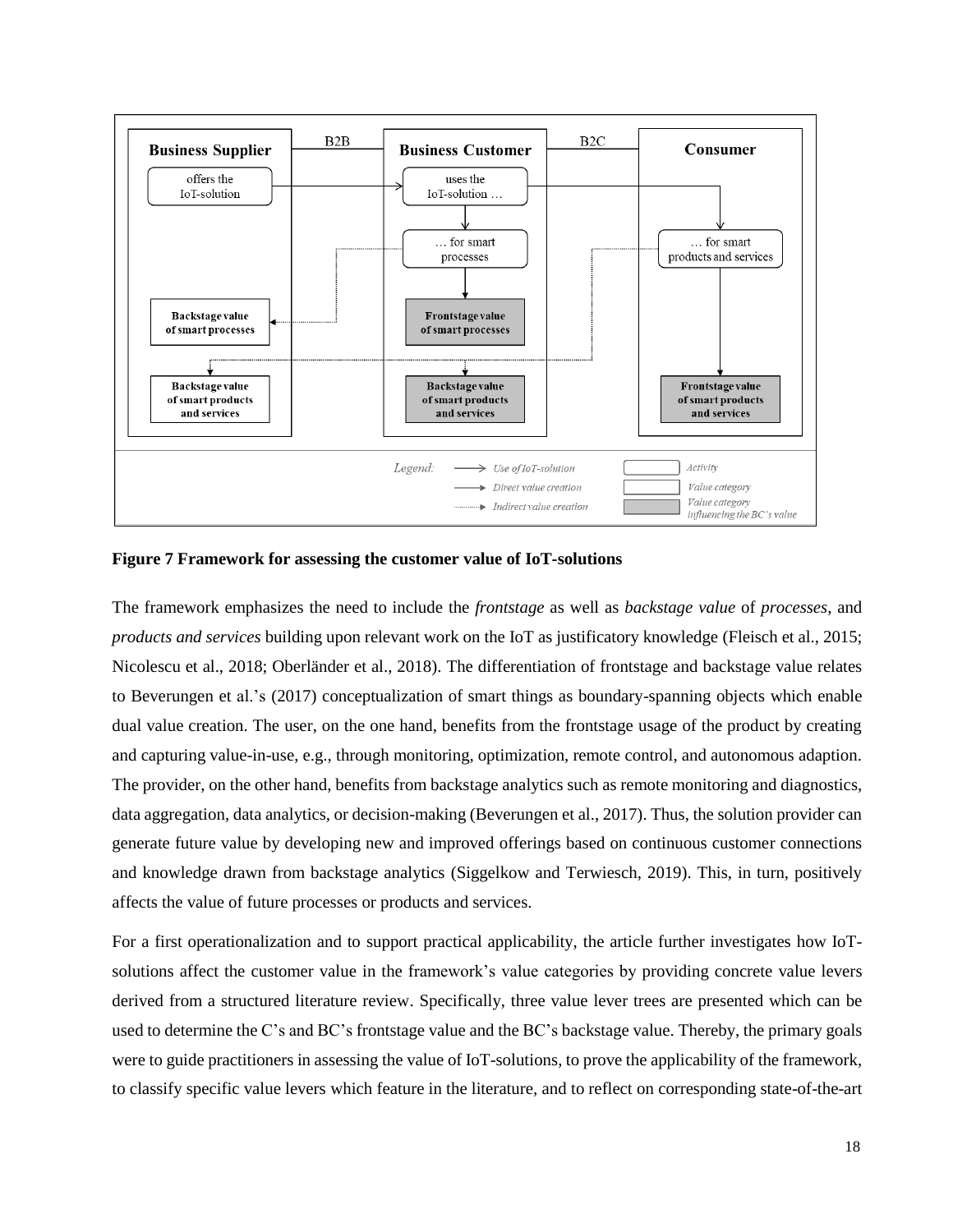literature. The model was evaluated using a two-fold, real-world approach in which it was discussed in five interviews with representatives from industrial companies and applied in order to quantify the value of two real-world IoT-solutions. As a model with a prescriptive purpose, research article #4 contributes to the prescriptive knowledge of the IoT and supports practitioners in assessing IoT value potential for effective monetization.

Whereas research article #4 provides a model focusing on the customer value of IoT-solutions, research article #5 focuses on the company value of predictive maintenance facilitated by IIoT-solutions. Driven by the availability of data and computing capacity, the IIoT has enabled the development of new maintenance strategies that represent one of the largest cost-drivers in the production context (Windmark et al., 2018). Traditionally, maintenance strategies are either reactive or preventive, mostly relying on experience paired with basic information on maintenance cycles and machine characteristics (Bevilacqua and Braglia, 2000; Swanson, 2001). In contrast, data-based predictive maintenance (PdM) leverages available system data to analyze system or process fluctuations and provide automatic alarms if threshold values are exceeded (Bevilacqua and Braglia, 2000).

Multiple studies from the academic and practical literature have proven that PdM is more advantageous than preventive or reactive maintenance (Gu et al., 2017a; Gu et al., 2017b; Xu et al., 2015; Zarte et al., 2017). Gu et al. (2017b), for instance, demonstrate significant economic benefits in the automotive industry. Various qualitative and quantitative approaches to the implementation of PdM are available, such as expert systems, statistical methods, and neural networks (Baptista et al., 2018; Li et al., 2014; Venkatasubramanian et al., 2003). For the selection and evaluation of PdM algorithms, hitherto, absolute and relative prediction errors are considered, as for example the work of Baptista et al. (2018) shows. However, Li et al. (2014) were the first to note that an algorithm's prediction errors impact costs (e.g., travel or repair costs) and that, therefore, economic factors should be taken into account for algorithm selection. In more detail, the two types of prediction errors (i.e., alpha errors, ignoring system failures, and beta errors, falsely indicating system failures) are negatively correlated, cannot be jointly optimized, and are associated with different costs. Adjusting a given algorithm in order to decrease the number of alpha errors will increase the number of beta errors, as reducing ignored failures implies an increased likelihood of false alarms. From a statistical perspective, this trade-off cannot be unambiguously solved, and cost implications are neglected. Thus, algorithm selection from a purely statistical perspective may not necessarily lead to the most advantageous economic outcome. Along these lines, research article #5 argues that a holistic economic perspective on PdM algorithm selection is missing, especially in the context of full-service providers, where the maintenance supplier bears all of the costs and risks of maintenance.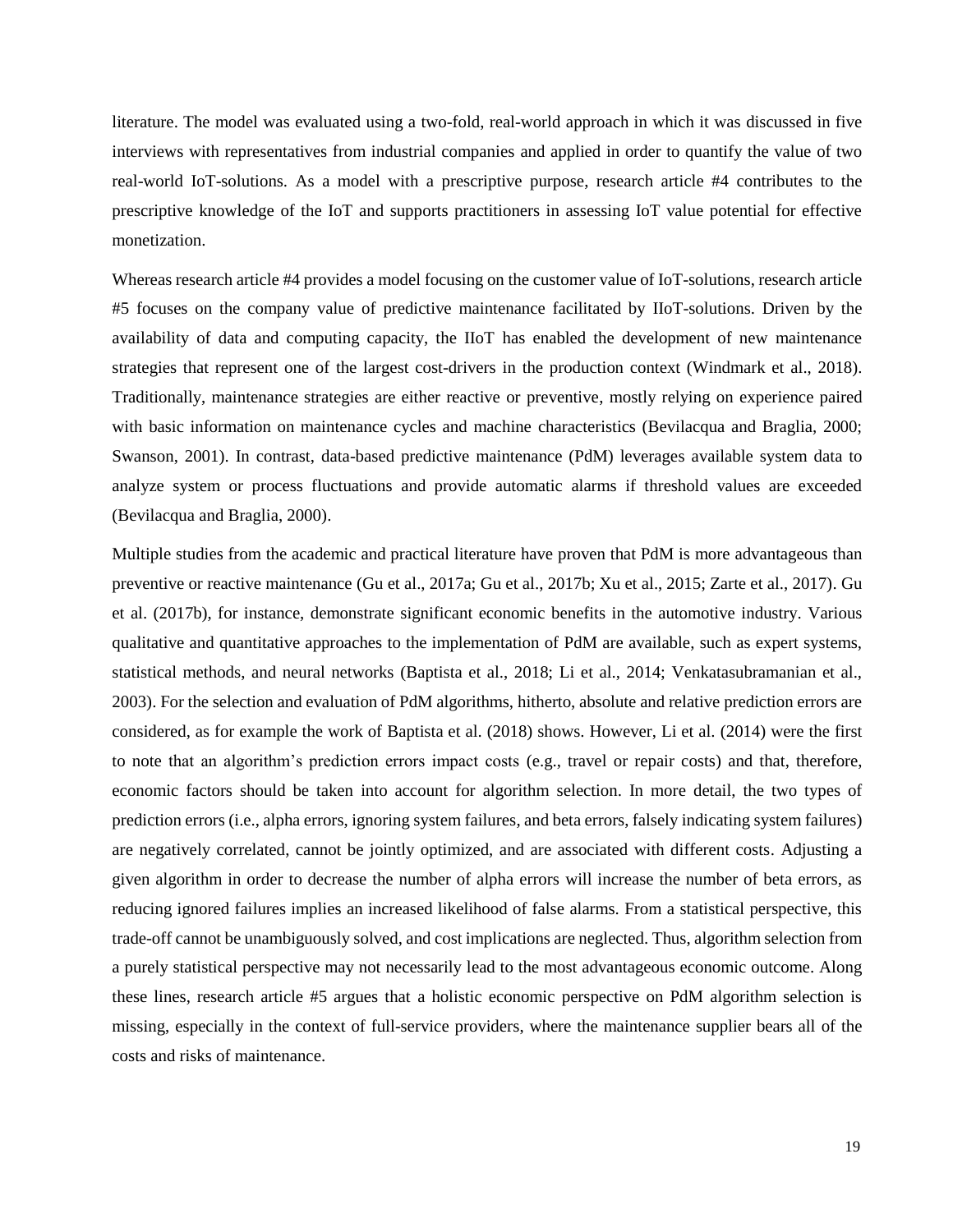In order to address this need, research article #5 presents a decision model, developed using the Design Science Research paradigm, which enables industrial full-service providers to take an economic perspective to the selection of predictive maintenance algorithms. Building on three design objectives, research article #5 outlines the foundation of the decision model in the form of four decision model states. These include the actual system (e.g., machine) states (no failure or failure) and two types of algorithm predictions (alarm, no alarm). The four possible model states are translated into cost implications (Table 4), reflecting the economic impact of the prediction-based actions, such as the cost of the service technicians' travel, checks, and repairs to the system, as well as penalties in the case of missed service levels. The decision model compares the algorithm´s prediction with the actual state of the system at a given point in time in order to determine the model states and to translate them into cost implications.

| Actual system state  | <b>No Failure</b>                        | <b>Failure</b>                                                                           |
|----------------------|------------------------------------------|------------------------------------------------------------------------------------------|
| Algorithm prediction |                                          |                                                                                          |
| <b>Alarm</b>         | <i>False negative (beta error):</i>      | True positive:                                                                           |
|                      | Travel Costs $(TC)$ + Check Costs $(CC)$ | Travel Costs $(TC)$ + Check Costs $(CC)$ +<br>Repair Costs (RC)                          |
| <b>No Alarm</b>      | True negative:                           | <i>False positive (alpha error):</i>                                                     |
|                      | No Costs                                 | Travel Costs $(TC)$ + Check Costs $(CC)$ +<br>Repair Costs $(RC)$ + Penalty Costs $(PC)$ |

**Table 4 Cost implications of four PdM model states based on the observation matrix** 

Applying an economic perspective to the selection of a pre-defined set of PdM algorithms first requires that, for each algorithm, the setup (e.g., regarding error sensitivity) with the minimum total costs for the historic time period in question is selected, balancing the trade-off between alpha error and beta error cost implications. Finally, the total costs for each of the individual algorithms are compared and the algorithm with the overall minimum total costs is to be selected. For an overview of the formulas that detail the decision model, please refer to the full paper in Appendix V.7.

In line with the DSR paradigm, the decision model was instantiated and evaluated in a real-world setting (Sonnenberg and vom Brocke, 2012), where the case-company was a European machinery company providing full-service solutions in the field of car wash systems. Harnessing historic sensor data from 4.9 million car washes, the instantiation demonstrated the applicability and effectiveness of the decision model, which was used to compare the cost implications of exemplary PdM algorithms, i.e., among others Support Vector Machine (SVM) and Hotelling T2 Control Chart (HT<sup>2</sup>). Figure 8 shows the results in terms of costs compared to reactive maintenance (RM) as a lower boundary. It is important to note that HT<sup>2</sup> provides access to internal structural knowledge and that, therefore, the prediction error sensitivity of the algorithm can be adjusted via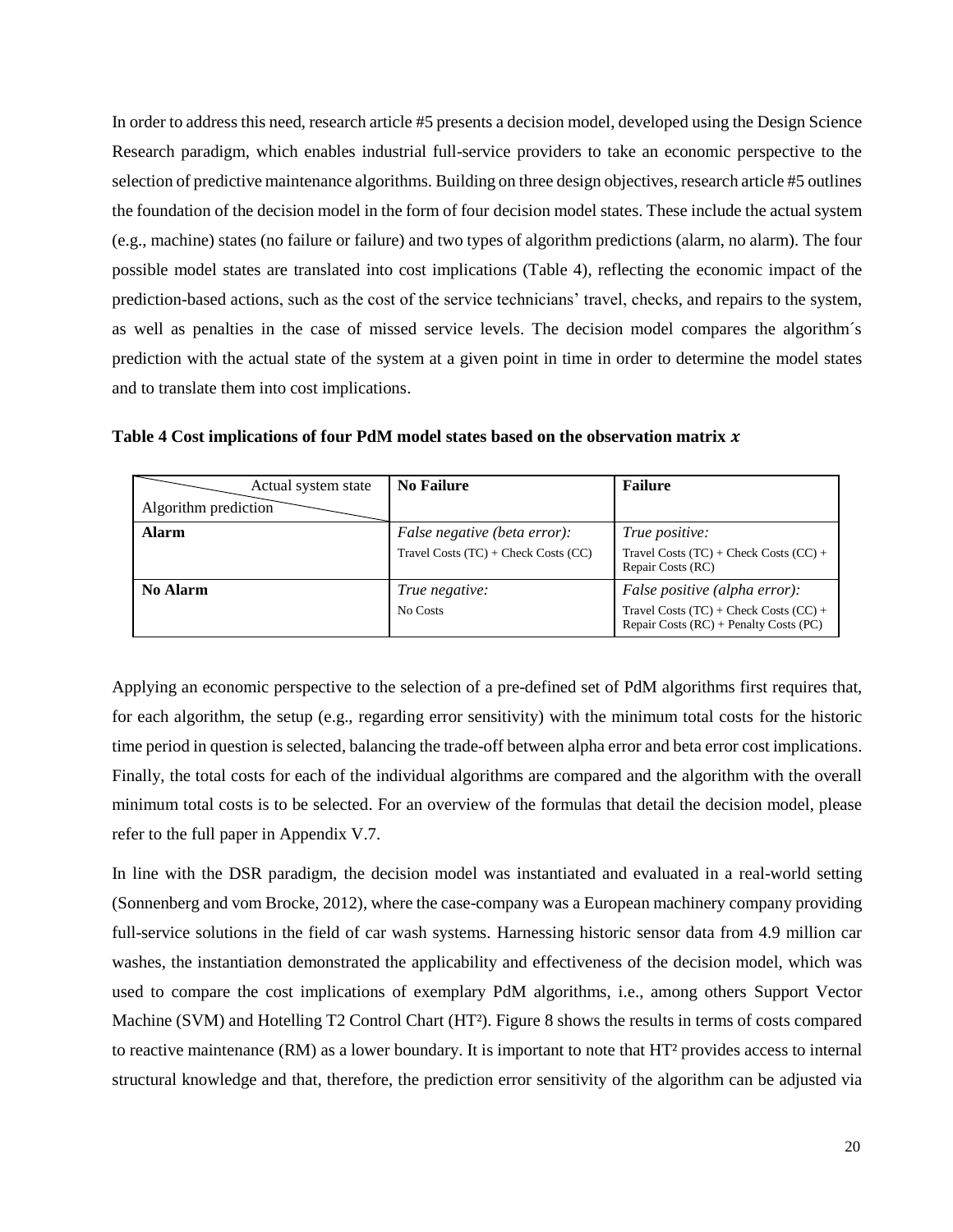the gamma level (balancing alpha and beta errors). By contrast, SVM is a 'black-box' approach that does not allow for the adjustment of prediction error sensitivities (hence, remaining flat).



**Figure 8 Comparison of PdM algorithm cost implications instantiating the decision model**

In sum, the instantiation led to significant cost savings (i.e., more than 40% compared to RM in the case under consideration) and, thus, demonstrated the effectiveness of the decision model. This effectiveness was confirmed by the case company, which is working towards the permanent inclusion of the decision model and is also keen to apply the model to other types of failures and systems.

### <span id="page-26-0"></span>**3 Method Deep-dive: Taxonomy Design in Information Systems**

Categorization, Parson and Wand inform us, 'is a fundamental skill learned in childhood' (Parsons and Wand, 2008, p. 1040). As the previous sections have illustrated, digital technologies are changing today's world at unprecedented speed and scale (Berger et al., 2018; Legner et al., 2017). One result is an ever-increasing number of novel phenomena for categorization. Examples of such phenomena include digital opportunities, in general, (research article #1) and B2T interactions (research article #3), in particular. The IS domain, linking 'the natural world, the social world, and the artificial world of human constructions' (Gregor, 2006, p. 613), plays a key role in emergent understandings of socio-technical change. In this context, taxonomies represent an important tool for understanding and analyzing complex phenomena based on the classification of objects (Nickerson et al., 2013). Two of this thesis' six research articles (#1 and #3) present taxonomies with which to structure and conceptualize novel technology-driven phenomena (i.e., digital opportunities for incumbents, B2T interactions), which were developed using Nickerson et al.'s (2013) taxonomy development method.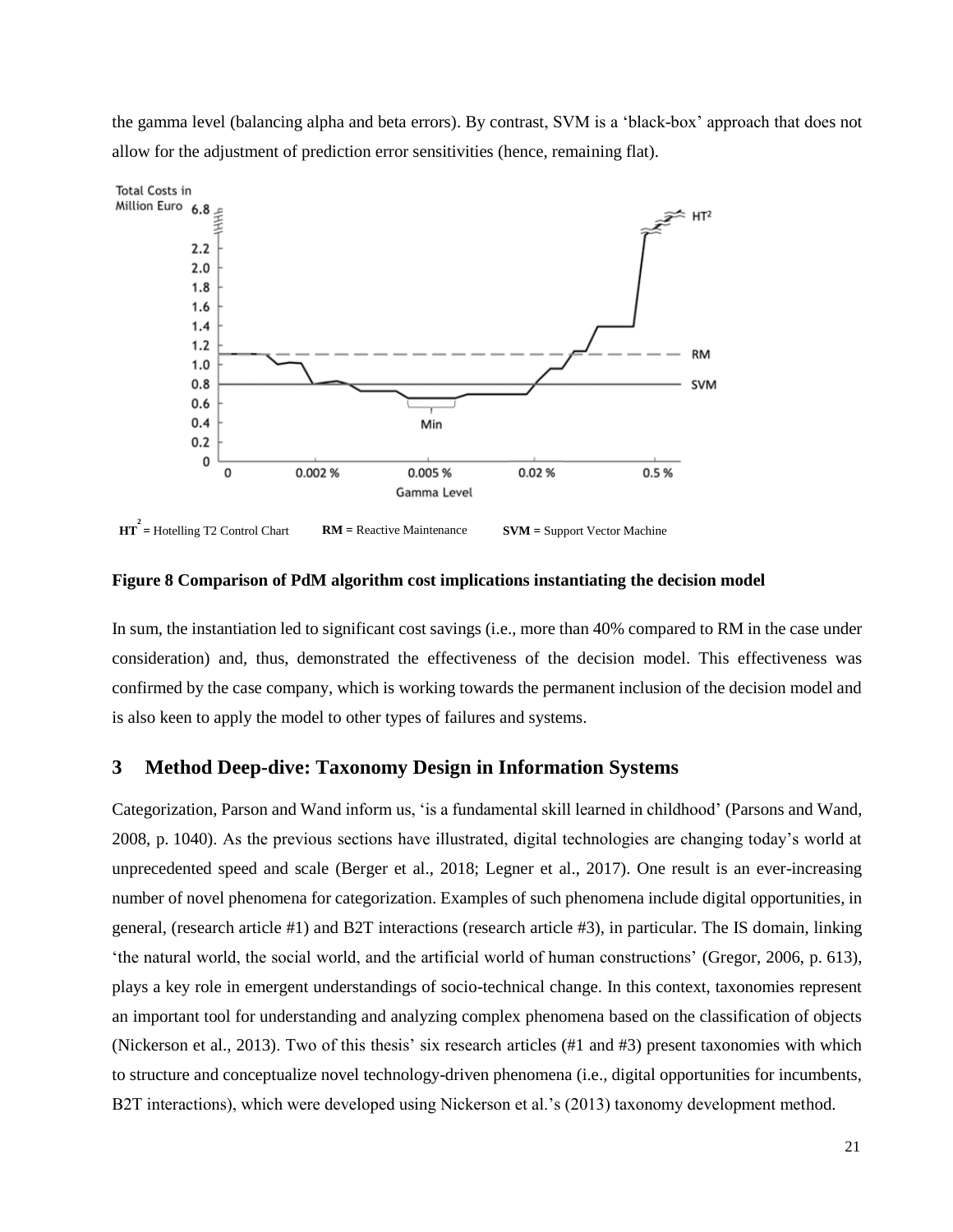In the IS domain, Nickerson et al. (2013) were the first (and, to the best of our knowledge, the only) authors to propose a structured and replicable taxonomy development method. Combining inductive and deductive approaches, Nickerson et al.'s (2013) method draws on taxonomy methods from related disciplines, e.g., Doty and Glick (1994) and Bailey (1994). Since its publication in the *European Conference on IS proceedings* and the *European Journal of Information Systems (EJIS)*, Nickerson et al.'s (2009, 2013) work has been cited more than 300 times, indicating substantial diffusion and impact. Nickerson et al.'s taxonomy development method comprises seven steps, which should be followed in an iterative manner. It starts with the determination of a meta-characteristic, which is derived from the purpose and target users of the taxonomy. Secondly, the researchers determine objective and subjective ending conditions which signal the termination of the iterative development method. Thirdly, the researchers decide on the approach for the first/next iteration: In an empirical-to-conceptual (i.e., inductive) iteration, a subset of objects is drawn, specific characteristics that differentiate the objects are derived, and related characteristics are grouped into dimensions. In a conceptualto-empirical (i.e., deductive) approach, new characteristics (and dimensions) are, conceptualized before researchers examine objects for these characteristics and dimensions. The result, after each iteration, is a (revised) taxonomy that is examined by the researchers for the ending conditions. The taxonomy development process continues with the next iteration until all ending conditions have been met (Step 7).

After reviewing 33 taxonomy articles published between 2013 and 2018 in leading Information Systems journals, research article #6 finds that – more than six years after the publication of Nickerson et al.'s (2013) method – the taxonomy design process still often remains opaque, that taxonomies are rarely evaluated, and that there is little guidance on how to evaluate them (Lösser et al., 2019; Szopinski et al., 2019). As these findings indicate a need for augmenting existing methodological guidance, the article's authors (together with fellow taxonomy researchers) are currently finalizing an extension of research article #6 that provides additional prescriptive guidance. This extension will be submitted early 2020 presenting an extended taxonomy design process (ETDP) complemented by actionable taxonomy design recommendations. It positions taxonomies as Design Science Research artefacts and integrates taxonomy design into the widely accepted Design Science Research methodology. It is noteworthy, that the extension of research article #6 does not want to substitute or discredit Nickerson et al.'s (2013) valuable work, but much more complement existing methodological guidance. Particularly, the recommendations are understood as useful, but optional support that further detail the steps of the extended method and that provide a listing of useful insights that might improve the taxonomy design process. In sum, the aim is to contribute to the prescriptive knowledge on taxonomy design by refining and extending the existing knowledge base for better building and evaluating taxonomies.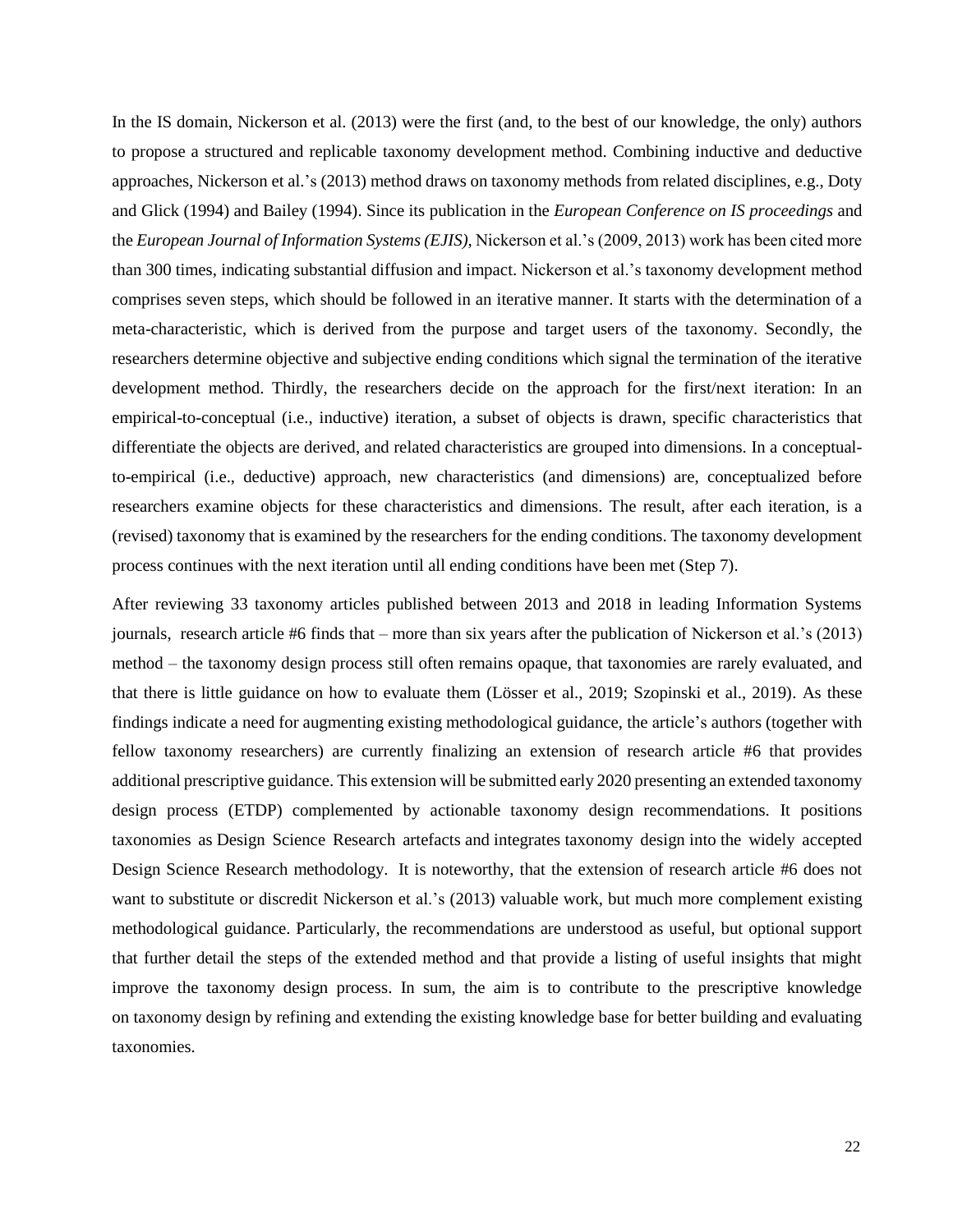## <span id="page-28-0"></span>**III. Conclusion**

### <span id="page-28-1"></span>**1 Summary**

Digital technologies continue to provide novel opportunities for society and business alike. Two decades after digital technologies unleashed the first wave of digitalization, incumbents, in particular, are still struggling to effectively identify and leverage digital opportunities in order to sustain competitive advantage. Addressing the need to more comprehensively study the initiation phase of the digital innovation process (Kohli and Melville, 2018) – which requires a strong focus on opportunities – this doctoral thesis provides novel perspectives on digital opportunities for incumbents. Firstly, the thesis comes in response to the third wave of digitalization, which is not only changing the nature of products but also creating an unprecedented opportunity-rich environment across industry boundaries (Yoo et al., 2010). Secondly, this thesis examines specific opportunities enabled by the IoT that establishes continuous connections between companies and their customers (Siggelkow and Terwiesch, 2019). Thirdly, this thesis recognizes that tools for understanding and conceptualizing are gaining importance, driven by rapidly-evolving phenomena such as digital opportunities and the IoT. Therefore, this thesis ends with a systematic assessment of state-of-the-art taxonomy research in IS and an outlook to further prescriptive guidance.

On the topic of *Identifying and Managing Digital Opportunities,* section II.1 provides two conceptual perspectives on opportunities for incumbents, which help to structure and clarify the solution space for researchers and practitioners attempting to identify and manage opportunities. Research article #1 investigates how incumbents can identify digital opportunities grounded on the resources at their disposal. As a result, a nascent design theory is developed, involving a taxonomy of digital opportunities for incumbents and related heuristic mechanisms for opportunity-led ideation. Building on and extending the RBV as justificatory knowledge (Grant, 1991; Lavie, 2006; Priem, 2007), the taxonomy distinguishes six digital opportunity classes that allow for the classification of digital opportunities as a prerequisite to the development of sound scientific method (McKelvey, 1978; Posey et al., 2013). While the taxonomy adds to the descriptive knowledge on digital innovation, providing new perspectives on resources in the digital economy, the heuristic mechanisms add to the prescriptive knowledge, serving as 'cognitive shortcuts' to opportunity-led ideation (Daly et al., 2012; Yilmaz et al., 2011). Research article #2 complements the theory-focused approach of research article #1 by providing insights on concrete opportunity management practices using an exploratory case study. The case in question is that of QUU, an Australian utility provider, which proactively evolved into an ambidextrous organization with a strong opportunity focus, despite operating in a low-competition and regulated environment. Building upon OA (March, 1991; Tushman and O'Reilly, 1996) and DC (Teece et al., 1997; Teece, 2007; Wade and Hulland, 2004) as theoretical lenses, two types of opportunity exploration are distinguished (i.e., core and new business opportunities), which require divergent sensing and seizing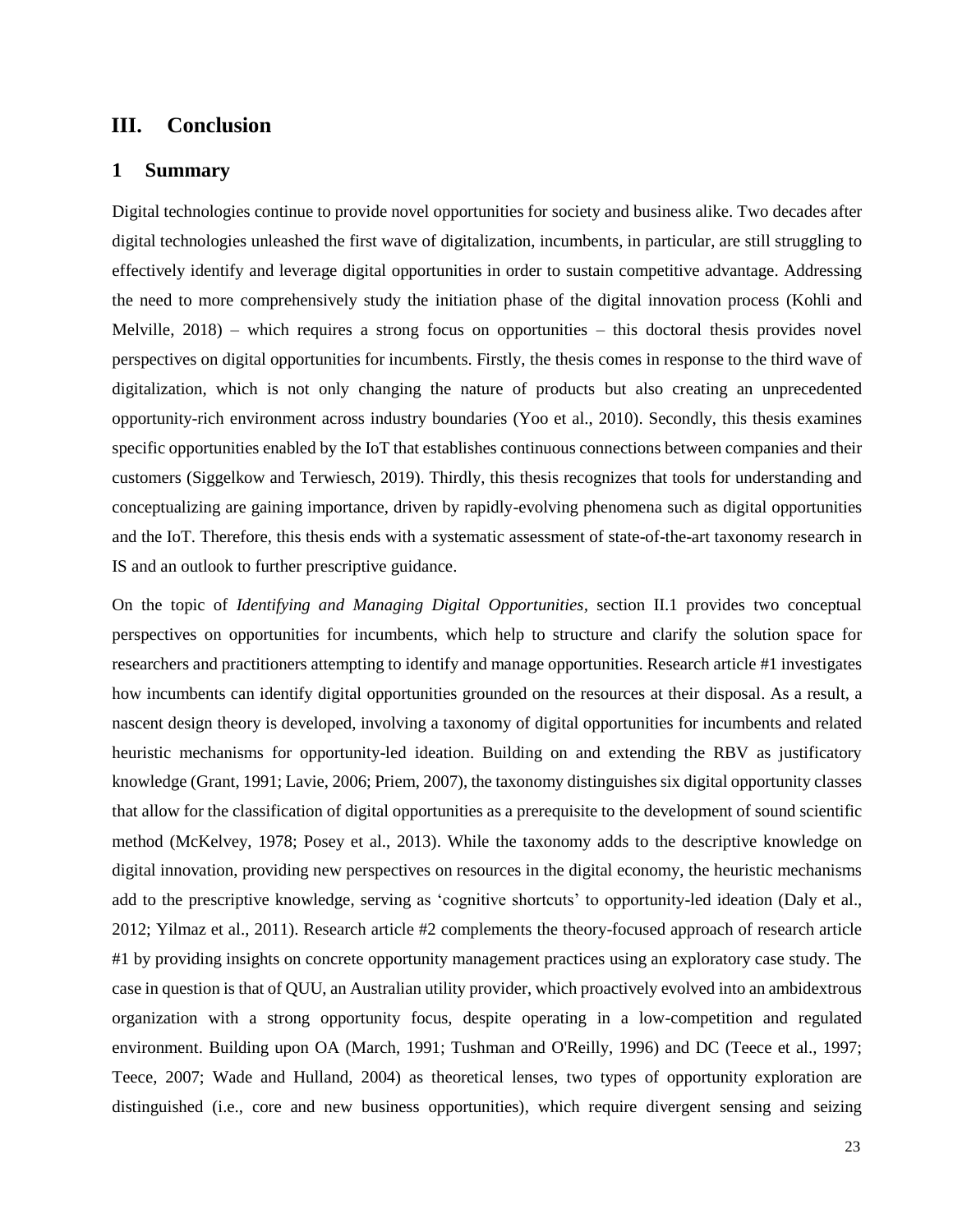capabilities. In addition, practice areas within the sensing, seizing, and transforming capabilities are presented, together with actionable opportunity management practices that are relevant and transferable to organizations in both regulated and non-regulated contexts.

On the topic of *Digital Opportunities enabled by the Internet of Things,* section II.2 presents more detailed perspectives on IoT-enabled opportunities such as novel B2T interactions. It also presents economic perspectives on the value assessment of IoT solutions and PdM algorithm selection. Research article #3 conceptualizes IoT-enabled interactions between smart things, customers, and businesses, drawing from weak and strong sociomateriality theory as justificatory knowledge (Orlikowski, 2007; Orlikowski and Scott, 2008). The resulting taxonomy of B2T interactions contains six B2T interaction patterns that introduce a novel catalytic idea for structuring the design space enabled by the IoT. Furthermore, the patterns aim to support academics and practitioners making design decisions related to IoT-enabled services and business models, providing a foundation for sense-making and theory-led design (Gregor & Hevner, 2013). Research paper #4 takes an economic perspective on IoT-solutions, addressing the challenge of commercialization, in general, and effective monetization, in particular (Bilgeri and Wortmann, 2017; Fantana et al., 2013). Against this backdrop, research article #4 develops and evaluates a model for assessing the customer value of IoT-solutions, which needs to be understood as a crucial pre-requisite for effective monetization. The model consists of a framework and corresponding value levers building on an exemplary and extendable value chain (B2B2C) in the industrial context. The framework emphasizes the need to include both frontstage and backstage value of processes as well as products and services, and draws on relevant work on the IoT as justificatory knowledge (Fleisch et al., 2015; Nicolescu et al., 2018; Oberländer et al., 2018). Research article #5 also contributes an economic perspective, yet, in this case, with an internal focus on the question of how industrial full-service providers can select PdM algorithms from an economic perspective. In response, research article #5 presents a decision model that translates the two types of algorithm prediction errors (i.e., alpha errors, ignoring system failures, and beta errors, falsely indicating system failures) into an economic calculus. As opposed to purely statistical perspectives, this allows for unambiguous and economically advantageous algorithm selection, which has proved beneficial in a real-world instantiation of the model.

On the topic of *Taxonomy Design in IS,* section II.3 adds a close methodological examination of taxonomies, as tools to facilitate understanding gain importance in today's fast-changing environment. Building on the analysis of 33 taxonomy articles from leading IS journals, research article #6 finds that the taxonomy design process often remains opaque, that taxonomies are rarely evaluated, and that there is little guidance on how to evaluate them (Lösser et al., 2019; Szopinski et al., 2019). As this indicates a need for augmenting existing methodological guidance, an outlook towards the article's prescriptive extension in the form of the ETDP and corresponding taxonomy design recommendations is provided.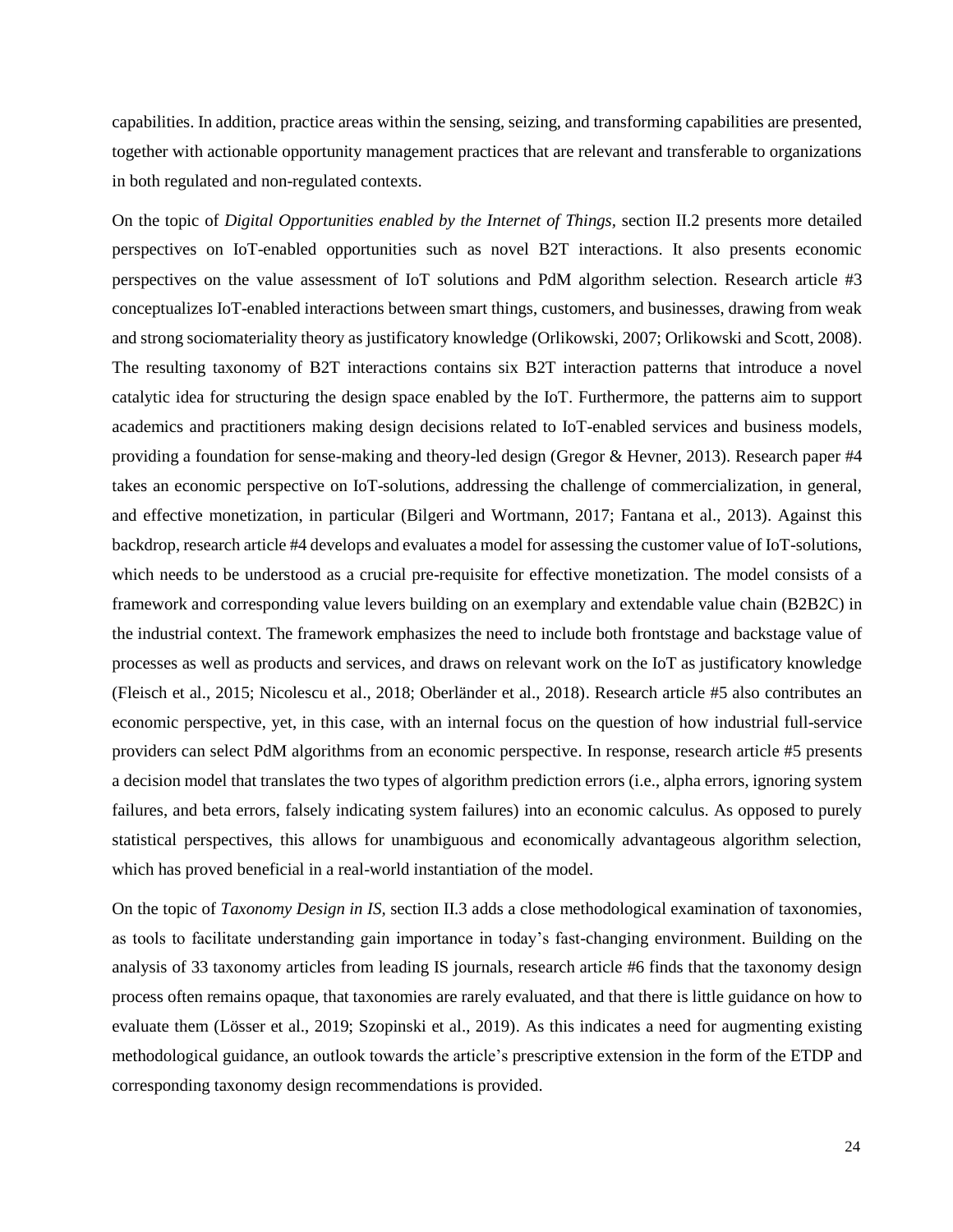#### <span id="page-30-0"></span>**2 Limitations and Future Research**

As with any research endeavour, the results of this thesis are subject to some limitations. The following section focuses on an aggregated overview of these limitations and highlights themes for further research advancing the knowledge of digital opportunities for incumbents. Further detailed perspectives on the limitations can be found in the individual articles (see Appendix).

First, both conceptual perspectives on opportunities for incumbents (i.e., the taxonomy of digital opportunities and the case-study based framework of opportunity exploration) build on current digital innovation literature in IS (Ciriello et al., 2018; Nambisan et al., 2017; Vega and Chiasson, 2019), current opportunity definitions (Alvarez et al., 2012; Alvarez and Barney, 2007; Davidsson, 2015), and theoretical concepts (e.g., OA, DC, RBV), which serve as justificatory knowledge with which to understand and structure opportunities. However, as Davidsson (2015) notes, the opportunity construct is still elusive and not consistently defined (Davidsson, 2015). Furthermore, the digital innovation literature in IS has been criticized for a lack of focus on the initiation phase, wherein opportunities are relevant (Kohli and Melville, 2018). To address this gap, further research should attempt to develop a unified theory of digital innovation by complementing and integrating existing digital innovation knowledge. Such a unified theory should not only consolidate, describe, and structure digital innovation constructs across research disciplines, but also theorize relationships to relevant theoretical foundations such as organizational ambidexterity (March, 1991; Tushman and O'Reilly, 1996), dynamic capabilities (Teece et al., 1997; Teece, 2007), and the resource-based view (Grant, 1991; Priem, 2007).

Second, as this thesis does not provide any explanations or hypotheses for the relationship between specific actor characteristics and the selection or implementation of opportunities, future research should investigate variables that determine whether, and to what extent, particular opportunities are feasible, viable, or desirable for particular company types – for example, depending on their business design and organizational structure (Ross et al., 2019), the digital innovation process (Barros Teixeira et al., 2019), leadership (Bughin et al., 2019), or trust elements (Ayaz et al., 2019; Rosemann, 2019). There is also room for additional comparecontrast case studies to investigate relevant success and failure factors in real-world settings.

Third, the IoT not only enables novel opportunities but also increases sociomaterial entanglements (Orlikowski, 2007; Orlikowski and Scott, 2008) by equipping things with independent agency and turning them into autonomous interaction partners. This becomes particularly interesting if smart things are understood as 'make-to-evolve' artifacts that are not stable entities across time but evolve in the hands of customers. Examples include self-learning virtual assistants and self-configurable cars that autonomously adapt to their user's needs. However, this thesis does not further examine how, or to what extent, the IoT enables and requires a new perspective on material agency that considers smart things as independent and, potentially, evolving actors. Therefore, future research should pay particular attention to the integration of strong and weak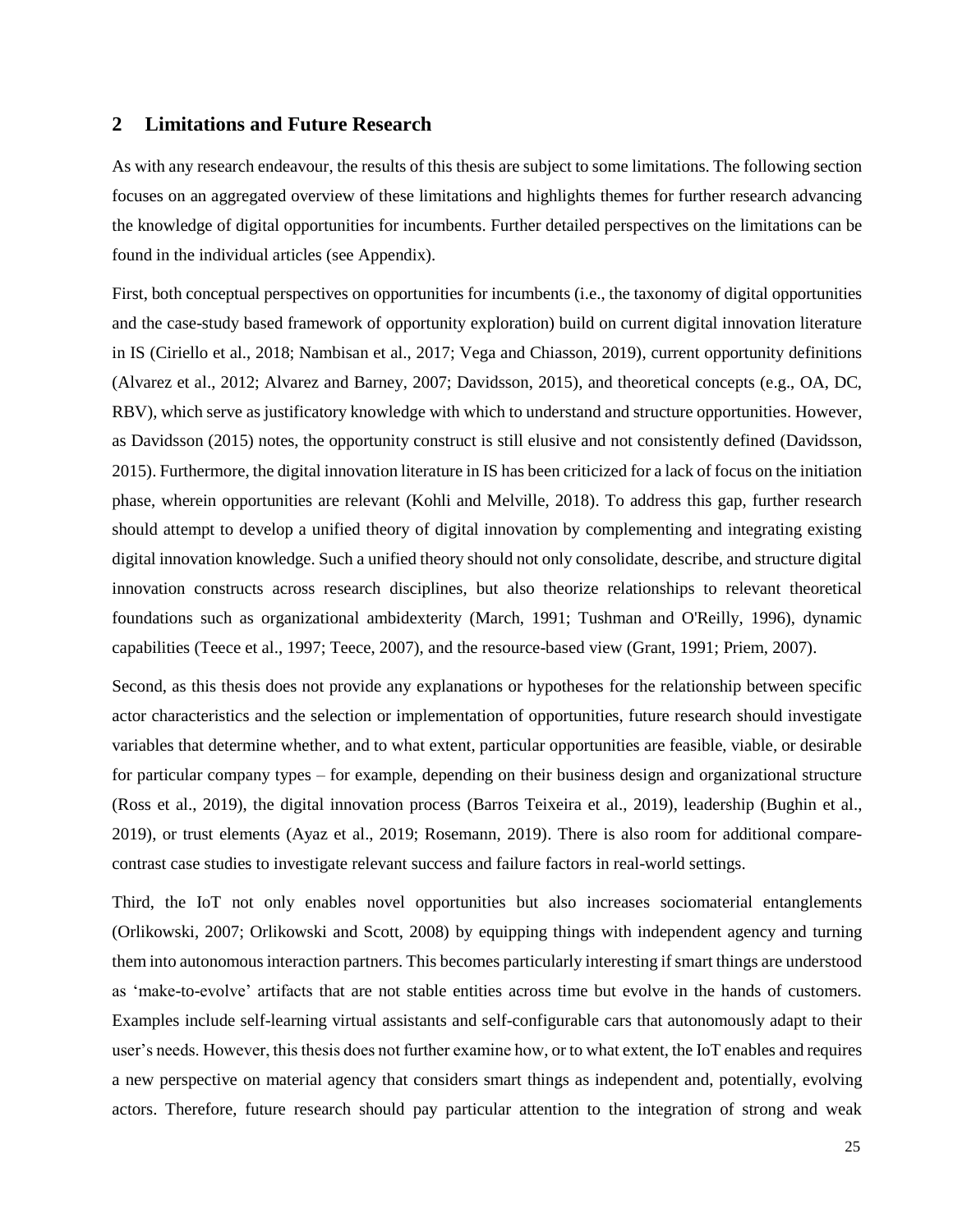sociomateriality, the evolution of material agency driven by the IoT, and the implications of ever-evolving artifacts in the hand of customers.

Fourth, this thesis positions taxonomies as DSR artifacts (i.e., namely models) and provides an outlook to an integrated design process that guides taxonomy development under the DSR paradigm. The extended taxonomy design process provides various points of entry for revising a taxonomy. This underlines the iterative nature of taxonomies and supports the advancement of taxonomies after initial publication. However, the thesis does not provide any specific guidance on when and how to configure the extended taxonomy design process to meet specific research needs. Hence, future research should examine potential avenues for method configurations depending on the taxonomy's purpose, characteristics of the research project under consideration, or philosophical assumptions (e.g., positivist or interpretivist context).

In sum, the ability to identify, leverage, and conceptualize digital opportunities will gain further importance as 'the pace of change will never be this slow again' (Sneader, 2019b, p.1). It is my hope that this thesis supports researchers and practitioners by providing novel perspectives on digital opportunities for successfully riding the wave of digitalization.

# <span id="page-31-0"></span>**IV. Publication Bibliography**

- Al Aani, S., Bonny, T., Hasan, S.W., Hilal, N., 2019. Can machine language and artificial intelligence revolutionize process automation for water treatment and desalination? Desalination 458, 84–96. 10.1016/j.desal.2019.02.005.
- Alvarez, S.A., Barney, J.B., 2007. Discovery and creation: alternative theories of entrepreneurial action. Strateg. Entrepreneurship J. 1 (1-2), 11–26. 10.1002/sej.4.
- Alvarez, S.A., Barney, J.B., 2013. Epistemology, Opportunities, and Entrepreneurship: Comments on Venkataraman et al. (2012) and Shane (2012). Academy of Management Review 38 (1), 154–157. 10.5465/amr.2012.0069.
- Alvarez, S.A., Barney, J.B., Anderson, P., 2012. Forming and Exploiting Opportunities: The Implications of Discovery and Creation Processes for Entrepreneurial and Organizational Research. Organization Science 24 (1), 301–317. 10.1287/orsc.1110.0727.
- Ardichvili, A., Cardozo, R., Ray, S., 2003. A theory of entrepreneurial opportunity identification and development. Journal of Business Venturing 18 (1), 105–123. 10.1016/S0883-9026(01)00068-4.
- Atzori, L., Iera, A., Morabito, G., 2010. The Internet of Things: A survey. Computer Networks 54 (15), 2787– 2805. 10.1016/j.comnet.2010.05.010.
- Ayaz, H., Mazur, L., AlHogail, A., AlShahrani, M. (Eds.), 2019. Building Consumer Trust to Improve Internet of Things (IoT) Technology Adoption: Advances in Neuroergonomics and Cognitive Engineering. Springer International Publishing, 325-334.
- Bailey, K., 1994. Typologies and Taxonomies. Thousand Oaks: SAGE Publications, Inc.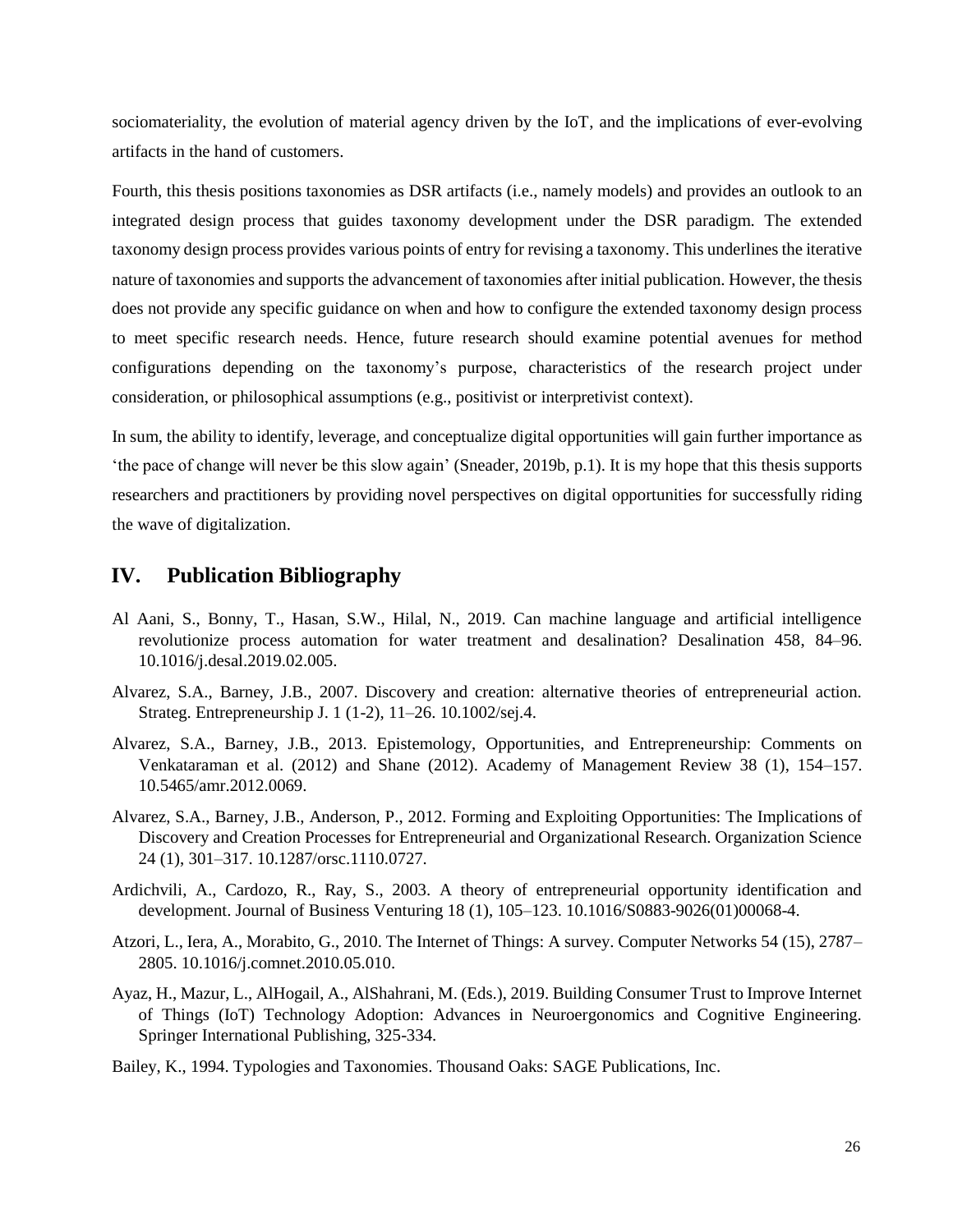- Balaji, M.S., Roy, S.K., 2017. Value co-creation with Internet of things technology in the retail industry. Journal of Marketing Management 33 (1-2), 7–31. 10.1080/0267257X.2016.1217914.
- Baptista, M., Sankararaman, S., Medeiros, I.P. de, Nascimento, C., Prendinger, H., Henriques, E.M.P., 2018. Forecasting fault events for predictive maintenance using data-driven techniques and ARMA modeling. Computers & Industrial Engineering 115, 41–53. 10.1016/j.cie.2017.10.033.
- Barros Teixeira, A. de, Koller, T., Lovallo, D., 2019. Knowing when to kill a project. McKinsey Quarterly.
- Becker, A., Aufseß, D.z.K., Brem, A., 2015. Beyond traditional developmental models: a fresh perspective on entrepreneurial new venture creation. International Journal of Entrepreneurial Venturing 7 (2), 152-172. 10.1504/IJEV.2015.068591.
- Benbasat, I., Goldstein, D. K., Mead, M., 1987. The Case Research Strategy in Studies of Information Systems. MIS Quarterly 11(3), 369–385.
- Benkler, Y., 2006. The wealth of networks: How social production transforms markets and freedom. Yale University Press, New Haven, London.
- Berger, S., Denner, M.-S., Röglinger, M., 2018. The Nature of Digital Technologies: Development of a Multilayer Taxonomy, in: ECIS 2018 Proceedings. European Conference on Information Systems, Portsmouth, UK, 1–18.
- Beverungen, D., Müller, O., Matzner, M., Mendling, J., vom Brocke, J., 2017. Conceptualizing smart service systems. Electronic Markets 29 (1), 7–18. 10.1007/s12525-017-0270-5.
- Bevilacqua, M., Braglia, M., 2000. The analytic hierarchy process applied to maintenance strategy selection. Reliability Engineering & System Safety 70 (1), 71–83. 10.1016/S0951-8320(00)00047-8.
- Bilgeri, D., Wortmann, F., 2017. Barriers to IoT Business Model Innovation. Proceedings der 13. Internationalen Tagung Wirtschaftsinformatik.
- Birkinshaw, J., Zimmermann, A., Raisch, S., 2016. How Do Firms Adapt to Discontinuous Change? Bridging the Dynamic Capabilities and Ambidexterity Perspectives. California Management Review 58 (4), 36–58. 10.1525/cmr.2016.58.4.36.
- Boos, D., Guenter, H., Grote, G., Kinder, K., 2013. Controllable accountabilities: the Internet of Things and its challenges for organisations. Behaviour & Information Technology 32 (5), 449–467. 10.1080/0144929X.2012.674157.
- Borgia, E., 2014. The Internet of Things vision: Key features, applications and open issues. Computer Communications 54, 1–31. 10.1016/j.comcom.2014.09.008.
- Bughin, J., Tanguy, C., LaBerge, L., 2019. The drumbeat of digital: How winning teams play. McKinsey Quarterly.
- Bughin, J., van Zeebroeck, N., 2017. 6 Digital Strategies, and Why Some Work Better than Others. Harvard Business Review.
- Carlo, Lyytinen, Rose, 2012. A Knowledge-Based Model of Radical Innovation in Small Software Firms. MIS Quarterly 36 (3), 865-895. 10.2307/41703484.
- Chandler, A.D., 1990. The dynamics of industrial capitalism, 4th ed. Belknap Press of Harvard Univ. Press, Cambridge, Mass.
- Chen, C., Liu, Y., Sun, X., Di Cairano-Gilfedder, C., Titmus, S., 2019. Automobile Maintenance Prediction Using Deep Learning with GIS Data. Procedia CIRP 81, 447–452. 10.1016/j.procir.2019.03.077.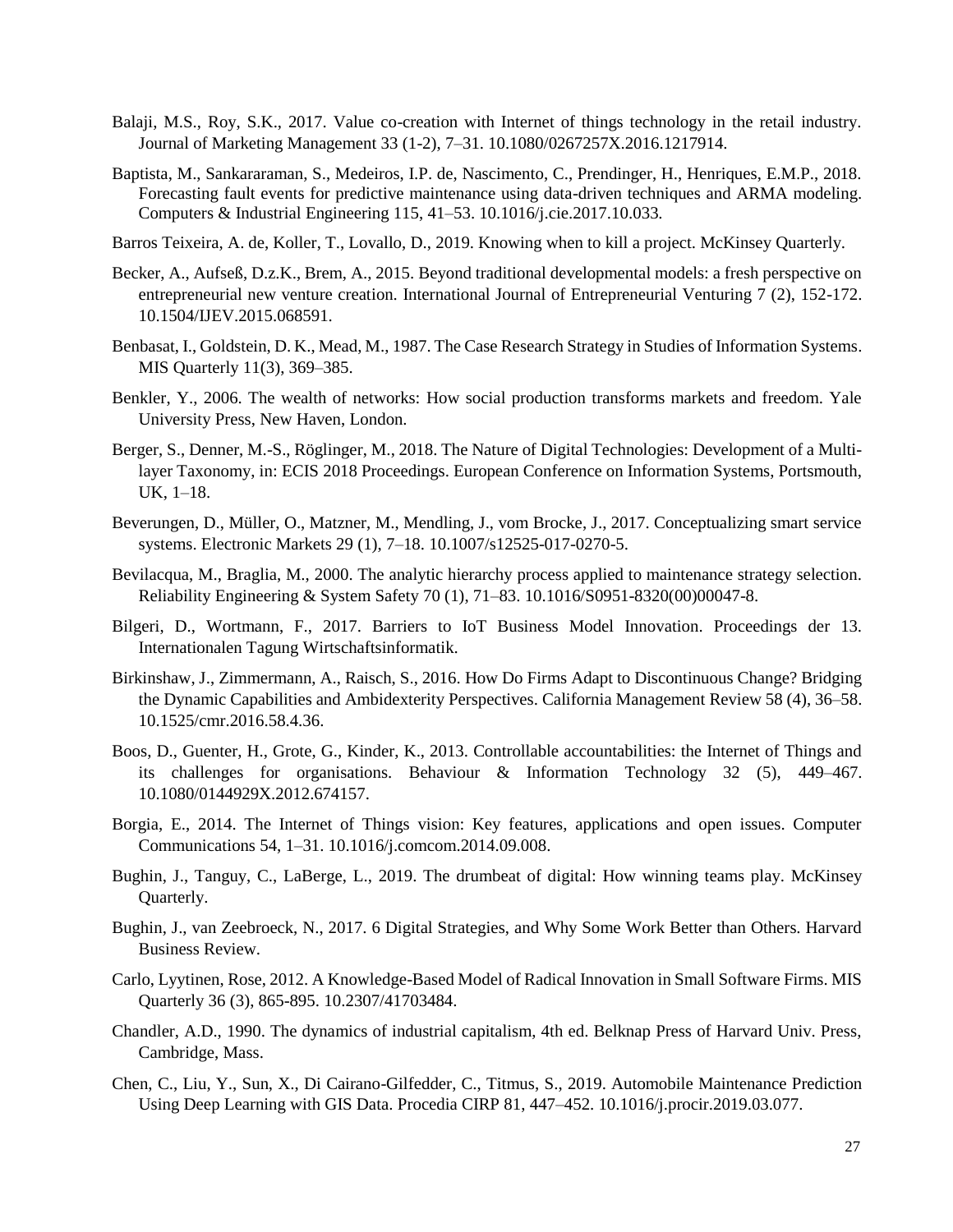- Ciriello, R.F., Richter, A., Schwabe, G., 2018. Digital Innovation. Business & Information Systems Engineering 60 (6), 563–569. 10.1007/s12599-018-0559-8.
- Cohen, D., Quinn, B., Roth, E., 2019. The innovation commitment: To catalyze breakthrough growth, leaders must set bold aspirations, make tough choices, and mobilize resources at scale. McKinsey Quarterly.
- Columbus, L., 2016. Roundup of Internet of Things Forecasts and Market Estimates. Forbes. https://www.forbes.com/sites/louiscolumbus/2016/11/27/roundup-of-internet-of-things-forecasts-andmarket-estimates-2016/#494cad24292d. Accessed 20 December 2018.
- Crittenden, A.B., Crittenden, V.L., Crittenden, W.F., 2019. The digitalization triumvirate: How incumbents survive. Business Horizons 62 (2), 259–266. 10.1016/j.bushor.2018.11.005.
- Daly, S.R., Christian, J.L., Yilmaz, S., Seifert, C.M., Gonzalez, R., 2012. Assessing Design Heuristics for Idea Generation in an Introductory Engineering Course. Proceedings of the 13th International Conference on Engineering and Product Design Education, 463–473.
- Davidsson, P., 2015. Entrepreneurial opportunities and the entrepreneurship nexus: A re-conceptualization. Journal of Business Venturing 30 (5), 674–695. 10.1016/j.jbusvent.2015.01.002.
- Davidsson, P., 2016. Researching entrepreneurship: Conceptualization and design. Springer, Switzerland.
- Dawson, A., Hirt, M., Scanlan, J., 2016. The economic essentials of digital strategy. McKinsey Quarterly.
- Del Giudice, M., 2016. Discovering the Internet of Things (IoT) within the business process management. Business Process Management Journal 22 (2), 263–270. 10.1108/BPMJ-12-2015-0173.
- Dimov, D., 2011. Grappling With the Unbearable Elusiveness of Entrepreneurial Opportunities. Entrepreneurship Theory and Practice 35 (1), 57–81. 10.1111/j.1540-6520.2010.00423.x.
- Dixit, U.S., Hazarika, M., Davim, J.P., 2017. A Brief History of Mechanical Engineering. Springer International Publishing; Imprint; Springer, Cham.
- Doty, D. H., Glick W.H., 1994. Typologies As a Unique Form Of Theory Building: Toward Improved Understanding and Modeling. Academy of Management Review 19 (2), 230–251.
- Eckhardt, J.T., Shane, S.A., 2003. Opportunities and Entrepreneurship. Journal of Management 29 (3), 333– 349. 10.1177/014920630302900304.
- El Sawy, O.A. and Bowles, G., 1997. Redesigning the Customer Support Process for the Electronic Economy: Insights from Storage Dimensions, MIS Quarterly 21 (4), 457–483.
- Fähnle, A., Püschel, L., Röglinger, M., Stohr, A., 2018. Business Value of the Internet of Things A Project Portfolio Selection Approach. Twenty-Sixth European Conference on Information Systems (ECIS2018).
- Fang, Y., Henfridsson, O., Jarvenpaa, S.L., 2018. Editorial on Generating Business and Social Value from Digital Entrepreneurship and Innovation. The Journal of Strategic Information Systems 27 (4), 275–277. 10.1016/j.jsis.2018.11.001.
- Fantana, N.K., Riedel, T., Schlick, J., Ferber, S., Hupp, J., Miles, S., Michahelles, F., Svensson, S., 2013. IoT applications - value creation for industry, in: Vermesan, O., Friess, P. (Eds.), Internet of Things: Converging technologies for smart environments and integrated ecosystems. River Publishers, Aalborg.
- Fichman, R.G., Dos Santos, B.L., Zheng, Z., 2014. Digital Innovation as a Fundamental and Powerful Concept in the Information Systems Curriculum. MISQ 38 (2), 329–343. 10.25300/MISQ/2014/38.2.01.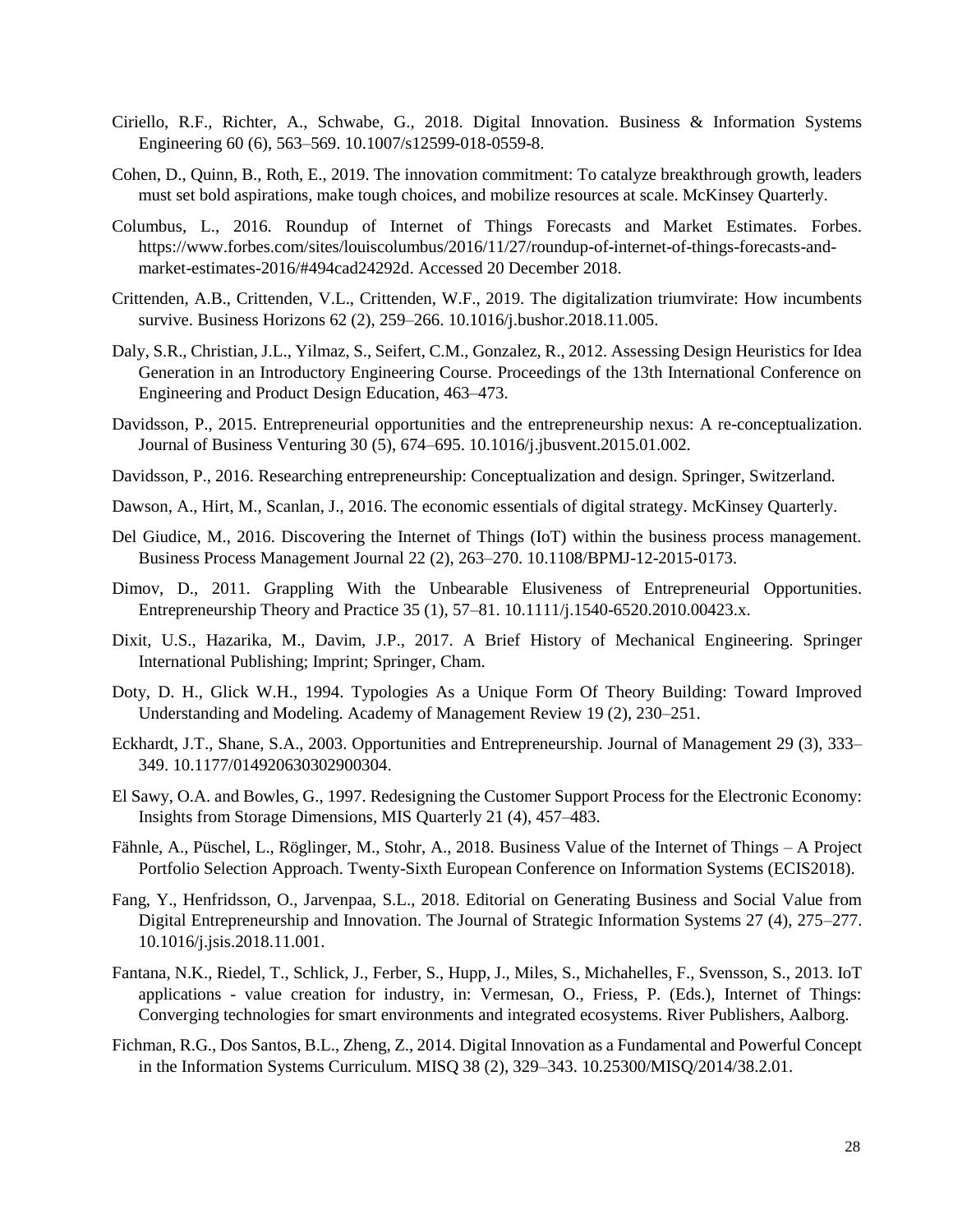- Fleisch, E., Weinberger, M., Wortmann, F., 2015. Business Models and the Internet of Things, in: Pripužić, K., Serrano, M., Podnar Žarko, I. (Eds.), Interoperability and open-source solutions for the internet of things. Springer, pp. 6–10.
- Friedel, R.D., 2007. A culture of improvement: Technology and the Western millennium. MIT Press, Cambridge, Mass.
- Friedli, T., Classen, M., Osterrieder, P., Stähle, L., 2019. Smart Services Transformation of the Service Organization: Benchmarking Report: University of St.Gallen. Working Paper. https://www.alexandria.unisg.ch/257104/. Accessed 12 November 2019.
- Gartner, 2014. Emerging Technology Analysis: Software Licensing and Entitlement Management Is the Key to Monetizing the Internet of Things. https://www.gartner.com/doc/2696221/emerging-technologyanalysis-software-licensing. Accessed 24 October 2019.
- Gartner, 2015. The Internet of Things and the Enterprise. https://www.gartner.com/smarterwithgartner/theinternet-of-things-and-the-enterprise/?cm\_mmc=social-\_-rm-\_-gart-\_-swg. Accessed 24 October 2019.
- Gartner, 2018. 5 Trends Emerge in the Gartner Hype Cycle for Emerging Technologies, 2018. https://www.gartner.com/smarterwithgartner/5-trends-emerge-in-gartner-hype-cycle-for-emergingtechnologies-2018/. Accessed 9 December 2019.
- Gephart, R.P., Jr., 2004. From the editors: Qualitative research and the academy of management journal. Academy of Management Journal 47(4), 454–462.
- Geerts, G.L., O'Leary, D.E., 2014. A supply chain of things: The EAGLET ontology for highly visible supply chains. Decision Support Systems 63, 3–22. 10.1016/j.dss.2013.09.007.
- Gimpel, H., Hosseini, S., Huber, R., Probst, L., Röglinger, M., Faisst, U., 2018. Structuring Digital Transformation: A Framework of Action Fields and its Application at ZEISS. Journal of Information Technology Theory and Application (JITTA) 19 (1), .
- Grant, R.M., 1991. The Resource-Based Theory of Competitive Advantage: Implications for Strategy Formulation. California Management Review 33 (3), 114–135. 10.2307/41166664.
- Gregor, S., 2006. The Nature of Theory in Information Systems. Management Information Systems Quarterly 30 (3), 611–642.
- Gregor, S., Hevner, A., 2013. Positioning and Presenting Design Science Research for Maximum Impact. Management Information Systems Quarterly 37 (2), 337–355.
- Harris, M.L., Collins, R.W., Hevner, A.R., 2009. Control of flexible software development under uncertainty. Information Systems Research 20(3), 400–419.
- Hevner, Alan R., March, Salvatore T., Park, Jinsoo, Ram, Sudha (2004): Design science in information systems research. In MIS Quarterly: Management Information Systems 28 (1), pp. 75–105.
- Huber, R., Püschel, L., Röglinger, M., 2020. Capturing Smart Service Systems: Development of a Domainspecific Modeling Language. Information Systems Journal. In Press*.*
- Jones, M., 2014. A Matter of Life and Death: Exploring Conceptualizations of Sociomateriality in the Context of Critical Care. MIS Quarterly 38 (3), 895–925. 10.25300/MISQ/2014/38.3.12.
- Kindström, D., 2010. Towards a service-based business model Key aspects for future competitive advantage. European Management Journal 28 (6), 479–490. 10.1016/j.emj.2010.07.002.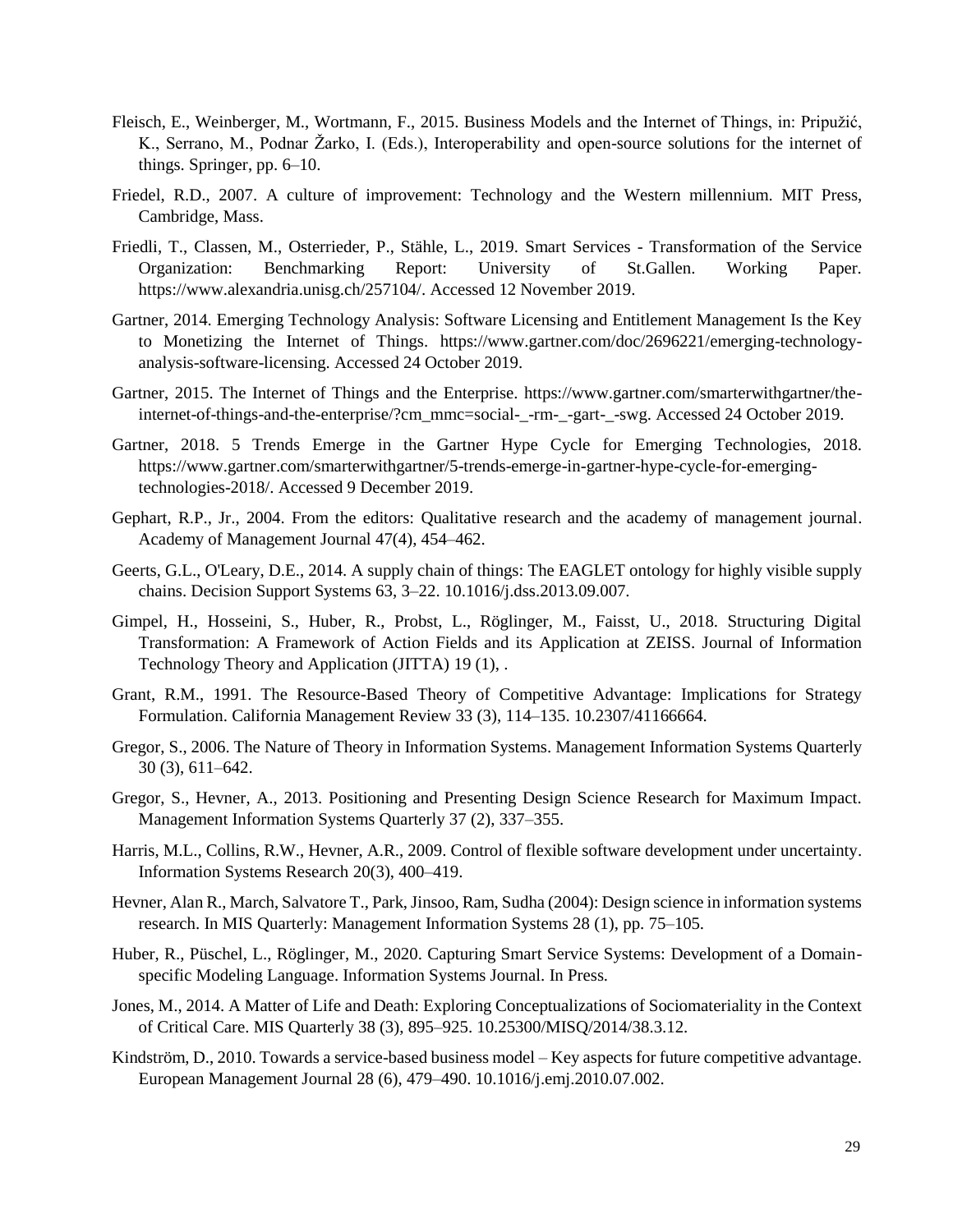- Kohli, R., Grover, V., 2008. Business Value of IT: An Essay on Expanding Research Directions to Keep up with the Times. Journal of the Association for Information Systems 9 (1), 23–39.
- Kohli, R., Melville, N.P., 2018. Digital innovation: A review and synthesis. Information Systems Journal 29 (1), 200–223. 10.1111/isj.12193.
- Kortuem, G., Kawsar, F., Fitton, D., Sundramoorthy, V., 2010. Smart objects as building blocks for the Internet of things. IEEE Internet Comput. 14 (1), 44–51. 10.1109/MIC.2009.143.
- Lane, J.E., 2005. The Public Sector: Concepts, Models and Approaches (3rd Ed.). Sage Publications Ltd.
- Lavie, D., 2006. The Competitive Advantage of Interconnected Firms: An Extension of the Resource-Based View. Academy of Management Review 31 (3), 638–658. 10.2307/20159233.
- Lee, I., Lee, K., 2015. The Internet of Things (IoT): Applications, investments, and challenges for enterprises. Business Horizons 58 (4), 431–440. 10.1016/j.bushor.2015.03.008.
- Legner, C., Eymann, T., Hess, T., Matt, C., Böhmann, T., Drews, P., Mädche, A., Urbach, N., Ahlemann, F., 2017. Digitalization: Opportunity and Challenge for the Business and Information Systems Engineering Community. Business & Information Systems Engineering 59 (4), 301–308.
- Leonardi, P.M., 2013. Theoretical foundations for the study of sociomateriality. Information and Organization 23 (2), 59–76. 10.1016/j.infoandorg.2013.02.002.
- Li, H., Parikh, D., He, Q., Qian, B., Li, Z., Fang, D., Hampapur, A., 2014. Improving rail network velocity: A machine learning approach to predictive maintenance. Transportation Research Part C: Emerging Technologies 45, 17–26. 10.1016/j.trc.2014.04.013.
- Lösser, B., Oberländer, A., Rau, D., 2019. Taxonomy Research in Information Systems: a Systematic Assessment. Proceedings of the 27th European Conference on Information Systems (ECIS), Stockholm & Uppsala, Sweden.
- Lucas, H.C., Goh, J.M., 2009. Disruptive technology: How Kodak missed the digital photography revolution. The Journal of Strategic Information Systems 18 (1), 46–55. 10.1016/j.jsis.2009.01.002.
- March, J., 1991. Exploration and Exploitation in Organizational Learning. Organization Science 2(1), 71–87.
- McKelvey, B., 1978. Organizational Systematics: Taxonomic Lessons from Biology. Management Science 24 (13), 1428–1440. 10.1287/mnsc.24.13.1428.
- McMullen, J.S., Shepherd, D.A., 2006. Entrepreneurial Action And The Role Of Uncertainty In The Theory Of The Entrepreneur. Academy of Management Review 31 (1), 132–152. 10.5465/amr.2006.19379628.
- Melville, N., Kraemer, K., Gurbaxani, V., 2004. Review: information technology and organizational performance: an integrative model of it business value. MIS Quarterly 28 (2), 283–322. 10.2307/25148636.
- Mishra, A.N., Agarwal, R., 2010. Technological Frames, Organizational Capabilities, and IT Use: An Empirical Investigation of Electronic Procurement. Information Systems Research 21 (2), 249–270. 10.1287/isre.1080.0220.
- Miles, M.B. and Huberman, A.M., 1994. Qualitative data analysis: An expanded sourcebook, Newbury Park, CA: Sage Publications.
- Nahm, A.Y., Rao, S.S., Solis-Galvan, L.E., Ragu-Nathan, T.S., 2002. The Q-Sort Method: Assessing Reliability And Construct Validity Of Questionnaire Items At A Pre-Testing Stage. J. Mod. App. Stat. Meth. 1 (1), 114–125. 10.22237/jmasm/1020255360.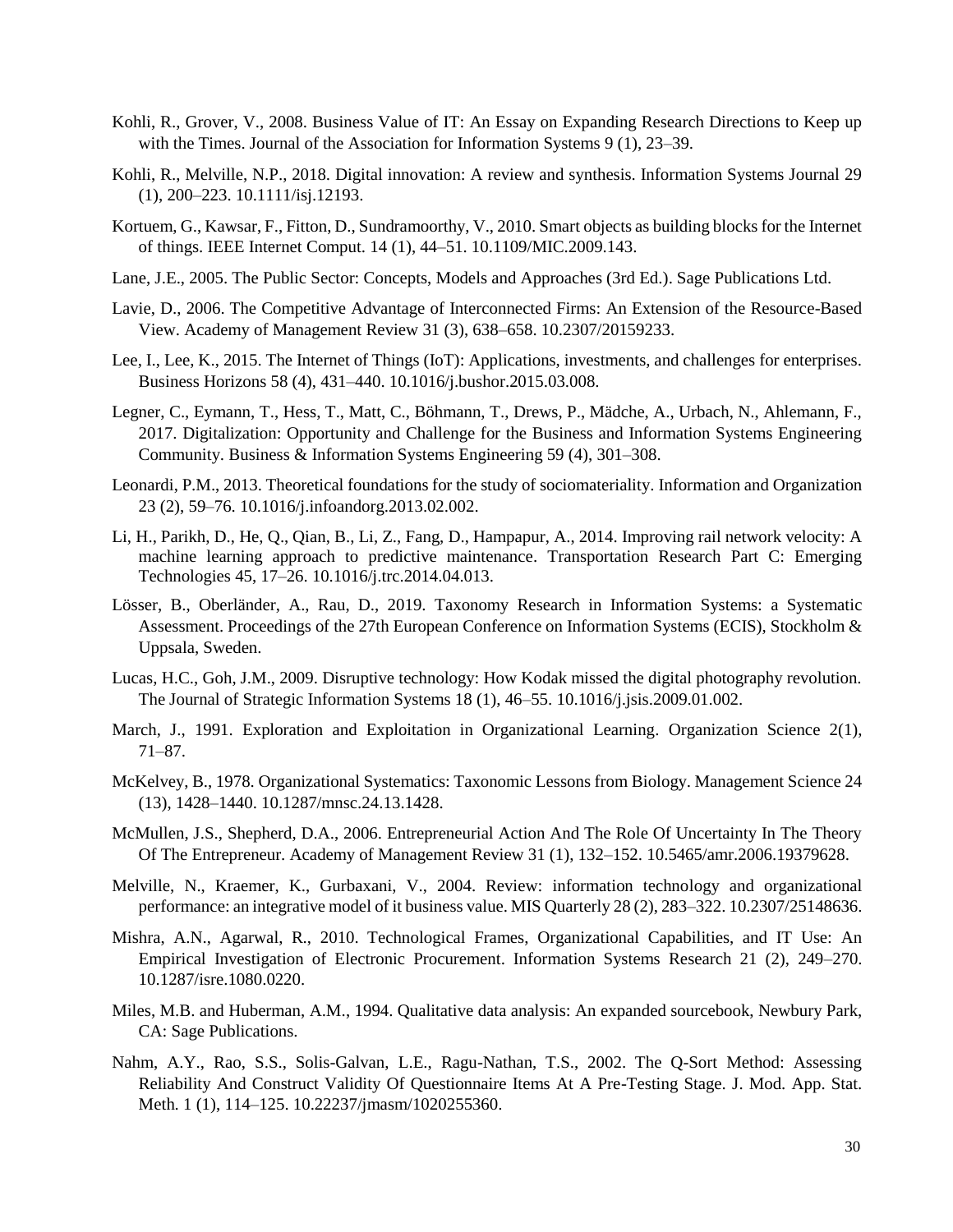- Nambisan, S., Lyytinen, K., Majchrzak, A., Song, M., 2017. Digital Innovation Management: Reinventing Innovation Management Research in a Digital World. Management Information Systems Quarterly 41 (1), 223–238.
- Nickerson, R., Muntermann, J., Varshney U., Isaac, H., 2009. Taxonomy Development in Information Systems: Developing a Taxonomy of Mobile Applications. ECIS 2009 Proceedings.
- Nickerson, R.C., Varshney, U., Muntermann, J., 2013. A method for taxonomy development and its application in information systems. European Journal of Information Systems 22 (3), 336–359. 10.1057/ejis.2012.26.
- Nicolescu, R., Huth, M., Radanliev, P., Roure, D. de, 2018. Mapping the values of IoT. Journal of Information Technology 33 (4), 345–360. 10.1057/s41265-018-0054-1.
- Oberländer, A.M., Röglinger, M., Rosemann, M., Kees, A., 2018. Conceptualizing business-to-thing interactions – A sociomaterial perspective on the Internet of Things. European Journal of Information Systems 27 (4), 486–502. 10.1080/0960085X.2017.1387714.
- Odusote, A., Naik, S., Tiwari, A., Arora, G., 2016. Turning value into revenue: What IoT players can learn from software monetization. Deloitte University Press. https://www2.deloitte.com/content/dam/insights/us/articles/3462\_IoT\_Turningvalue-intorevenue/DUP\_IoT-Turning-value-into-revenue.pdf, checked on 12/21/2018. Accessed 12 November 2019.
- Oldham, G.R., Da Silva, N., 2015. The impact of digital technology on the generation and implementation of creative ideas in the workplace. Computers in Human Behavior 42, 5–11. 10.1016/j.chb.2013.10.041.
- Orlikowski, W.J., 2007. Sociomaterial Practices: Exploring Technology at Work. Organization Studies 28 (9), 1435–1448. 10.1177/0170840607081138.
- Orlikowski, W.J., Scott, S.V., 2008. 10 Sociomateriality: Challenging the Separation of Technology, Work and Organization. The Academy of Management Annals 2 (1), 433–474. 10.1080/19416520802211644.
- Otim, S., Dow, K.E., Grover, V., Wong, J.A., 2012. The Impact of Information Technology Investments on Downside Risk of the Firm: Alternative Measurement of the Business Value of IT. Journal of Management Information Systems 29 (1), 159–194. 10.2753/MIS0742-1222290105.
- Parsons, J., Wand, Y., 2008. A question of class. Nature 455 (7216), 1040–1041. 10.1038/4551040a.
- Porter, M.E., Heppelmann, J.E., 2014. How Smart, Connected Products Are Transforming Competition. Harvard Business Review 92, 64–88.
- Porter, M.E., Heppelmann, J.E., 2015. How Smart, Connected Products are Transforming Companies. Harvard Business Review 93 (10), 96–114.
- Posey, C., Roberts, T., Lowry, P., Bennett, B., Courtney, J., 2013. Insiders' protection of organizational information assets: Development of a systematics-based taxonomy and theory of diversity for protectionmotivated behaviors. Management Information Systems Quarterly 37 (4), 1189–1210.
- Priem, R.L., 2007. A Consumer Perspective on Value Creation. AMR 32 (1), 219–235. 10.5465/amr.2007.23464055.
- Püschel, L., Roeglinger, M., Schlott, H., 2016. What's in a Smart Thing? Development of a Multi-layer Taxonomy. ICIS 2016 Proceedings.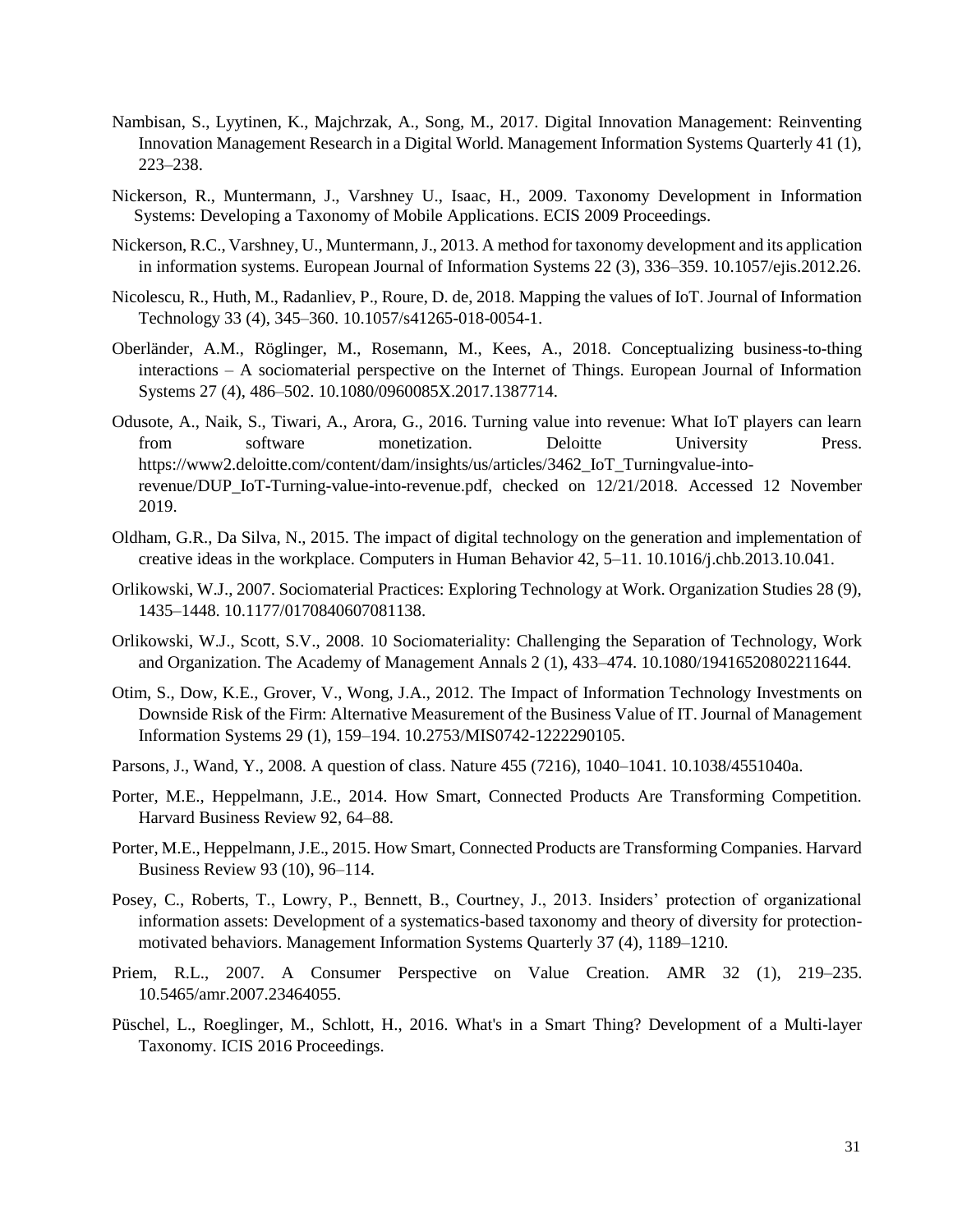- Reuters, 2019. Internet of Things (IoT) Market 2019: Global Industry Analysis, Size, Share, Trends, Market Demand, Growth, Opportunities and Forecast 2026. https://www.reuters.com/brandfeatures/venturecapital/article?id=132924. Accessed 12 November 2019.
- Rosemann, M., 2014. The Internet of Things New Digital Capital in the Hand of Customers. Business Transformation Journa (9), 6–14.
- Rosemann, M. (Ed.), 2019. Trust-Aware Process Design. 17th International Conference on Business Process Management (BPM 2019), 1-6 September 2019, Vienna, Austria.
- Ross, J.W., Beath, C.M., Mocker, M., 2019. Designed for digital: How to architect your business for sustained success. MIT Press, Cambridge.
- Samsung C&T, 2018. Building to the Skies: How the Elevator Changed History Samsung C&T Newsroom. http://news.samsungcnt.com/building-skies-elevator-changed-history/. Accessed 30 October 2019.
- Shane, S.A., Venkataraman, S., 2000. The Promise of Entrepreneurship as a Field of Research. Academy of Management Review 25 (1), 217–226.
- Sheth, A., 2016. Internet of Things to Smart IoT Through Semantic, Cognitive, and Perceptual Computing. IEEE Intelligent Systems 31 (2), 108–112. 10.1109/MIS.2016.34.
- Siggelkow, N., Terwiesch, C., 2019. The Age of Continuous Connection, 64–73.
- Sisinni, E., Saifullah, A., Han, S., Jennehag, U., Gidlund, M., 2018. Industrial Internet of Things: Challenges, Opportunities, and Directions. IEEE Trans. Ind. Inf. 14 (11), 4724–4734. 10.1109/TII.2018.2852491.
- Sneader, K., 2019a. The drumbeat of digital: How winning teams play. McKinsey Quarterly.
- Sneader, K., 2019b. Framing reinvention: What disruptive change means for business, society, and you. https://www.mckinsey.com/business-functions/strategy-and-corporate-finance/our-insights/framingreinvention-what-disruptive-change-means-for-business-society-and-you. Accessed 30 November 2019.
- Sonnenberg, C., vom Brocke, J., 2012. Evaluations in the Science of the Artificial Reconsidering the Build-Evaluate Pattern in Design Science Research, in: Peffers, K., Rothenberger, M., Kuechler, B. (Eds.), Design science research in information systems: Advances in theory and practice ; 7th international conference ; proceedings, vol. 7286. Springer, Berlin, Heidelberg, pp. 381–397.
- statista, 2016. Internet of Things (IoT) connected devices installed base worldwide from 2015 to 2025. https://www.statista.com/statistics/471264/iot-number-of-connected-devices-worldwide/. Accessed 30 October 2019.
- Stummer, C., Kundisch, D., Decker, R., 2018. Platform Launch Strategies. Business & Information Systems Engineering 60 (2), 167–173. 10.1007/s12599-018-0520-x.
- Suchman, L.A., 2007. Human-machine reconfigurations: Plans and situated actions, 2nd ed. Cambridge University Press, Cambridge, New York.
- Sun, L., Liu, K., Jambari, D.I., Michell, V., 2016. Evaluating business value of IT towards optimisation of the application portfolio. Enterprise Information Systems 10 (4), 378–399. 10.1080/17517575.2014.939106.
- Svahn, F., Mathiassen, L., Lindgren, R., 2017. Embracing Digital Innovation In Incumbent Firms: How Volvo Cars Managed Competing Concerns. MIS Quarterly 41 (1), 239–254.
- Swanson, L., 2001. Linking maintenance strategies to performance. International Journal of Production Economics 70 (3), 237–244. 10.1016/S0925-5273(00)00067-0.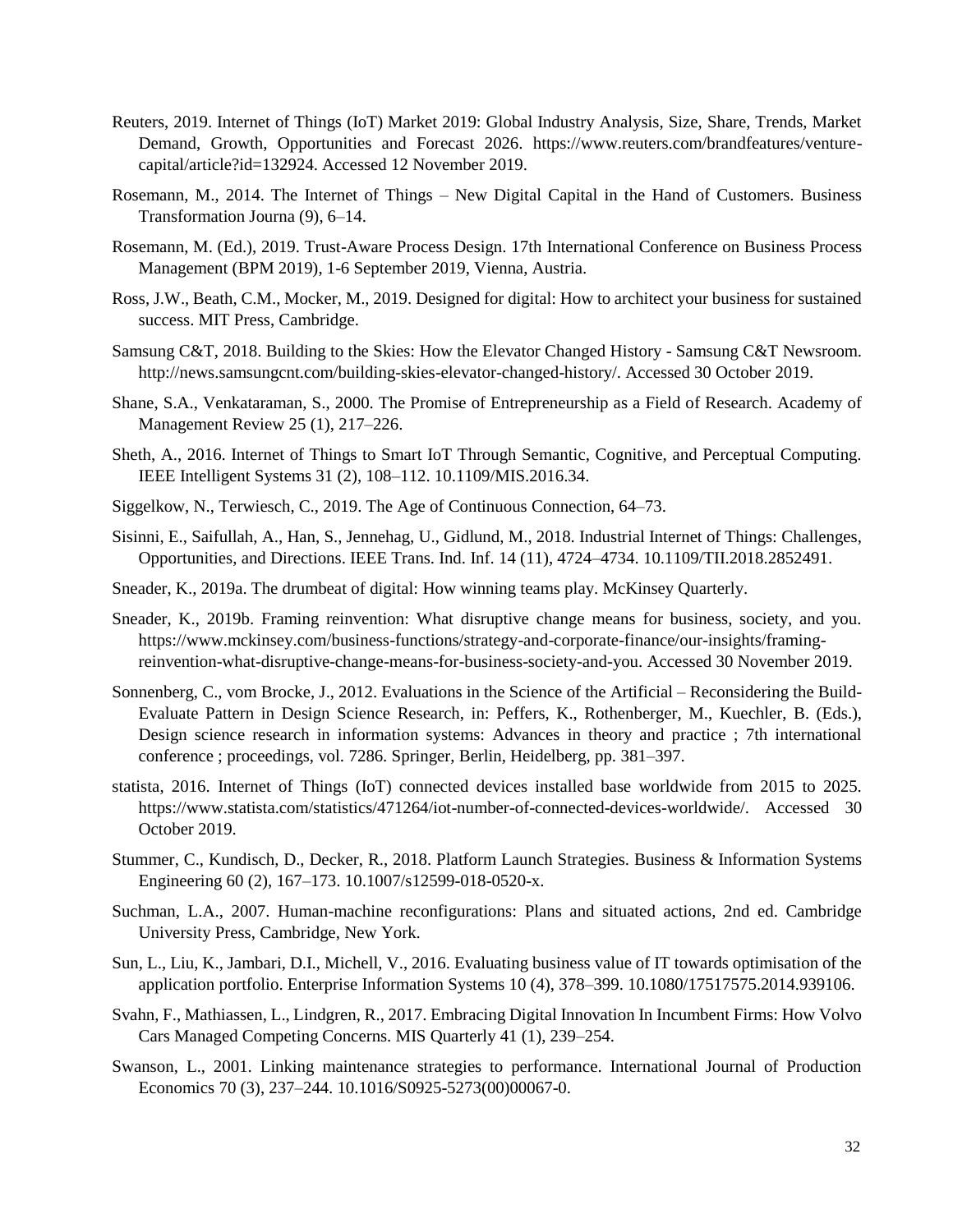- Szopinski, D., Schoormann, T., Kundisch, D., 2019. Because Your Taxonomy is Worth It. Research Papers. Proceedings of the 27th European Conference on Information Systems (ECIS), Stockholm & Uppsala, Sweden.
- Teece, D.J., 2007. Explicating Dynamic Capabilities: The Nature and Microfoundations of (Sustainable) Enterprise Performance. Strategic Management Journal, 28(13), 1319–50.
- Teece, D.J., Pisano, G., Shuen, A., 1997. Dynamic capabilities and strategic management. Strat. Mgmt. J. 18 (7), 509–533.
- Tushman, M.L. and O'Reilly, C.A., 1996. Ambidextrous Organizations: Managing Evolutionary and Revolutionary Change. California Management Review 28(4), 8–29.
- ur Rehman, M.H., Yaqoob, I., Salah, K., Imran, M., Jayaraman, P.P., Perera, C., 2019. The role of big data analytics in industrial Internet of Things. Future Generation Computer Systems 99, 247–259. 10.1016/j.future.2019.04.020.
- Vega, A., Chiasson, M., 2019. A comprehensive framework to research digital innovation: The joint use of the systems of innovation and critical realism. The Journal of Strategic Information Systems 28(3), 242-256. 10.1016/j.jsis.2019.06.001.
- Venkatasubramanian, V., Rengaswamy, R., Kavuri, S.N., Yin, K., 2003. A review of process fault detection and diagnosis. Computers & Chemical Engineering 27 (3), 327–346. 10.1016/S0098-1354(02)00162-X.
- Verheul, I., van Mil, L., 2011. What determines the growth ambition of Dutch early-stage entrepreneurs? International Journal of Entrepreneurial Venturing 3 (2), 183–207.
- Vial, G., 2019. Understanding digital transformation: A review and a research agenda. The Journal of Strategic Information Systems, In Press.
- vom Brocke, J., Maaß, W., Buxmann, P., Maedche, A., Leimeister, J.M., Pecht, G., 2018. Future Work and Enterprise Systems. Bus Inf Syst Eng 60 (4), 357–366. 10.1007/s12599-018-0544-2.
- Wade, M., Hulland, J., 2004. Review: The Resource-Based View and Information Systems Research: Review, Extension and Suggestions for Future Research. Management Information Systems Quarterly 28 (1), 107– 142.
- Wade, M.R., 2018. Bankruptcy of Sears: A not-so-surprising case of disruption. https://www.imd.org/research-knowledge/articles/Bankruptcy-of-Sears-A-not-so-surprising-case-ofdisruption/. Accessed 12 February 2019.
- Weill, P., Woerner, S.L., 2018. What's your digital business model?: Six questions to help you build the nextgeneration enterprise. Harvard Business Review Press, Boston, Massachusetts.
- Windmark, C., Bushlya, V., Ståhl, J.-E., 2018. CPR a general Cost Performance Ratio in Manufacturing-A KPI for judgement of different technologies and development scenarios. Procedia CIRP 72, 1220–1226. 10.1016/j.procir.2018.03.106.
- Wortmann, F., Bilgeri, D., Weinberger, M., Fleisch, E., 2017. Ertragsmodelle im Internet der Dinge. Betriebswirtschaftliche Aspekte von Industrie 4.0, 1–28. 10.1007/978-3-658-18488-9\_1.
- Yilmaz, S., Christian, James, Daly, Shanna, Colleen, Seifert, Gonzalez, R., 2011. Idea Generation in Collaborative Settings. DS 69: Proceedings of E&PDE 2011, the 13th International Conference on Engineering and Product Design Education, London.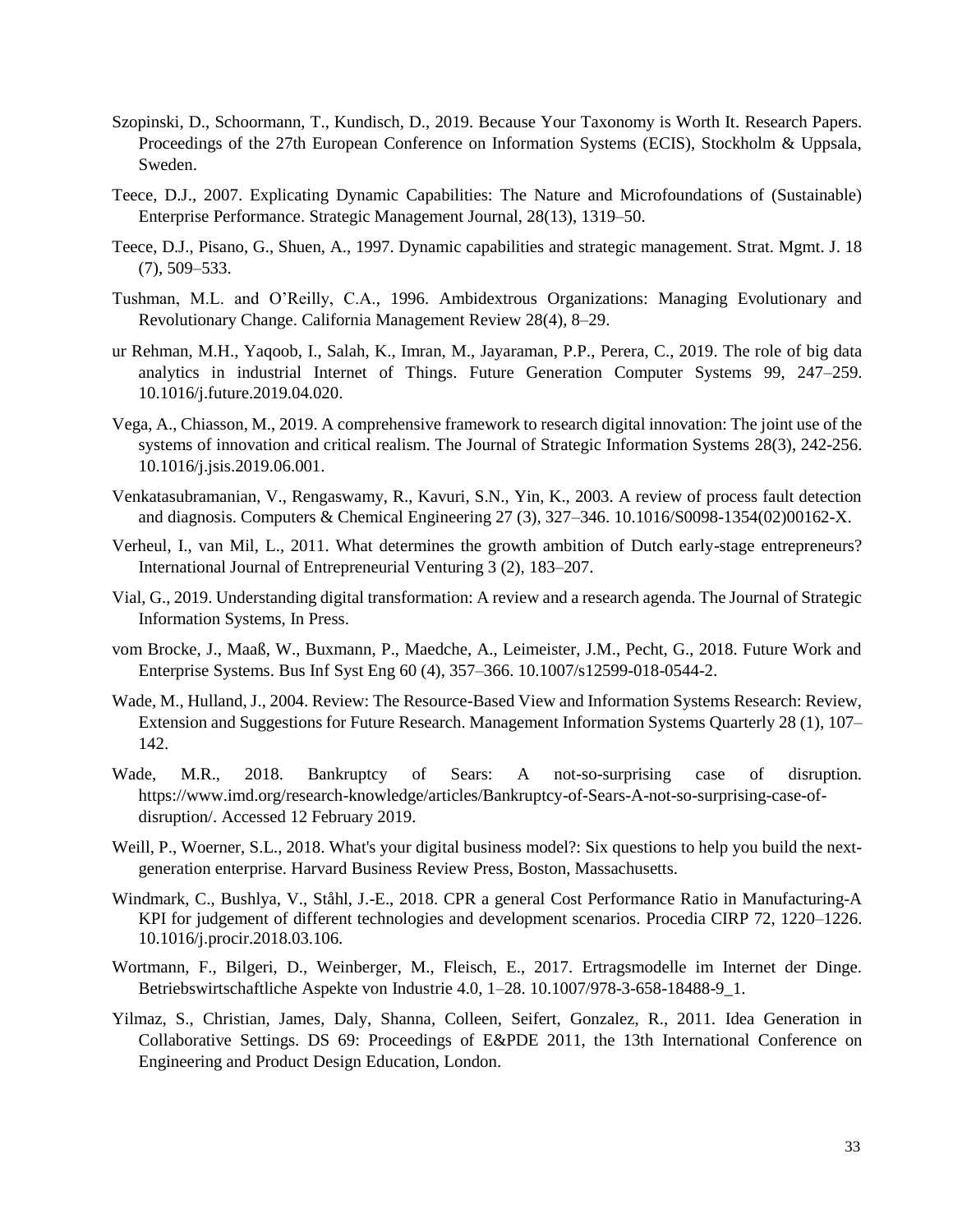- Yin, R.K., 2009. Case Study Research: Design and Methods (4th Ed.). Thousand Oaks, CA: Sage Publications Inc.
- Yoo, Y., Henfridsson, O., Lyytinen, K., 2010. Research Commentary —The New Organizing Logic of Digital Innovation: An Agenda for Information Systems Research. Information Systems Research 21 (4), 724– 735. 10.1287/isre.1100.0322.
- Zuppo, C.M., 2012. Defining ICT in a Boundaryless World: The Development of a Working Hierarchy. IJMIT 4 (3), 13–22. 10.5121/ijmit.2012.4302.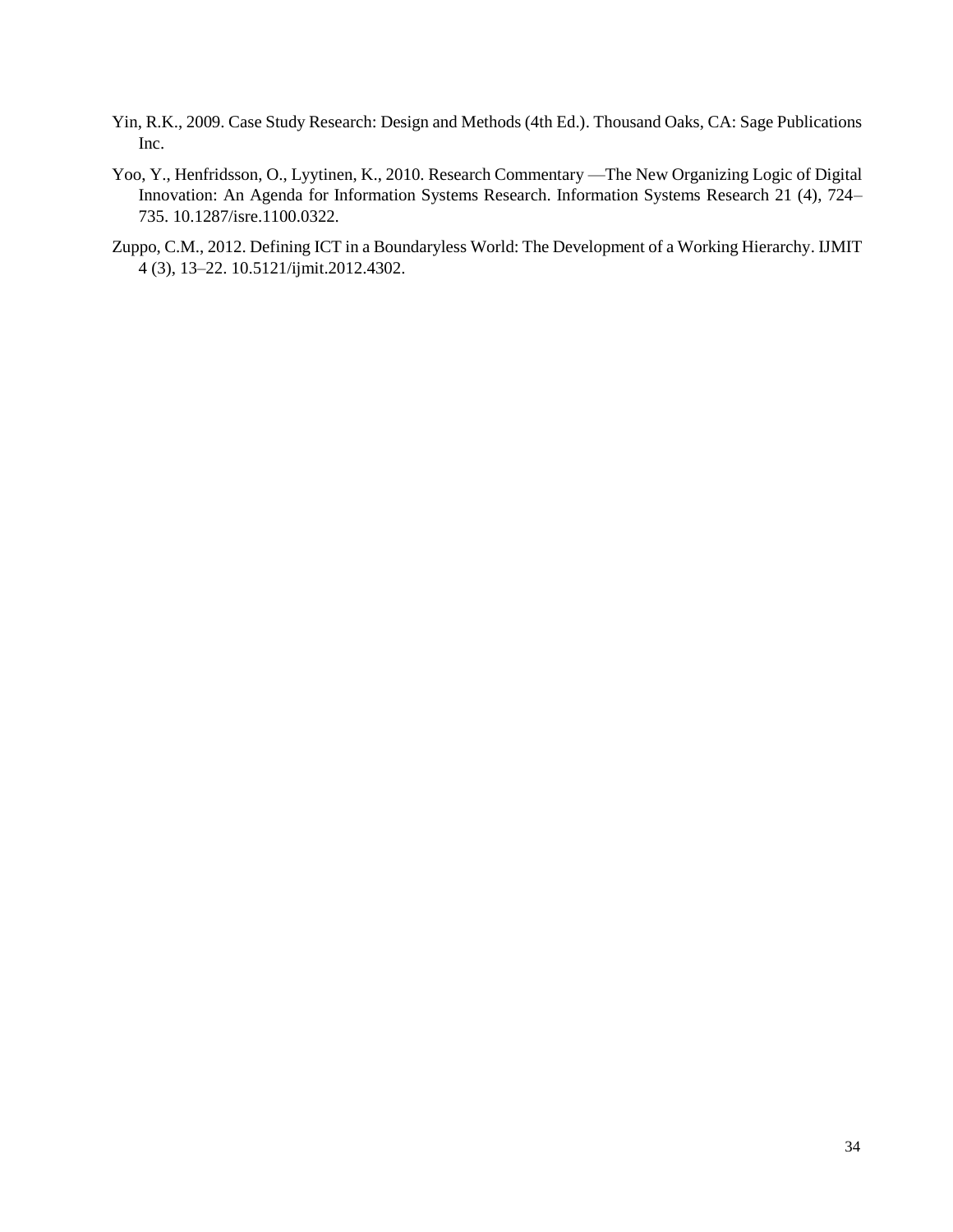# <span id="page-40-0"></span>**V. Appendix**

# <span id="page-40-1"></span>**1 Index of Research Articles**

## **Research Article #1: Digital Opportunities for Incumbents – A Resource-Centric Design Theory**

Oberländer A.M., Röglinger M., & Rosemann M. Digital Opportunities for Incumbents – A Resource-Centric Design Theory. *Submitted working paper.*

## **Research Article #2: Dynamic Capabilities for Opportunity Exploration: Insights from an Explorative Case Study**

Baumbach S., Oberländer A.M., Röglinger M., & Rosemann M. (2020). Dynamic Capabilities for Opportunity Exploration: Insights from an Explorative Case Study. In *International Journal of Entrepreneurial Venturing* (in press).

## **Research Article #3: Conceptualizing Business-to-Thing Interactions – A Sociomaterial Perspective on the Internet of Things**

Oberländer A.M., Röglinger M., Rosemann M., & Kees A. (2018). Conceptualizing Business-to-Thing Interactions – A Sociomaterial Perspective on the Internet of Things. In *European Journal of Information* Systems 27(4): 486-502. Earlier version published in *Proceedings of the 23rd European Conference on Information Systems (ECIS), Münster, Germany.*

# **Research Article #4: Assessing the Value of Internet of Things Solutions – a Model for Industrial Companies**

Baltuttis D., Häckel B., Oberländer A.M., Seyfried J., & Röglinger M. Assessing the Value of Internet of Things Solutions – a Model for Industrial Companies. *Submitted working paper.*

# **Research Article #5: How to Select Algorithms for Predictive Maintenance: An Economic Decision Model and Real-world Instantiation**

Fabri L., Häckel B., Keller R., & Oberländer A.M. How to Select Algorithms for Predictive Maintenance: An Economic Decision Model and Real-world Instantiation. *Submitted working paper.* Earlier version published in *Proceedings of the 27rd European Conference on Information Systems (ECIS), Stockholm and Uppsala, Sweden*.

## **Research Article #6: Taxonomy Research in Information Systems: A Systematic Assessment**

<span id="page-40-2"></span>Lösser B., Oberländer A.M., & Rau D. (2019). Taxonomy Research in Information Systems: A Systematic Assessment. In *Proceedings of the 27rd European Conference on Information Systems (ECIS), Stockholm and Uppsala, Sweden.*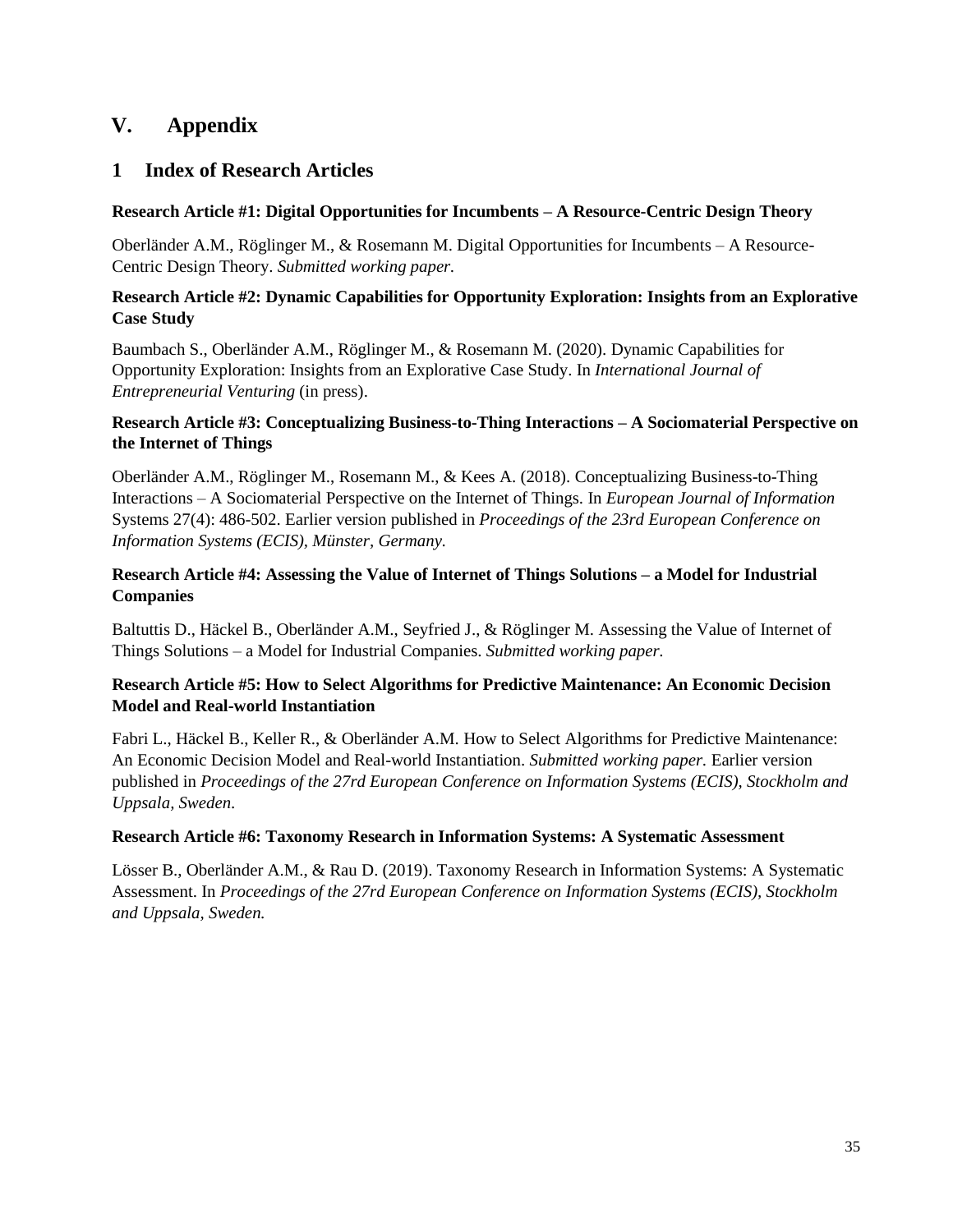## **2 Individual Contribution to the Research Articles**

This thesis is cumulative consisting of six research articles that comprise the main body of work. All articles were developed in teams with multiple authors. Thus, this section is to detail the respective research settings and highlight my individual contributions to each research article.

Research article #1 (Oberländer et al.) was developed with two co-authors, whereas I was the leading author responsible for the model development and evaluation. Specifically, I designed the research method, identified the real-life objects for developing the taxonomy and heuristic mechanisms, and related our work to justificatory knowledge. Further, I organized, prepared, and performed the evaluations (i.e., Q-sort and focus groups). Although the research article represents, to a large extent, my work, the two co-authors were involved in each part of the project and helped to discuss and advance our contribution.

Research article #2 (Baumbach et al., 2020) was developed in a team of four authors. While two of the four co-authors collected the case study data on-site in Brisbane, Australia, all co-authors jointly developed the theoretical lens as the guiding structure of the analysis and elaborated the content together. I was particularly involved in the method design, the data coding, interpretation, as well as framework development. I also took a key role in revising the article for re-submission. Throughout, I was involved in each part of the project.

Research article #3 (Oberländer et al., 2018) was developed in a team of four authors, where all authors jointly developed the key concept of B2T interaction patterns. A former version of the article was presented at the 23rd European Conference on Information Systems (ECIS), Münster, Germany, after which we incorporated corresponding feedback to significantly advance our work. Thereby, I took a key role in the taxonomy development and application, the identification of real-world objects, the conduction of the Q-sort method for evaluation, as well as the underlying literature work. In sum, one co-author and I were leading (equally contributing) authors, whereas the two remaining co-authors were still involved in each part of the project.

Research article #4 (Baltuttis et al.) was developed in a team of five authors. All co-authors jointly developed the article's basic concept and created the content. Together with one of the co-authors, I was responsible for developing the conceptual framework as well as evaluating our model with the five industrial companies. Overall, the authors made equal contributions to the content of the research article and I was involved in each part of the project.

Research article #5 (Fabri et al.) was developed in a team of four authors. After a former version of the article was presented at the 27rd European Conference on Information Systems (ECIS), Stockholm and Uppsala, Sweden, one former co-author left the team and another co-author joined instead. All co-authors developed and refined the decision model together accounting for the feedback they received from the conference. I was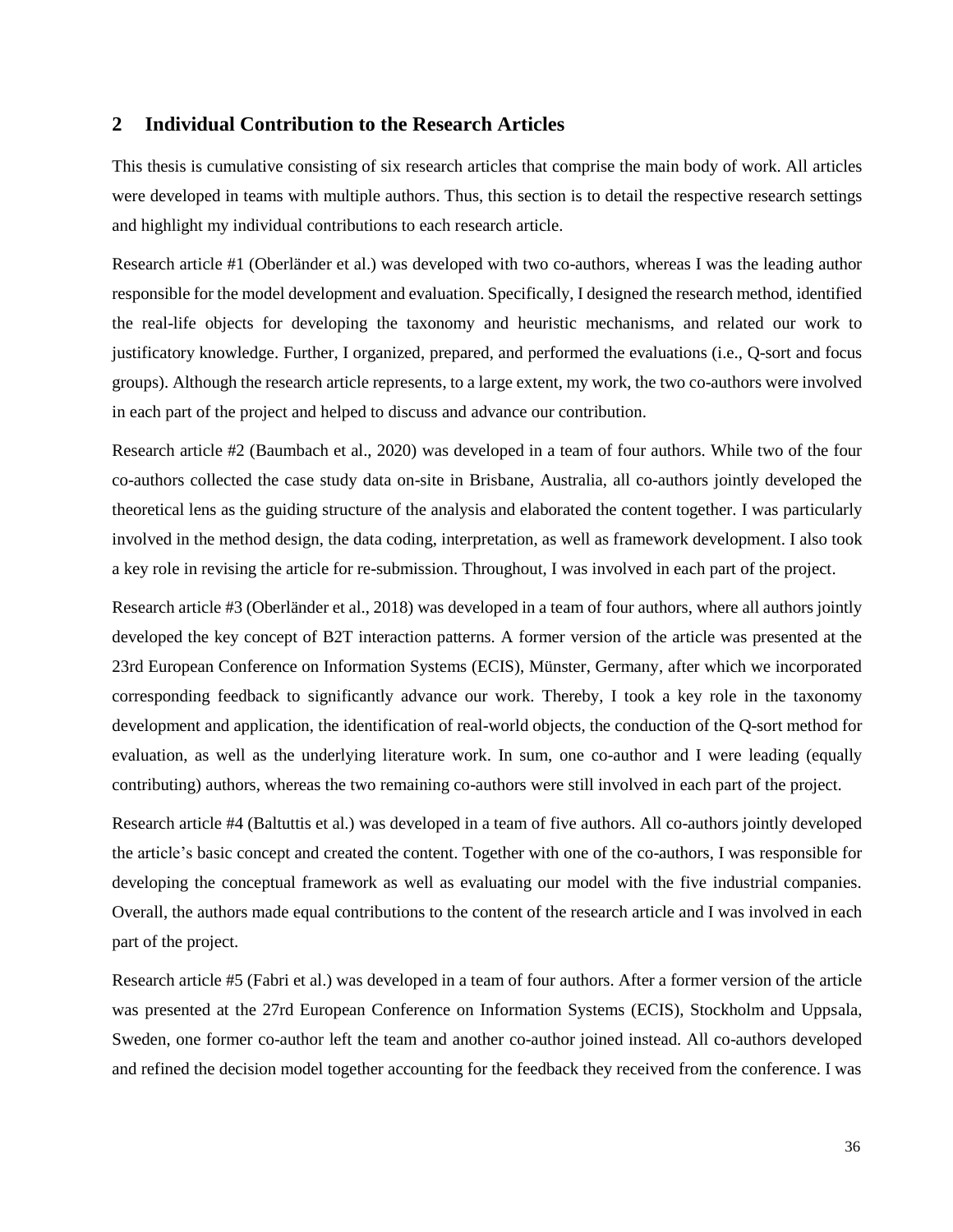particularly involved in the formal development of the decision model as well as the instantiation and evaluation with the case company.

Research article #6 (Lösser et al., 2019) was developed in a team of three authors who presented the article at the 27rd European Conference on Information Systems (ECIS), Stockholm and Uppsala. I was responsible for the coding and analysis of a sample of current taxonomy articles and deriving stimulating questions for further research. After the ECIS presentation, the authors joined forces with another research team that presented a research article on taxonomy evaluation to jointly develop prescriptive methodological guidance. Thereby, all seven co-authors jointly developed the key contributions, i.e., the extended taxonomy design process and recommendations, whereas I took a key role in deriving design recommendations for the building part and in conducting interviews to evaluate and refine our work. The resulting extension of research article #6 is currently being finalized and will be submitted early 2020.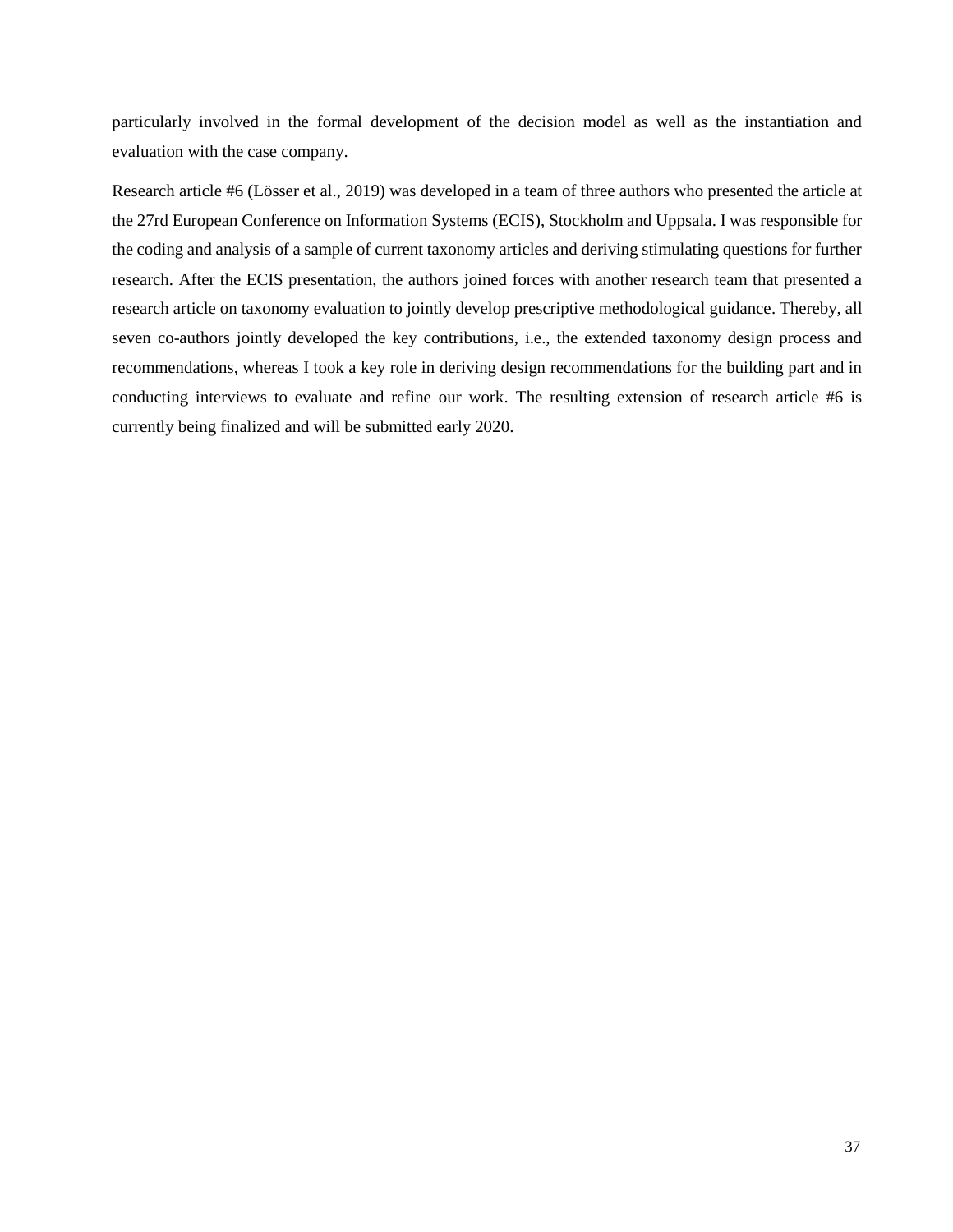# <span id="page-43-0"></span>**3 Research Article #1: Digital Opportunities for Incumbents – A Resource-centric Design Theory**

Authors: Oberländer A.M., Röglinger M., & Rosemann M.

*Submitted working paper.*

#### **Extended Abstract**

Digitalization presents companies with novel opportunities, i.e., action possibilities leading to new products, services, or business models. However, specifically incumbents struggle to identify digital opportunities, and current literature lacks guidance on how incumbents can leverage and re-purpose the resources at their disposal in the digital economy. Against this backdrop, our research question is as follows: *How can incumbents identify digital opportunities grounded on the resources at their disposal?*

Our response to this question – and our primary contribution – is a composed artifact that consists of a taxonomy of digital opportunities and related heuristic mechanisms for opportunity-led ideation. To build and evaluate this composed artifact, we adopted the Design Science Research paradigm (Gregor and Hevner, 2013). The taxonomy distinguishes six digital opportunity classes that involve the leveraging of extended resources in the customer context combined with and accessed through digital technologies. Specifically, the taxonomy includes two dimensions: (1) the incumbent's value proposition characterized by the opportunity to empower existing value propositions or to explore new value propositions and (2) the resources at the disposal of incumbents in the digital economy, referring to internal resources, shared resources (i.e., physical or virtual boundary objects that connect companies and customers) and external resources (i.e., company's customers and related communities). Thereby, the taxonomy builds on and extends the resource-based view of the firm (Barney, 1991; Grant, 1991) and current theoretical advancements as justificatory knowledge (Priem, 2007).

For each opportunity class included in the taxonomy, we developed heuristic mechanisms to provide incumbents with operational guidance for opportunity-led ideation. These heuristic mechanisms serve as 'cognitive shortcuts' (Daly et al., 2012) that support the derivation of specific digital action possibilities as potential instantiations of the taxonomy's opportunity classes. Thus, the mechanisms comply with the structure of the taxonomy and build on the same empirical foundation. They do not intend to replace creativity. Rather, they stimulate ways of thinking which expand the search space, structure the solution space, and allow for more effective ideation.

The taxonomy and the heuristic mechanisms were evaluated empirically, first, via the classification of 150 real-world digital initiatives implemented by incumbents and, second, by investigating their usefulness for the intended purpose and intended users. As for the latter, we used the Q-sort method and conducted three focus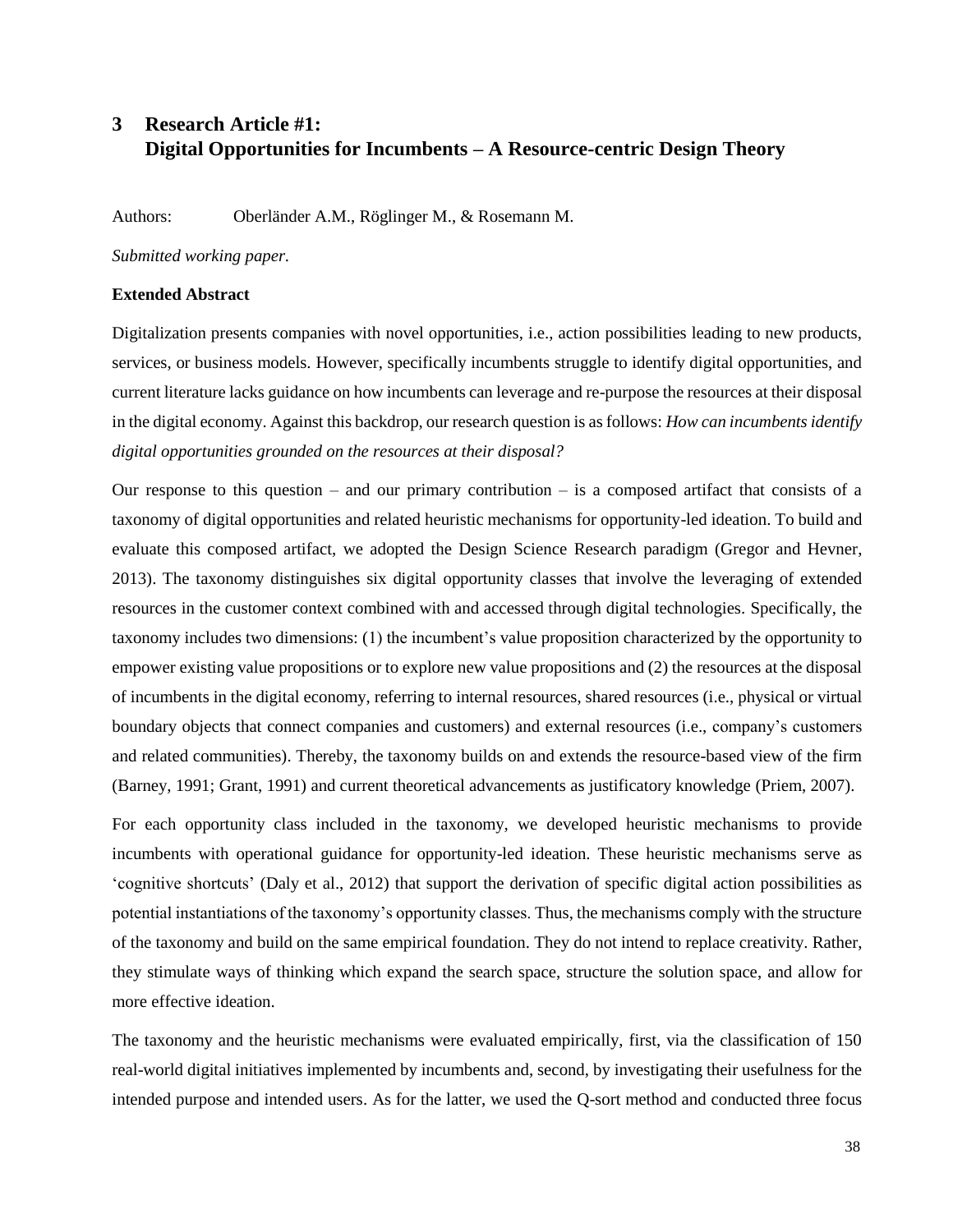groups, which in sum involved 29 academics and representatives from diverse incumbents. Accounting for the participants' inexperience with the taxonomy and the heuristic mechanisms, the evaluation results confirmed that the taxonomy and heuristic mechanisms are valid, reliable, and useful for practitioners and IS academics investigating digital opportunities for incumbents.

Overall, our artifact is a model with a prescriptive purpose targeted at incumbents, which we understand as nascent design theory in line with Gregor and Hevner (2013). It contributes to the descriptive and prescriptive knowledge on digital innovation, providing new perspectives on resources in the digital economy.

#### **References**

- Barney, J., 1991. Firm Resources and Sustained Competitive Advantage. Journal of Management 17 (1), 99– 120.
- Daly, S.R., Christian, J.L., Yilmaz, S., Seifert, C.M., Gonzalez, R., 2012. Assessing Design Heuristics for Idea Generation in an Introductory Engineering Course. Proceedings of the 13th International Conference on Engineering and Product Design Education, 463–473.
- Grant, R.M., 1991. The Resource-Based Theory of Competitive Advantage: Implications for Strategy Formulation. California Management Review 33 (3), 114–135. 10.2307/41166664.
- Gregor, S., Hevner, A., 2013. Positioning and Presenting Design Science Research for Maximum Impact. Management Information Systems Quarterly 37 (2), 337–355.
- Priem, R.L., 2007. A Consumer Perspective on Value Creation. AMR 32 (1), 219–235. 10.5465/amr.2007.23464055.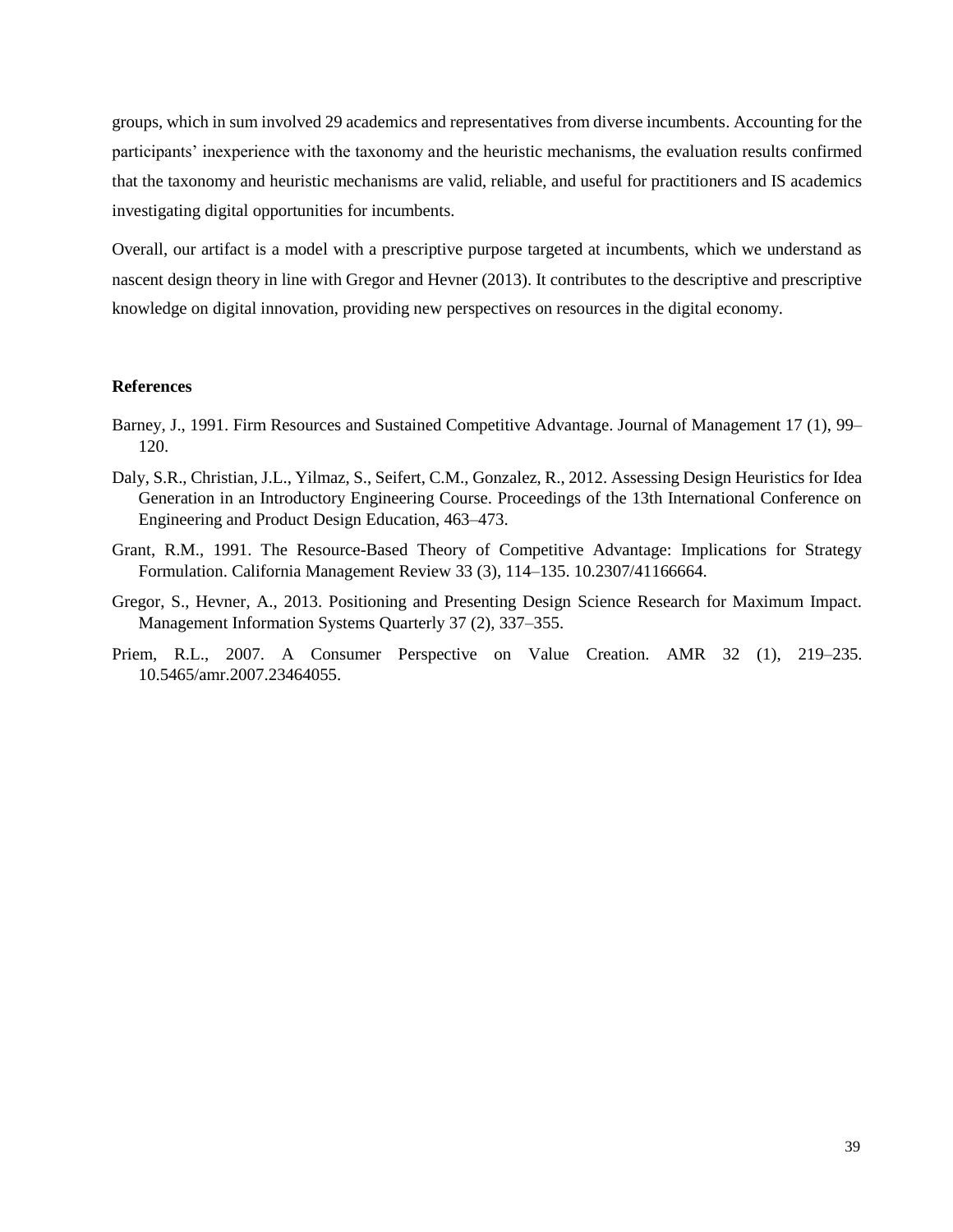# <span id="page-45-0"></span>**4 Research Article #2: Dynamic Capabilities for Opportunity Exploration: Insights from an Explorative Case Study**

Authors: Baumbach S., Oberländer A.M., Röglinger M., & Rosemann M.

Published in: *International Journal of Entrepreneurial Venturing* (in press).

- Abstract: Digital technologies offer organizations new opportunities. However, unlike well-defined problem-response strategies (e.g., Lean Management), it remains elusive how to identify and leverage opportunities, particularly for public sector organizations. As extant knowledge lacks corresponding theory-guided and empirically validated opportunity management practices, this study provides insights on opportunity management practices through an exploratory case study. The case of interest is Queensland Urban Utilities, a utility provider which developed a strong focus on opportunity exploration despite operating in a lowcompetition environment. Building upon organizational ambidexterity and dynamic capabilities as theoretical lenses, we present a conceptual framework which distinguishes two opportunity types, namely core and new business opportunities. Along this framework, we present 15 practice areas and actionable practices, supported by real-life examples. Thereby, we identify two facets of exploration demanding divergent capabilities to sense and seize opportunities. Our study contributes to the understanding of exploration capabilities and supports practitioners in developing opportunity management practices.
- Keywords: Opportunity; Opportunity Management; Organizational Ambidexterity; Opportunity Exploration; Dynamic Capabilities; Case Study Research; Single Case Study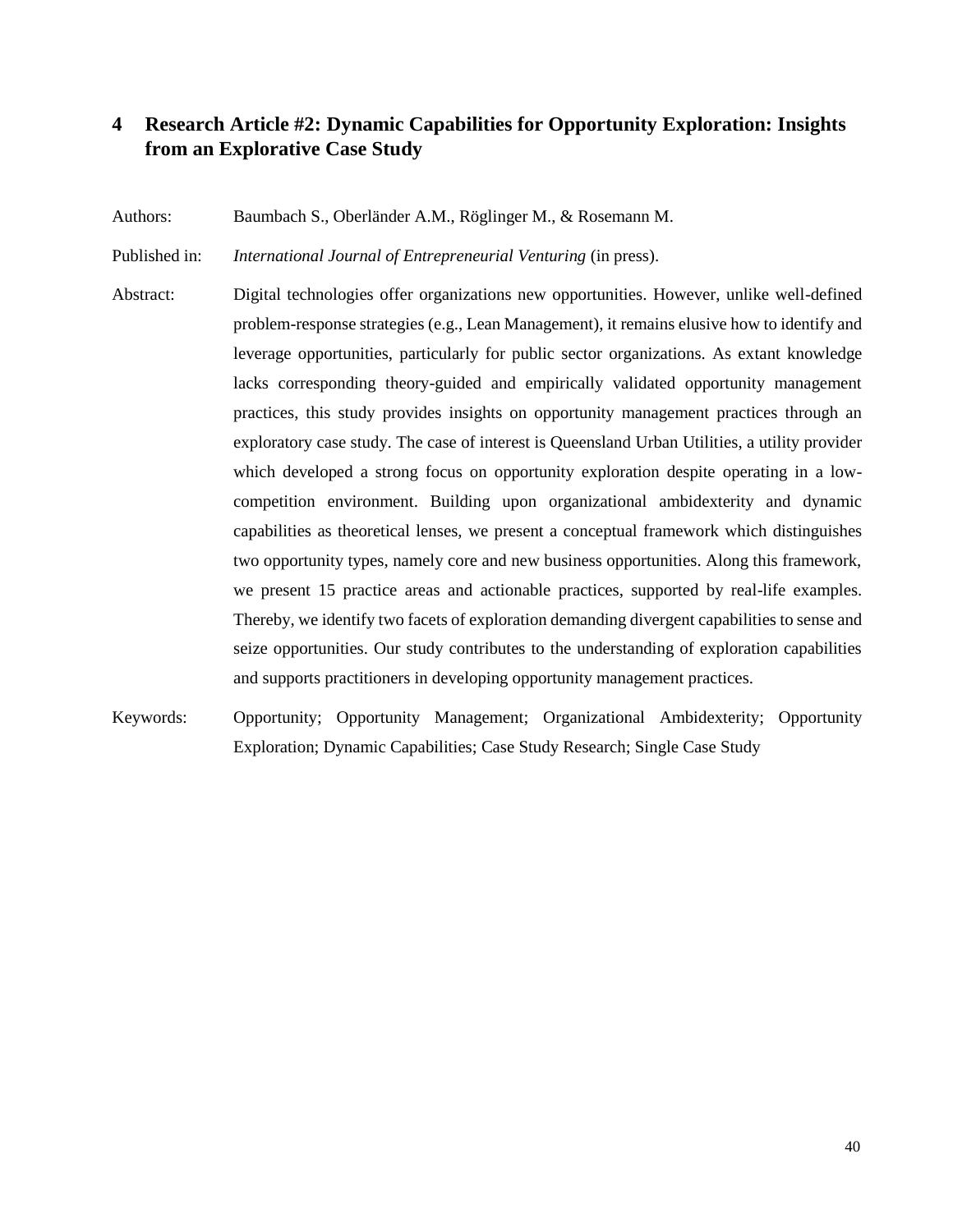# <span id="page-46-0"></span>**5 Research Article #3: Conceptualizing Business-to-Thing Interactions – A Sociomaterial Perspective on the Internet of Things**

Authors: Oberländer A.M., Röglinger M., Rosemann M., & Kees A.

Published in: *European Journal of Information Systems*, 2018, 27(4), 486-502. Earlier version published in *Proceedings of the 23rd European Conference on Information Systems (ECIS), Münster, Germany.*

- Abstract: The Internet of Things (IoT) is recognized as one of the most disruptive technologies in the market as it integrates physical objects into the networked society. As such, the IoT also trans-forms established business-to-customer interactions. Remote patient monitoring, predictive maintenance, and automatic car repair are examples of evolving business-to-thing (B2T) inter-actions. However, the IoT is hardly covered by theoretical investigations. To complement the predominant technical and engineering focus of IoT research, we developed and evaluated a taxonomy of B2T interaction patterns. Thereby, we built on sociomateriality as justificatory knowledge. We demonstrated the taxonomy's applicability and usefulness based on simple and complex real-life objects (i.e. Nest, RelayRides, and Uber). Our taxonomy contributes to the descriptive knowledge on the IoT as it enables the classification of B2T interactions and facilitates sense-making as well as theory-led design. When combining weak and strong socio-materiality, we found that the IoT enables and requires a new perspective on material agency by considering smart things as independent actors.
- Keywords: Business-to-Thing; B2T; Internet of Things; Sociomateriality; Interaction Patterns; Taxonomy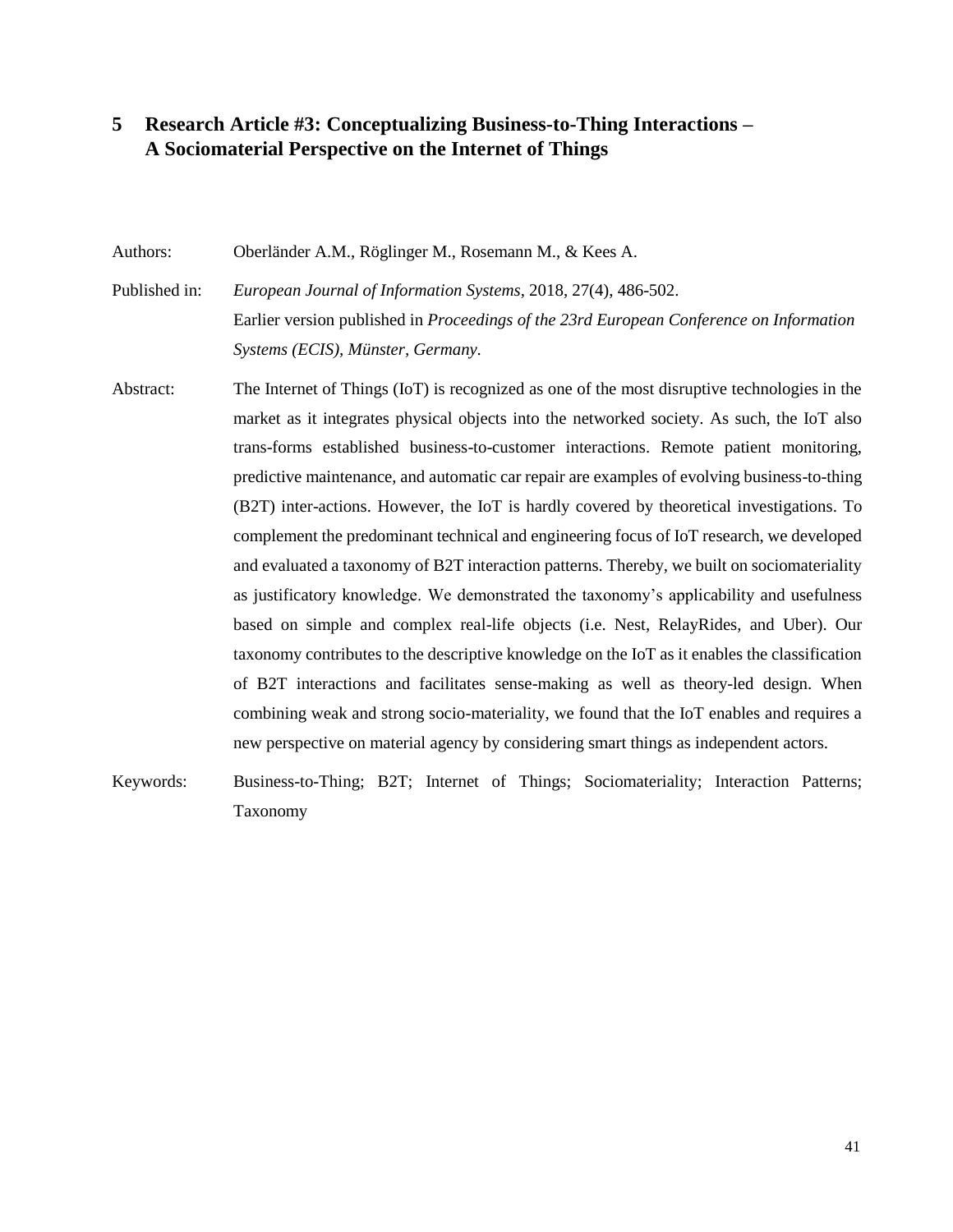# <span id="page-47-0"></span>**6 Research Article #4: Assessing the Value of Internet of Things Solutions – a Model for Industrial Companies**

Authors: Baltuttis D., Häckel B., Oberländer A.M., Seyfried J., & Röglinger M.

*Submitted working paper.*

#### **Extended Abstract**

The Internet of Things (IoT) is one of the most disruptive technologies associated with great value potential. However, actual revenues from IoT-solutions remain below expectations and effective monetization is considered a barrier to market success. Due to high development costs, low costs of replication, and value creation across stakeholders, IoT-solutions require value-based monetization rather than traditional 'cost-plus pricing'. As the current literature lacks corresponding guidance, we ask the following research question: *How to assess the customer value of IoT-solutions from the perspective of an industrial company?*

In response to this question, we developed a model composed of a framework for assessing the value of IoTsolutions as well as of corresponding value levers that support practical applicability. Thereby, we followed the Design Science Research paradigm (Gregor and Hevner, 2013) along three steps, i.e., the deductive framework development, the inductive derivation of value levers, and the real-world demonstration and evaluation, where we demonstrated and discussed our framework in five interviews with different companies from the field of industrial manufacturing. To evaluate general applicability and usefulness, we selected two real-world IoT-solutions from two industrial companies for an in-depth examination of the relevant value levers and an initial quantification of value potentials as pre-requisite for effective monetization.

Our framework shows an exemplary value chain with three relevant stakeholders, i.e., the business supplier (BS), the business customer (BC), and the (end-)consumer (C). The BS provides the IoT-solution to the BC who uses the IoT-solution either for improving his internal processes or for enhancing the products and services provided to the C. Building (among others) upon the work of Beverungen et al. (2017) as justificatory knowledge, we understand IoT-enabled devices as boundary objects enabling dual value co-creation, i.e., on the sides of the service user and the service provider. The frontstage value captures benefits which the user (i.e., the BC or C) experiences directly when using the IoT-solution. The backstage value captures benefits which cannot be exploited directly, but which indirectly benefit the solution provider (i.e., BS or BC), e.g., through data collection. Focusing on value levers that influence the BC's value, we accordingly identified three relevant value categories that need to be considered as pre-requisite for effective monetization (by the BS), namely (1) the frontstage value of smart processes for the BC, (2) the frontstage value of smart products and services for the C, as well as (3) the backstage value of smart products and services for the BC.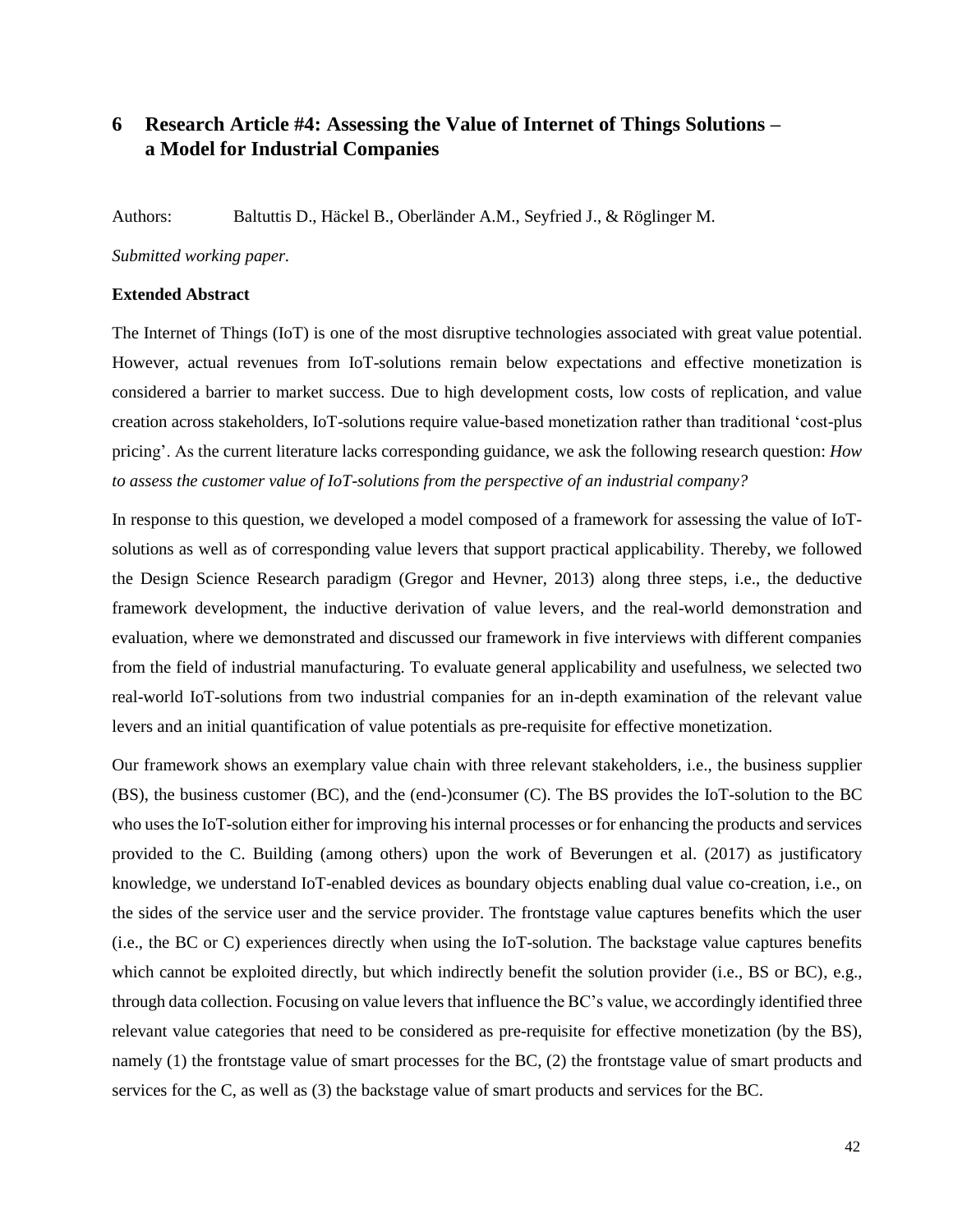In addition, we inductively investigated how IoT-solutions affect the customer value along the conceptualized value categories presenting corresponding value levers for two reasons: On the one hand, we wanted to examine whether our framework could be effectively applied to classify specific value levers from literature. On the other hand, we aimed for an initial operationalization of our framework to support its applicability in practice. As a result, we incorporated the identified and consolidated value levers into a tree-like structure, however, without claiming exhaustiveness. The initial list of value levers needs to be carefully investigated, adjusted according to the objectives of use, and potentially updated.

In summary, from a theoretical viewpoint, our work contributes to the prescriptive knowledge of the IoT. From a practical viewpoint, we provide practical support for the effective monetization and value-based pricing of IoT-solutions targeting industrial companies.

#### **References**

- Beverungen, D., Müller, O., Matzner, M., Mendling, J., vom Brocke, J., 2017. Conceptualizing smart service systems. Electronic Markets 29 (1), 7–18. 10.1007/s12525-017-0270-5.
- Gregor, S., Hevner, A., 2013. Positioning and Presenting Design Science Research for Maximum Impact. Management Information Systems Quarterly 37 (2), 337–355.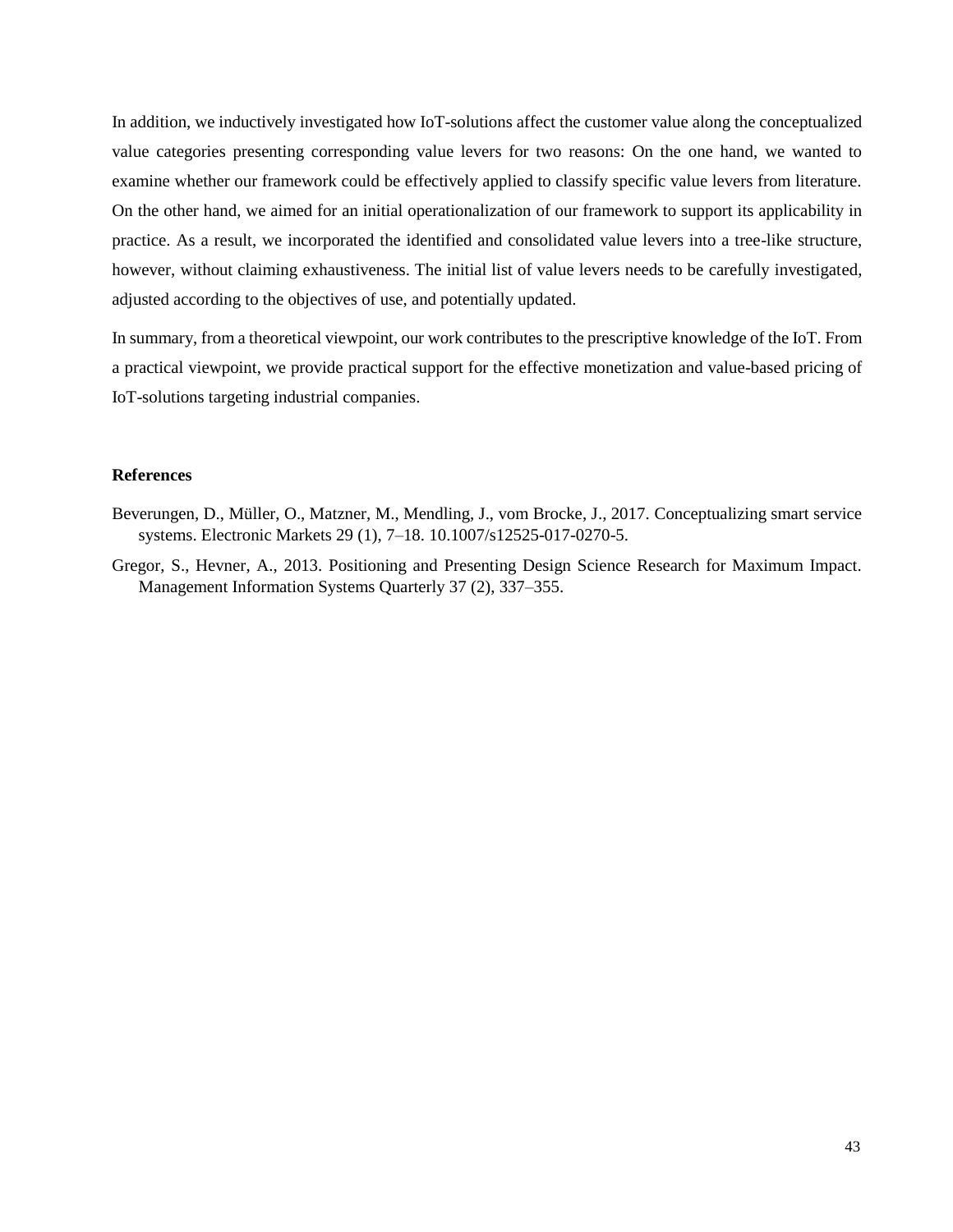# <span id="page-49-0"></span>**7 Research Article #5: How to Select Algorithms for Predictive Maintenance: An Economic Decision Model and Real-world Instantiation**

Authors: Fabri L., Häckel B., Keller R., & Oberländer A.M.

*Submitted working paper.* Earlier version published in *Proceedings of the 27rd European Conference on Information Systems (ECIS), Stockholm and Uppsala, Sweden.*

#### **Extended Abstract**

Driven by the increases in data availability and computing power, Artificial Intelligence enables the transformation of the economy and society in new ways. In the industrial context, predictive maintenance (PdM) represents a promising application, and various Artificial Intelligence-based algorithms are available for implementation. Until now, the selection and evaluation of PdM algorithms have relied on statistical measures such as absolute and relative prediction errors. However, the algorithm selection according to purely statistical measures may not necessarily lead to the optimal economic results, as the two types of prediction errors (i.e., alpha errors, ignoring system failures and beta errors, falsely indicating system failures) are negatively correlated and cannot be jointly optimized. In addition, they are associated with different costs. As current literature fails to provide corresponding guidance in the industrial context and as academics and practitioners – in particular full-service providers – lack support when introducing PdM as a means to leverage the potential of AI, our research question is: *How to select PdM algorithms from an economic perspective in an industrial full-service provider context?* 

To answer this question, we built and evaluated a holistic economic decision model for PdM algorithm selection from the perspective of industrial full-service providers adopting the Design Science Research paradigm (Gregor and Hevner, 2013) including three design objectives. To ensure that the decision model meets the design objectives and to account for the underlying mechanics of algorithm-based prediction, we first elaborated on the underlying statistical perspective, including the classification of alpha and beta prediction errors. As a result, the decision model compares the algorithm´s prediction (i.e., alarm, no alarm) with the actual state of a system (i.e., failure, no failure) at a given point in time in order to determine the model states and to translate them into cost implications. Subsequently, the associated cost implications are compared in order to select the economically advantageous algorithm.

To demonstrate the decision model's applicability, effectiveness, and fidelity to real-world phenomenon, we instantiated the model in a real-world setting. The case company that we collaborated with is a European machinery provider that builds and operates car wash systems. The case company currently employs a preventive maintenance strategy complemented by reactive maintenance. In order to identify an economically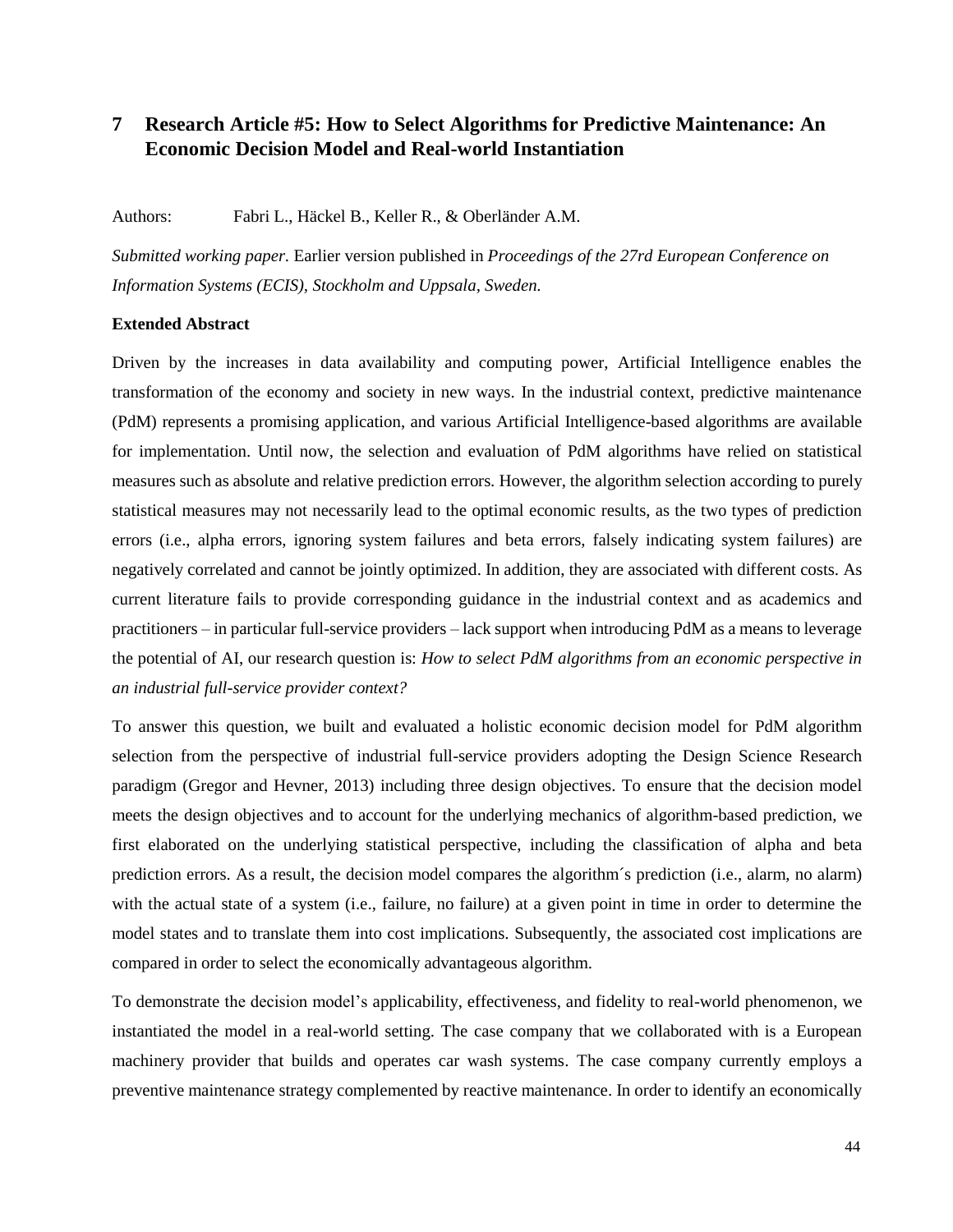advantageous algorithm for PdM, we analysed sensor data from 4.9 million car wash cycles, which was provided by the case company. Together with the case company, we identified relevant failures of car wash systems within the data set. After data preparation, we trained, calibrated, and evaluated three types of algorithms (i.e., Artificial Neural Network, Support Vector Machine, Hotelling T<sup>2</sup> Control Chart) guided by the data analytics guidelines of Müller et al. (2016).

Applying our decision model, we compared the total costs of the three algorithms under consideration and selected the algorithm with the minimum total costs, thus validating the applicability and effectiveness of the decision model. Thereby, we demonstrated that our decision model enables users to focus on economic concerns in the process of algorithm selection, and to consider the cost implications of different error types. In summary, our work contributes to the prescriptive knowledge of Artificial Intelligence and algorithm selection, in general, and PdM, in particular, providing an economic perspective to a field that is otherwise a largely technical and computer science-oriented.

#### **References**

- Gregor, S., Hevner, A., 2013. Positioning and Presenting Design Science Research for Maximum Impact. Management Information Systems Quarterly 37 (2), 337–355.
- Müller, O., Junglas, I., Vom Brocke, J., Debortoli, S., 2016. Utilizing big data analytics for information systems research: challenges, promises and guidelines. European Journal of Information Systems 25 (4), 289–302. 10.1057/ejis.2016.2.